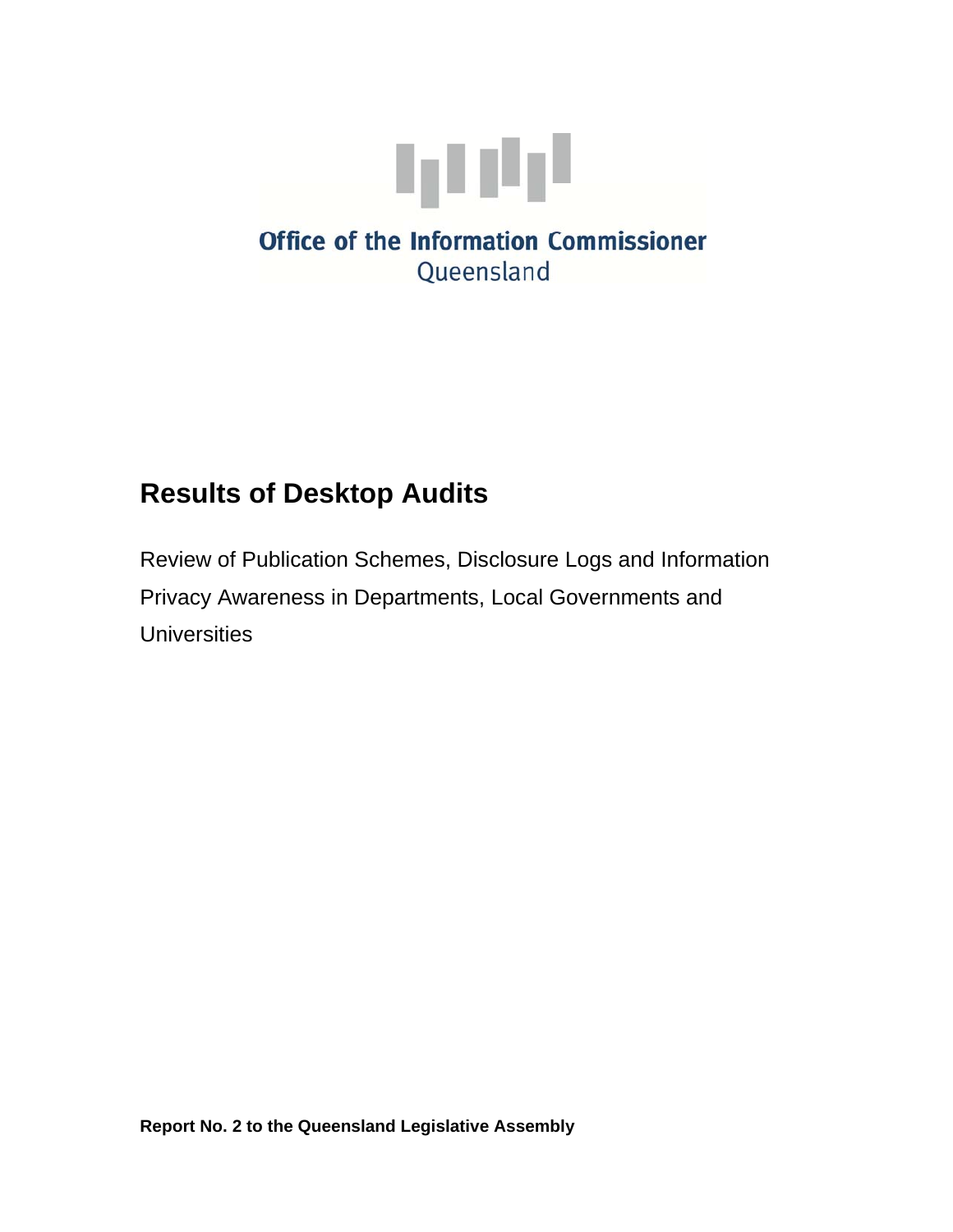#### <u>@0®©</u>

This report to the Queensland Legislative Assembly by the Office of the Information Commissioner is licensed under a Creative Commons - Attribution Non Commercial No Derivatives 3.0 Unported License. People reading or using this report may do so in accordance with the following conditions: Attribution (BY), requiring attribution to the original author; Non-Commercial (NC), requiring the work is not used for commercial purposes; and No Derivative Works (ND), allowing only the original work, without derivatives.

© The State of Queensland. (Office of the Information Commissioner) 2011

Copies of this report are available on our website at www.oic.qld.gov.au and further copies are available on request to:

Office of the Information Commissioner Level 8, 160 Mary Street, Brisbane, Qld 4000 PO Box 10143, Adelaide Street, Brisbane, Qld 4000 Phone 07 3234 7373 Fax 07 3405 1122 Email administration@oic.qld.gov.au Web [www.oic.qld.gov.au](http://www.oic.qld.gov.au/)

ISBN: xxxxxxxxxxxxxxxxx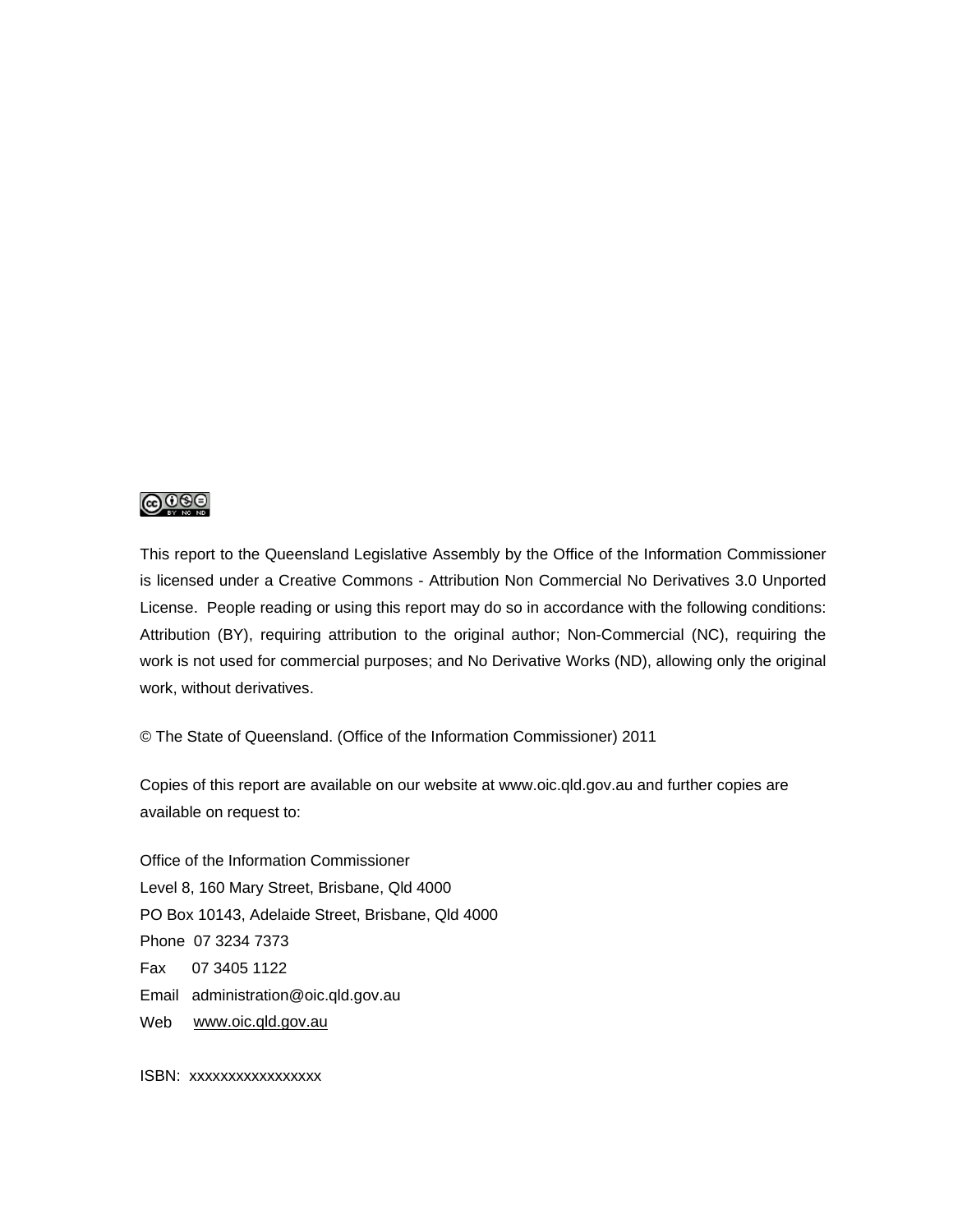February 2011

Ms Barbara Stone MP **Chair** Law, Justice and Safety Committee Parliament House George Street Brisbane QLD 4000

Dear Ms Stone

I am pleased to present Results of Desktop Audits: Review of Publication Schemes, Disclosure Logs and Information Privacy Awareness in Departments, Local Governments and Universities. This report is prepared under section 131 of the *Right to Information Act 2009 (Qld)* and section 135 of the *Information Privacy Act 2009 (Qld)*.

The report reviews compliance with the *Right to Information Act 2009 (Qld)*, in particular section 21 (Requirement for publication schemes) and section 78 (Disclosure logs) as well as Information Privacy Principle 2 (Collection of personal information) and Information Privacy Principle 5 (Providing information about documents containing personal information). Agencies are required to adopt Information Privacy Principles under section 27 of the *Information Privacy Act 2009 (Qld)*.

In accordance with subsection 184(5) of the *Right to Information Act 2009 (Qld)* and subsection 193(5) of the *Information Privacy Act 2009 (Qld),* I request that you arrange for the report to be tabled in the Legislative Assembly.

Yours sincerely

Skinnass

Julie Kinross **Information Commissioner**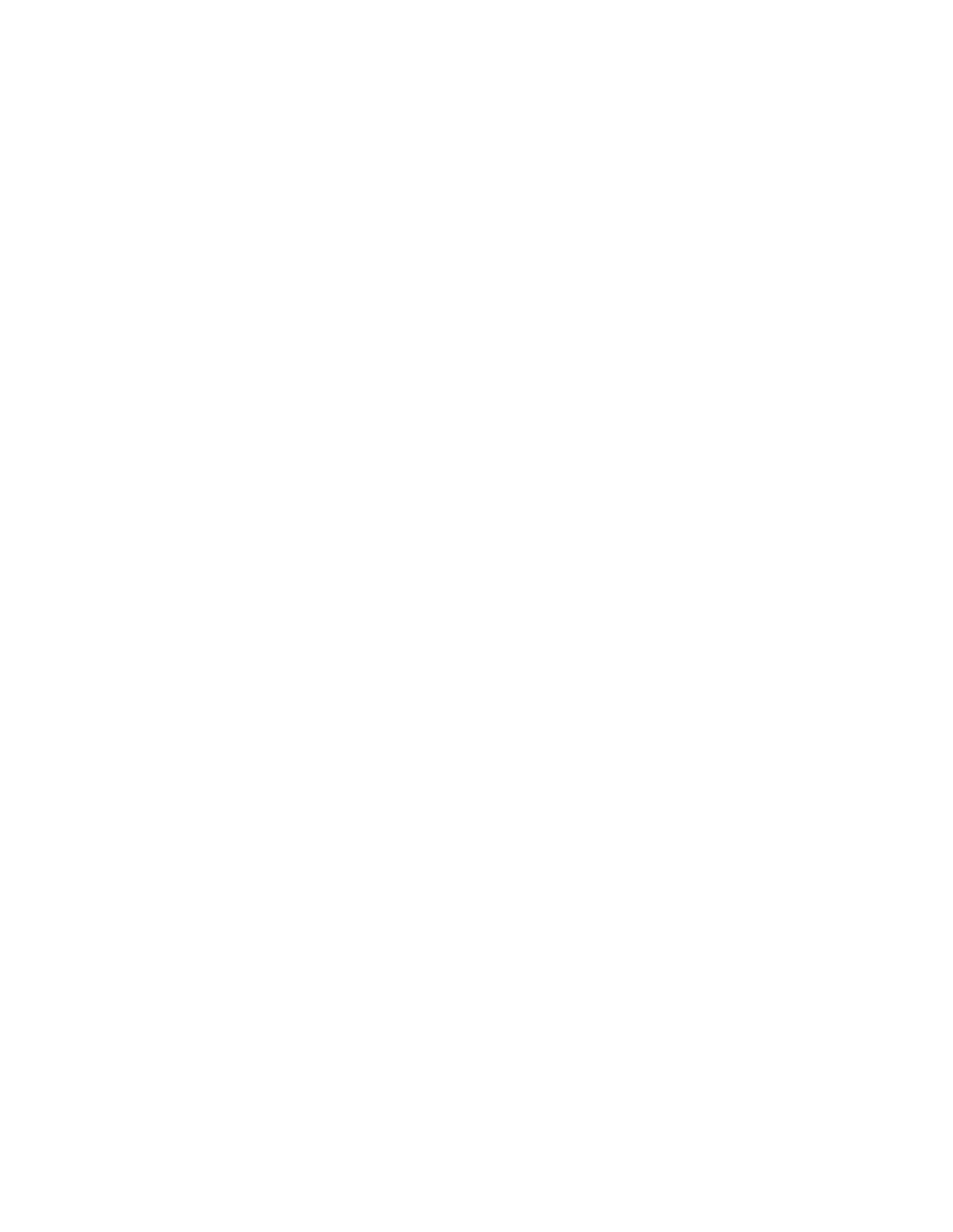# **Table of Contents**

| 1            |                                           |                                                                                           |     |
|--------------|-------------------------------------------|-------------------------------------------------------------------------------------------|-----|
| $\mathbf{2}$ |                                           |                                                                                           | . 4 |
|              | 2.1                                       | Background                                                                                | 4   |
|              | 2.2                                       | <b>Reporting framework</b>                                                                | 5   |
|              | 2.3                                       | Scope and objectives                                                                      | 5   |
| 3            |                                           | Awareness about right to information and public access to government<br>held information. | . 8 |
|              | 3.1                                       | Right to information and the 'push model'                                                 | 9   |
|              | 3.2                                       | Results of audit                                                                          | 9   |
| 4            |                                           |                                                                                           | 12  |
|              | 4.1                                       | <b>Publication schemes</b>                                                                | 13  |
|              | 4.2                                       | Legislative requirements                                                                  | 13  |
|              | 4.3                                       | Results of audit                                                                          | 14  |
| 5            |                                           |                                                                                           | 18  |
|              | 5.1                                       | Why disclosure logs are important                                                         | 19  |
|              | 5.2                                       | Legislative requirements                                                                  | 19  |
|              | 5.3                                       | Results of audit                                                                          | 20  |
| 6            |                                           |                                                                                           | 23  |
|              | 6.1                                       | Protecting privacy                                                                        | 24  |
|              | 6.2                                       | Legislative requirements                                                                  | 24  |
|              | 6.3                                       | <b>Results of Audit</b>                                                                   | 24  |
| 7            |                                           |                                                                                           | 28  |
|              |                                           |                                                                                           | 29  |
|              |                                           | Appendix 1 – Acronyms                                                                     | 30  |
|              | Appendix 2 – List of Agencies<br>31       |                                                                                           |     |
|              | Appendix 3 - Legislation<br>34            |                                                                                           |     |
|              | Appendix 4 - Ministerial Guidelines<br>39 |                                                                                           |     |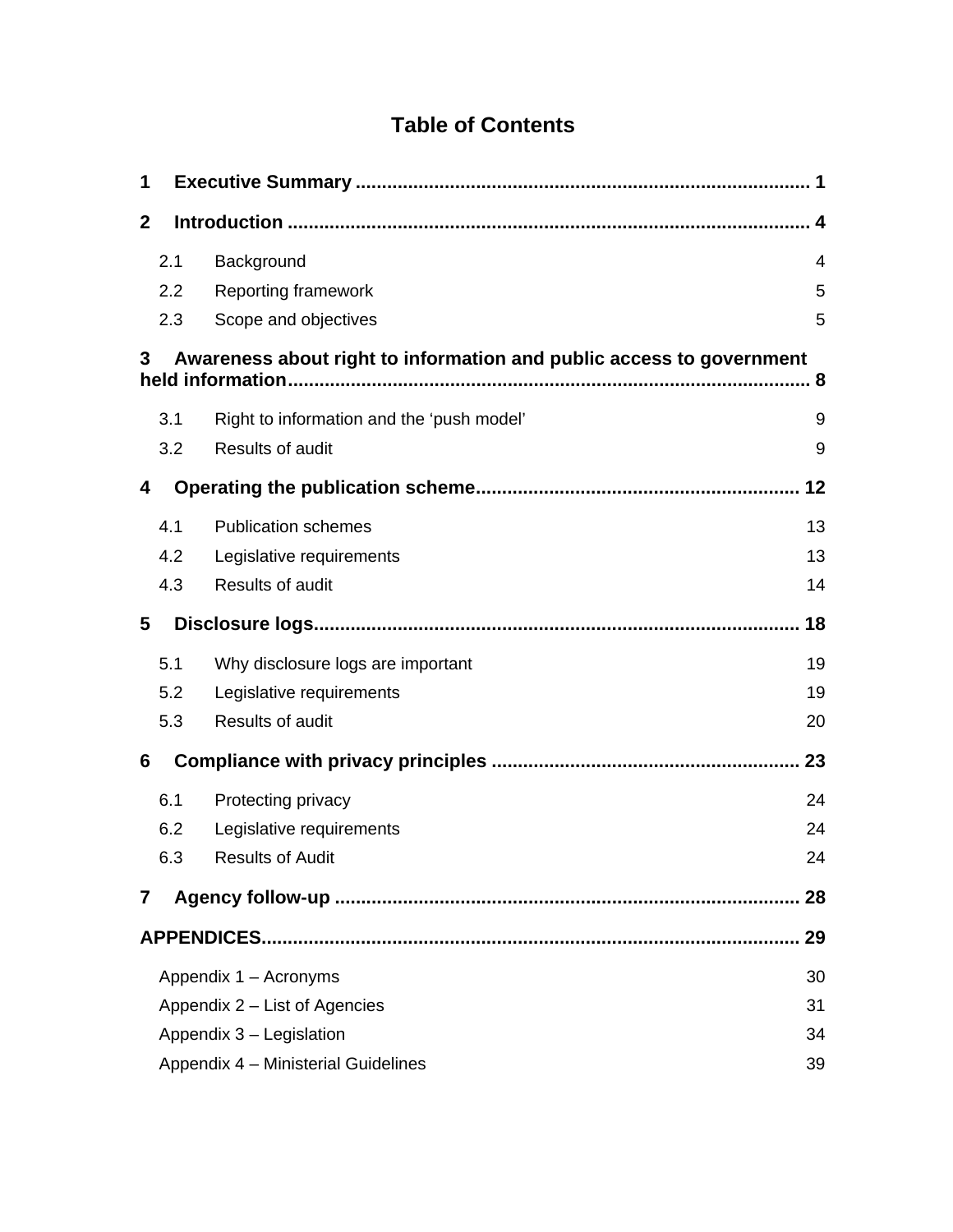# <span id="page-5-0"></span>**1 Executive Summary**

This is the Information Commissioner's second report for tabling in Parliament in relation to performance monitoring functions under the *Right to Information Act 2009 (Qld)* (RTI Act) and *Information Privacy Act 2009 (Qld)* (IP Act) for 2010/11. The Office of the Information Commissioner monitors agency performance by conducting reviews, compliance audits, attitudinal surveys and desktop audits. This report provides the results of desktop audits of agency websites across three public sectors – departments, local government and universities, during the period 1 January 2010 to 31 December 2010.

The desktop audits assessed the extent to which agency websites complied with legislative requirements for publication schemes, disclosure logs and Information Privacy Principles (IPP's) 2 and 5. (Queensland Health is required to comply with national equivalents for the IPP's: National Privacy Principles (NPP's) 1 and 5.)

The desktop audits examined agencies' websites from the perspective of a member of the public, looking only at information publicly available over the internet. Future Office of the Information Commissioner (OIC) audits will examine agencies' information holdings to identify whether or not agencies have identified and published information in the public domain, in line with the Right to Information (RTI) reforms.

The desktop audits were conducted during the first 6-18 months of implementation of the RTI reforms. Therefore, this report provides a snapshot of progress to date across all agencies. As the desktop audits are repeated each year, future reports will provide more specific detail on the progress of individual agencies. In total, this report covers 81 public sector agencies as set out in the table below:

| Government departments       | 13 |
|------------------------------|----|
| Local governments*           | 61 |
| <b>Universities</b>          |    |
| Total public sector entities | 81 |

**Table 1: Number of agencies per public sector reviewed** 

*\*It should be noted that as at the date of review for the 74 local governments only 61 were able to be audited by the Office of the Information Commissioner as 13 councils did not have a website.*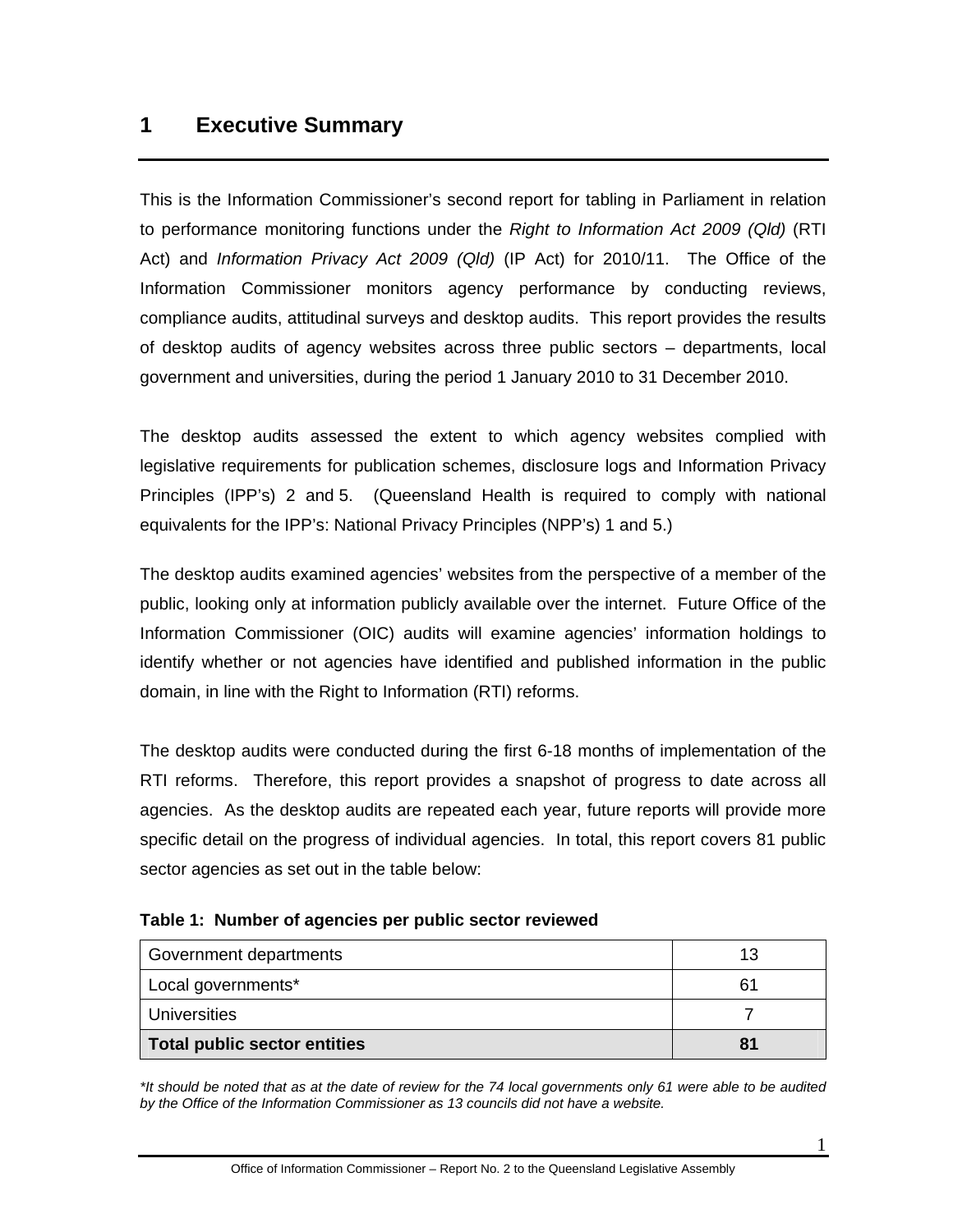The commitment shown by agencies in implementing publication schemes and disclosure logs under the RTI reforms has been encouraging. Agencies in general appear to be adopting a positive approach to meeting their legislative requirements under both the RTI and IP Acts.

Although there has been progress across the board, different government sectors have progressed at different rates in implementing publication schemes and disclosure logs. In particular, the government department sector has made more progress than both the university and local government sectors. There are a couple of possible explanations for this. Government departments have the size to dedicate resources to RTI and IP matters, and to website design and maintenance, and this might have given departments the ability to achieve more consistent progress of the reforms. Government departments also were given an additional level of specific technical requirements, instructions and guidance tailored for the departments by the Department of the Premier and Cabinet (DPC). There is significant diversity in the nature of other sectors of government and therefore a single set of technical instructions and requirements would not have been appropriate for the entire agency sector. OIC is working with the Department of Justice and Attorney-General to provide further guidance for all agencies regarding technical and specific matters to ensure a more consistent and improved user experience across all public sector agencies.

The reform process is well under way, but is not yet complete. Improvement opportunities were noted across all the public sector agencies reviewed. The following table is a brief summary of the key desktop audit findings on agency publication schemes, disclosure logs and compliance with privacy principles.

Individual desktop reports were issued to agencies as they were conducted throughout the year. Agency responses to the individual agency reports were generally positive. Agencies were accepting of the issues raised and usually provided a concrete plan of action as to how they would progress their implementation of the reforms.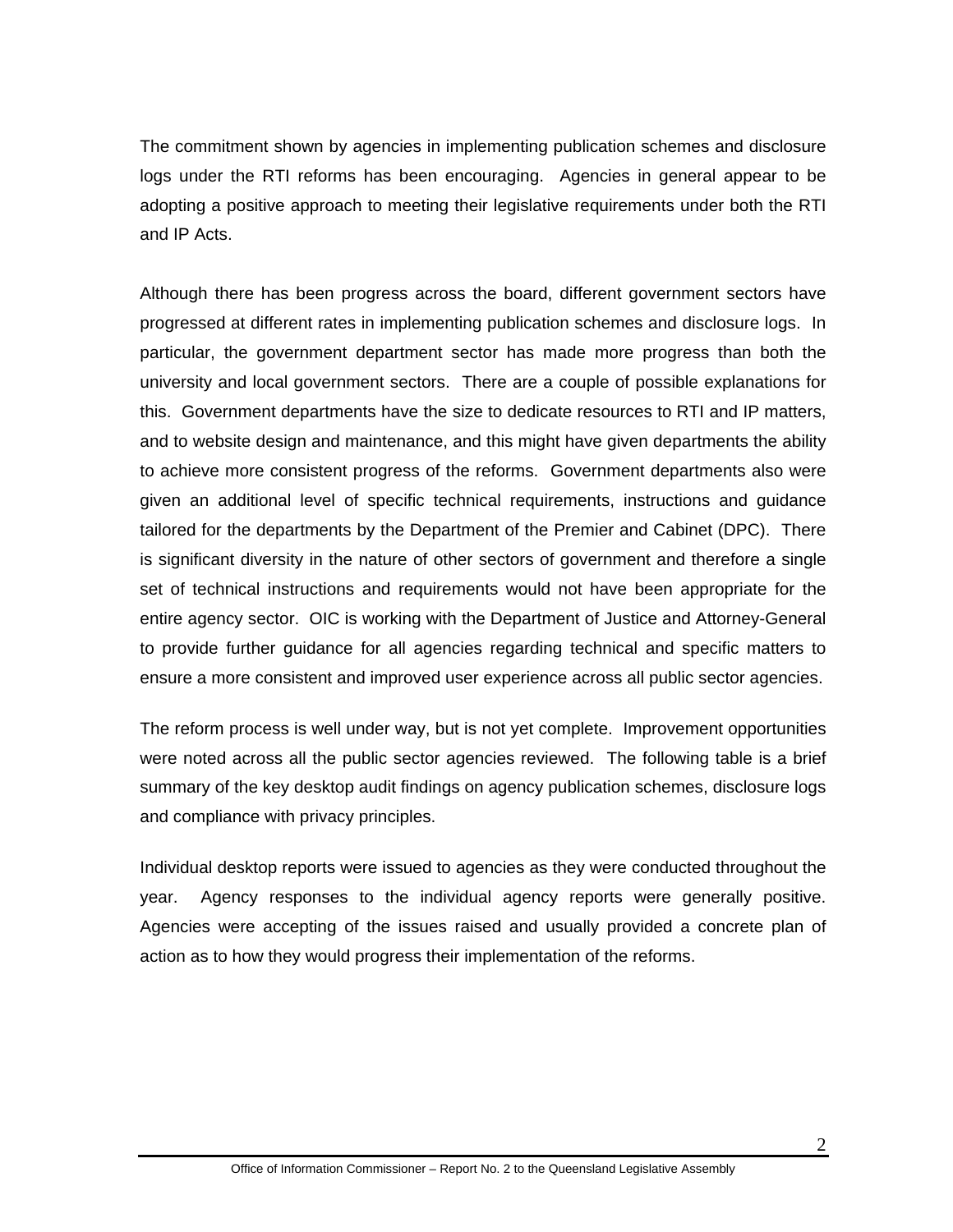# **Summary of Key Findings**

#### *Accessibility*

- Agencies generally had RTI web pages to assist the public. Departmental RTI pages were close to fully compliant.
- Some agencies need to improve the promotion of RTI on their websites to increase the public's awareness and access to government held information, particularly for some local governments and universities, where web based search engines were required to locate agency RTI content.

#### *Publication Schemes*

- Most agencies had publication schemes on their websites.
- A majority of local governments did not have electronically published publication schemes, but might have had publication schemes in a non-electronic format. A further check of non-electronic publication schemes was outside the scope of this review.
- Nearly all of the web based publication schemes were organised according to the seven classes of information prescribed under the legislation.
- Some agency publication schemes did not make sufficient information available, on a routine basis, in accordance with the 'push model'.
- In some instances, agency publication schemes contained out-of-date information and links to published documents that did not work.

# *Disclosure Logs*

 Most agencies released information to the general community through a disclosure log, however the extent of information published could be improved.

# *Privacy Principles*

- The majority of agencies audited required action to ensure notices for collecting personal information through downloadable forms and emails complied with IPP 2 – Collection of Personal Information.
- Improvement was required for agencies to achieve full compliance with disclosing personal information holdings under IPP 5.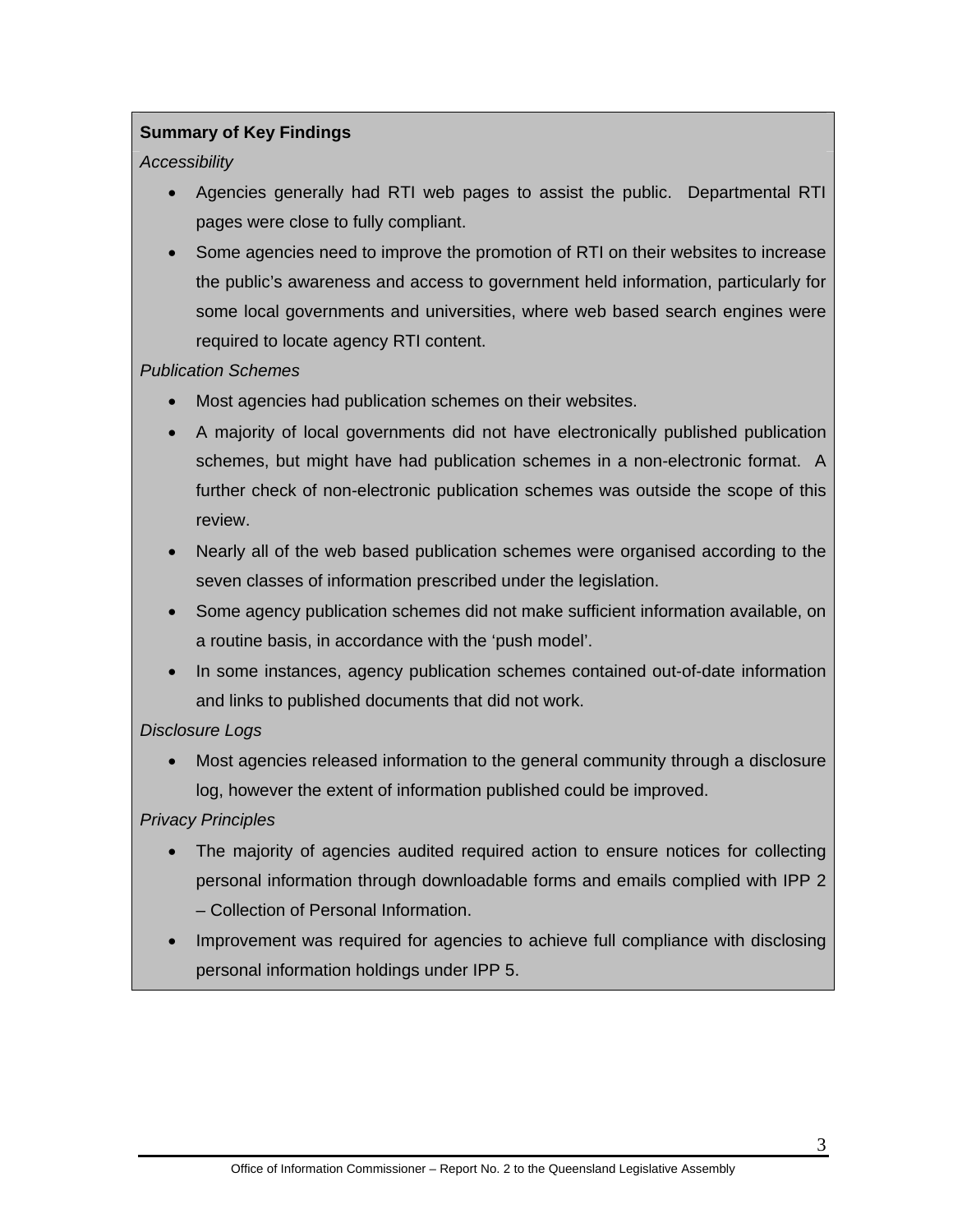# <span id="page-8-0"></span>**2 Introduction**

#### <span id="page-8-1"></span>**2.1 Background**

In September of 2007 the Queensland Government appointed an independent panel led by Dr David Solomon to review the *Freedom of Information Act 1992* (FOI Act) with the aim of improving and modernising the legislation. In June 2008, the independent panel released its findings (The Solomon Report) to the Queensland Government. In responding to the report the Queensland Government accepted 139 of the 141 recommendations either in full, in part or in principle. The Queensland Government supported the panel's recommendation that Freedom of Information (FOI) move from a 'pull model' to a 'push model', where government information is routinely released to the public and applications for information under the legislation are a matter of last recourse.

Under the changes adopted by the Government, the FOI Act was repealed and replaced by the *Right to Information Act 2009 (Qld)* (RTI Act). Under the Act, the Government recognises that openness and transparency enhance the accountability of good government. The RTI Act aims to provide fair and equitable right of access to information under the government's control unless, on balance, it is contrary to the public interest to provide access. The *Information Privacy Act 2009 (Qld)* (IP Act) was introduced to ensure appropriate safeguards are in place for the handling of personal information in the public sector environment. The IP Act also provides individuals with the right of access to and amendment of any of their personal information which is under the government's control.

In facilitating this process, the Right to Information (RTI) and Information Privacy (IP) legislation broadened the powers and functions of the Information Commissioner in overseeing the implementation and ongoing administration of the Acts. Such oversight functions include performance monitoring and reporting under section 131 of the RTI Act and section 135 of the IP Act.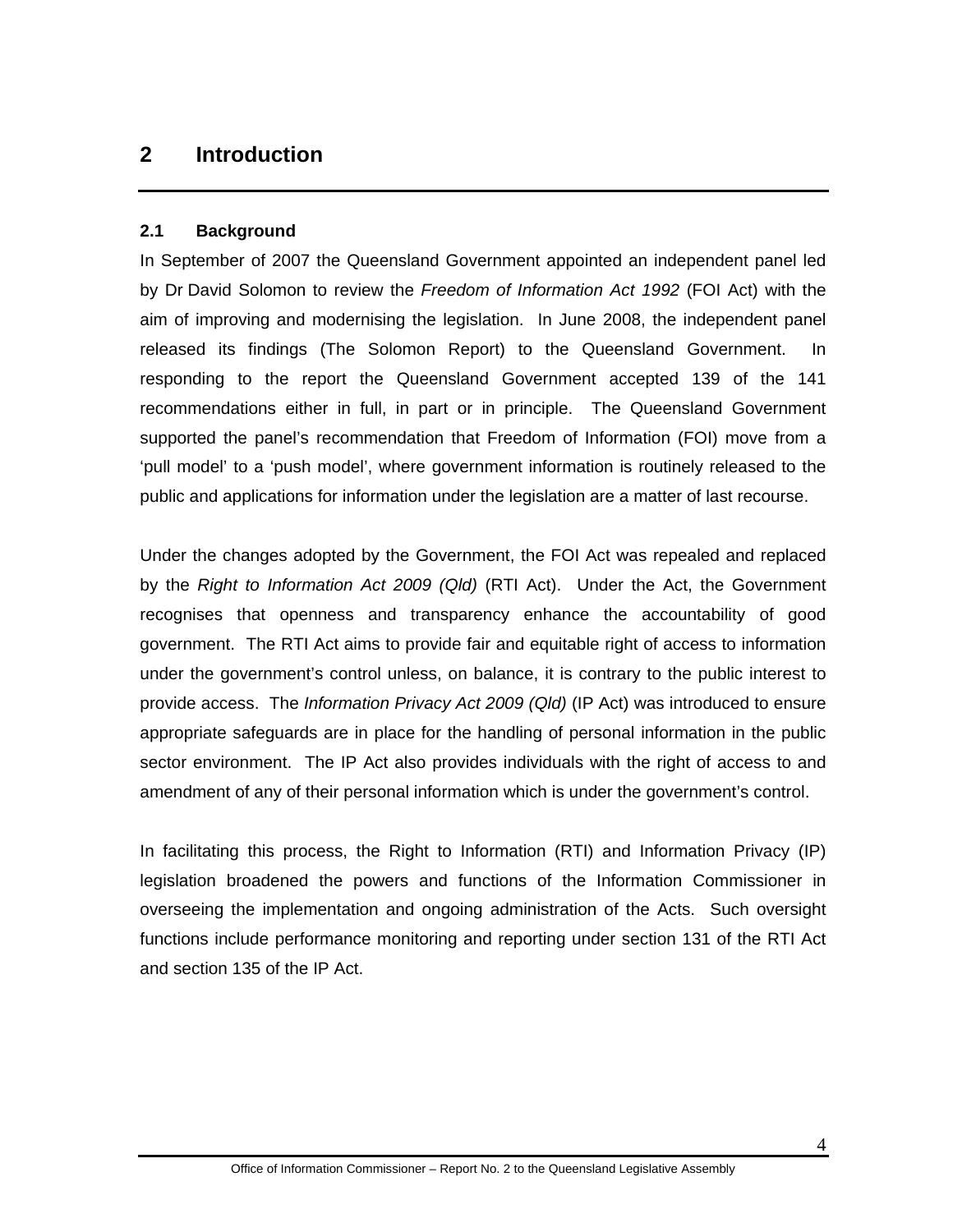# <span id="page-9-0"></span>**2.2 Reporting framework**

Under section 131 of the RTI Act, the functions of the Information Commissioner include reviewing and reporting on agencies' performance in relation to the administration of the RTI Act and chapter 3 of the IP Act. This is the second report for tabling in Parliament under the RTI and IP Acts. This report is about the outcome of the desktop audits undertaken on department, local government and university publication schemes, disclosure logs and Information Privacy Principles (IPP) IPP2 and IPP 5 and National Privacy Principles (NPP) NPP1 and NPP 5 during the period 1 January 2010 to 31 December 2010.

# <span id="page-9-1"></span>**2.3 Scope and objectives**

 $\overline{a}$ 

The Office of the Information Commissioner (OIC) has commenced its performance monitoring functions by implementing an ongoing program of work to assess the level of compliance of public sector agencies in implementing the 'push model' and their legislated obligations under the RTI and IP Acts. Appendix 1 lists acronyms used in this report.

This audit assessed the level of compliance achieved by all 13 government departments; seven Queensland universities; and 61 local governments who maintained a website (refer Table 2 below). A list of agencies covered by this report is provided in Appendix 2.

|  |  | Table 2: Status of local government websites as at 31 January 2010. |  |  |
|--|--|---------------------------------------------------------------------|--|--|
|--|--|---------------------------------------------------------------------|--|--|

| Local governments with websites and publication schemes or disclosure logs    | 17 |
|-------------------------------------------------------------------------------|----|
| Local governments with a website, but no publication scheme or disclosure log | 44 |
| Local governments with no website (excluded from the review)                  | 13 |
| <b>Total all local governments</b>                                            | 74 |

Although the Wide Bay Water Corporation is under the umbrella of local government<sup>[1](#page-9-2)</sup> for the purposes of the RTI Act, it has not been included in this audit, which focused only on the local government authorities. As the review of all local government websites was performed prior to 1 July 2010, compliance with the Privacy Principles under the IP Act were not a requirement for local government and therefore outside the scope of the audit for this sector.

<span id="page-9-2"></span> $1$  Under section 15 of the RTI Act, a reference to local government includes a reference to the Wide Bay Water Corporation.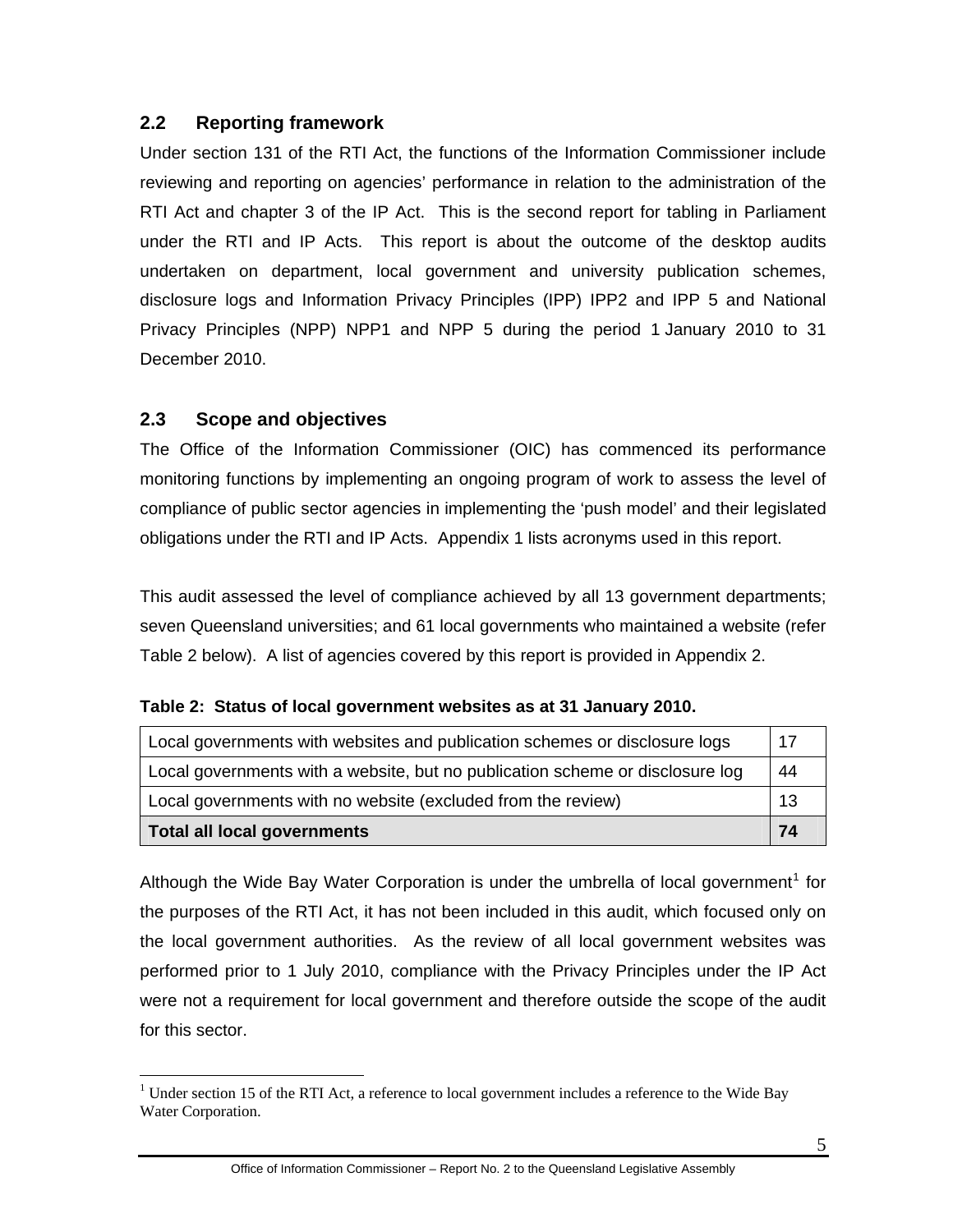The audit was conducted from the perspective of a member of the public accessing agency websites. It considered the accessibility of publication schemes and disclosure logs introduced as part of the RTI reforms, the level of information made routinely available by each agency under the RTI Act and whether agencies had made provision for informing the public of their personal information holdings and processes for handling the collection and usage of personal information, in compliance with IPP 2 and IPP 5 and NPP 1 and NPP 5 under the IP Act. The relevant sections of the RTI and IP Acts are provided in Appendix 3.

Sections 21(3) and 78(2) of the RTI Act impose legislative requirements on agencies to comply with any guidelines about publication schemes and disclosure logs as published by the Minister. The Minister has published the *Ministerial Guidelines – Operation of Publication Schemes and Disclosure Logs* (Ministerial Guidelines) under such provisions, as provided in Appendix 4*.*

Given this was the first year of implementation, the approach taken by OIC was to determine the basic elements for these requirements that constituted a material level of compliance with the legislation and Ministerial Guidelines. In recognition that the reform process has recently commenced, this first desktop report provides a broad snapshot across all agencies.

As agency implementation of the legislative requirements matures, OIC expects agencies will become fully compliant with the prescribed requirements and guidelines as published by the Minister under the legislation. Future desktop audits will assess the extent to which agencies have achieved full compliance and report to Parliament on both general and specific findings.

A report was provided to each audited agency which described ways in which they could increase their level of compliance and facilitate ease of access to their information. Each agency was extended an invitation to respond to OIC's report, and agencies that responded were generally accepting of the report and signalled how they planned to progress the reforms.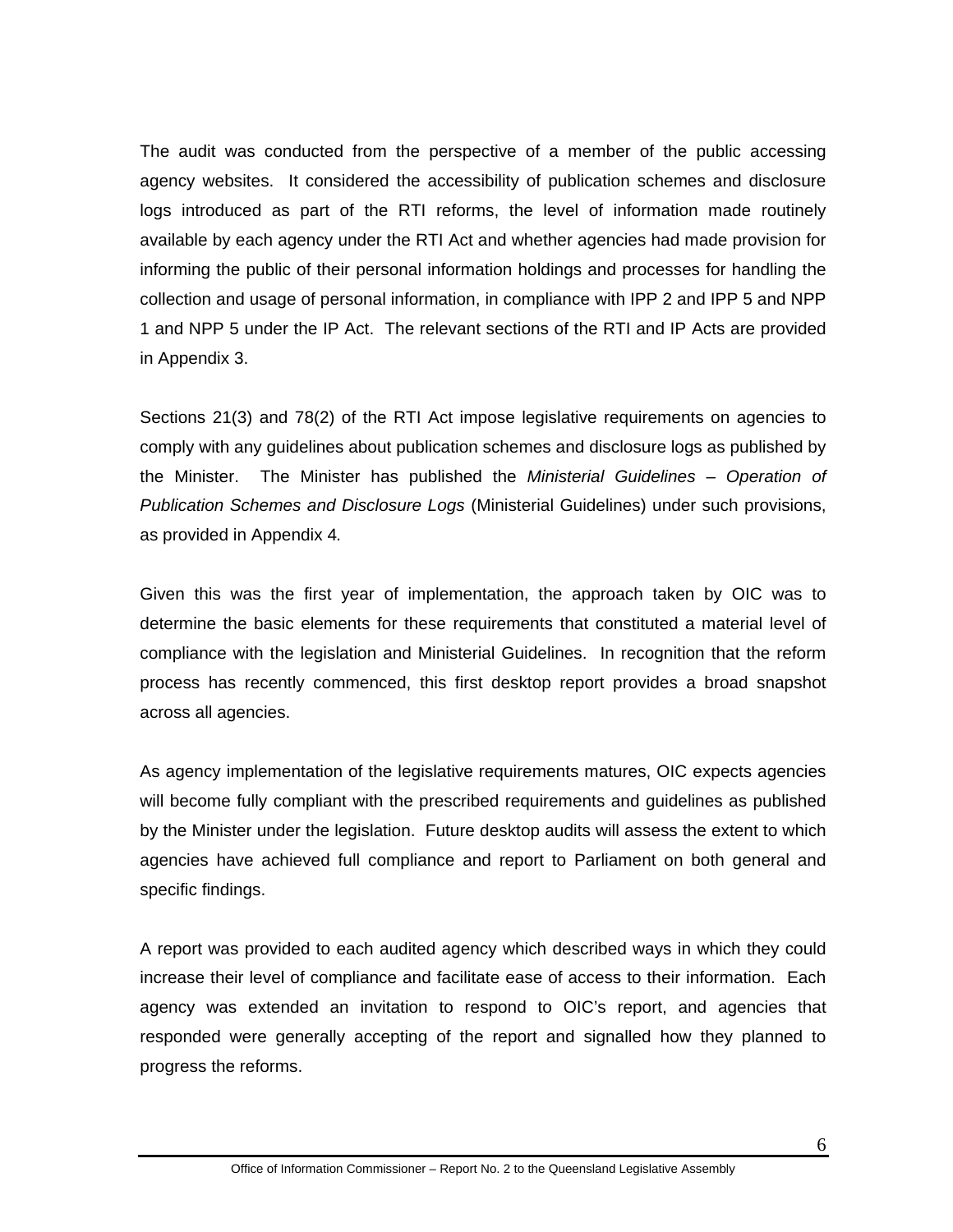As the RTI Act does not specifically require agencies to publish publication schemes and disclosure logs electronically, the scope of this audit was limited to only those agencies who maintained these schemes on their websites. Other compliance issues such as application handling and decision making practices were not covered by this audit. These subject matters will be covered by a combination of other audit and survey methodologies, including onsite visits to agencies.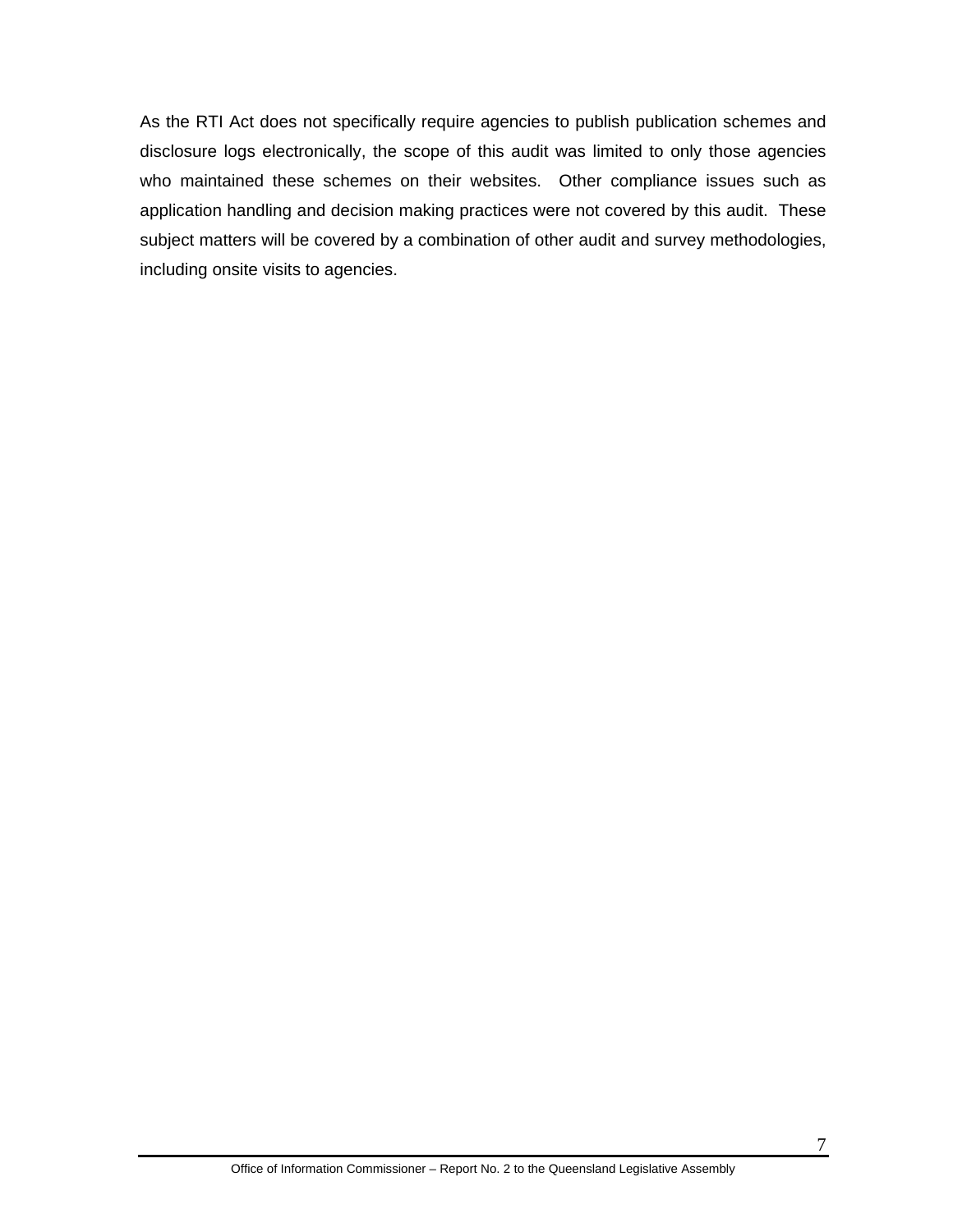# <span id="page-12-0"></span>**3 Awareness about right to information and public access to government held information**

# **Summary**

### **Background**

The objective of the RTI reforms is to make more information available to a wider public audience and provide equal access to that information across all sectors of the community.

Consistent with the focus of the RTI reforms, OIC in undertaking the desktop audit of agency websites, concentrated on the extent to which agencies promoted public awareness about and access to their RTI content through their websites.

#### **Key Findings**

- Departmental compliance with the guidelines regarding RTI web pages was high, with only minor improvements required to reach full compliance.
- For local government and universities, use of search engines was sometimes required to locate agency content on RTI and administrative access schemes, including how to make an application under the legislative process.
- OIC will work with the Department of Justice and Attorney-General to provide further guidance for all agencies regarding technical and specific matters, to ensure a more consistent and improved user experience across all public sector agencies.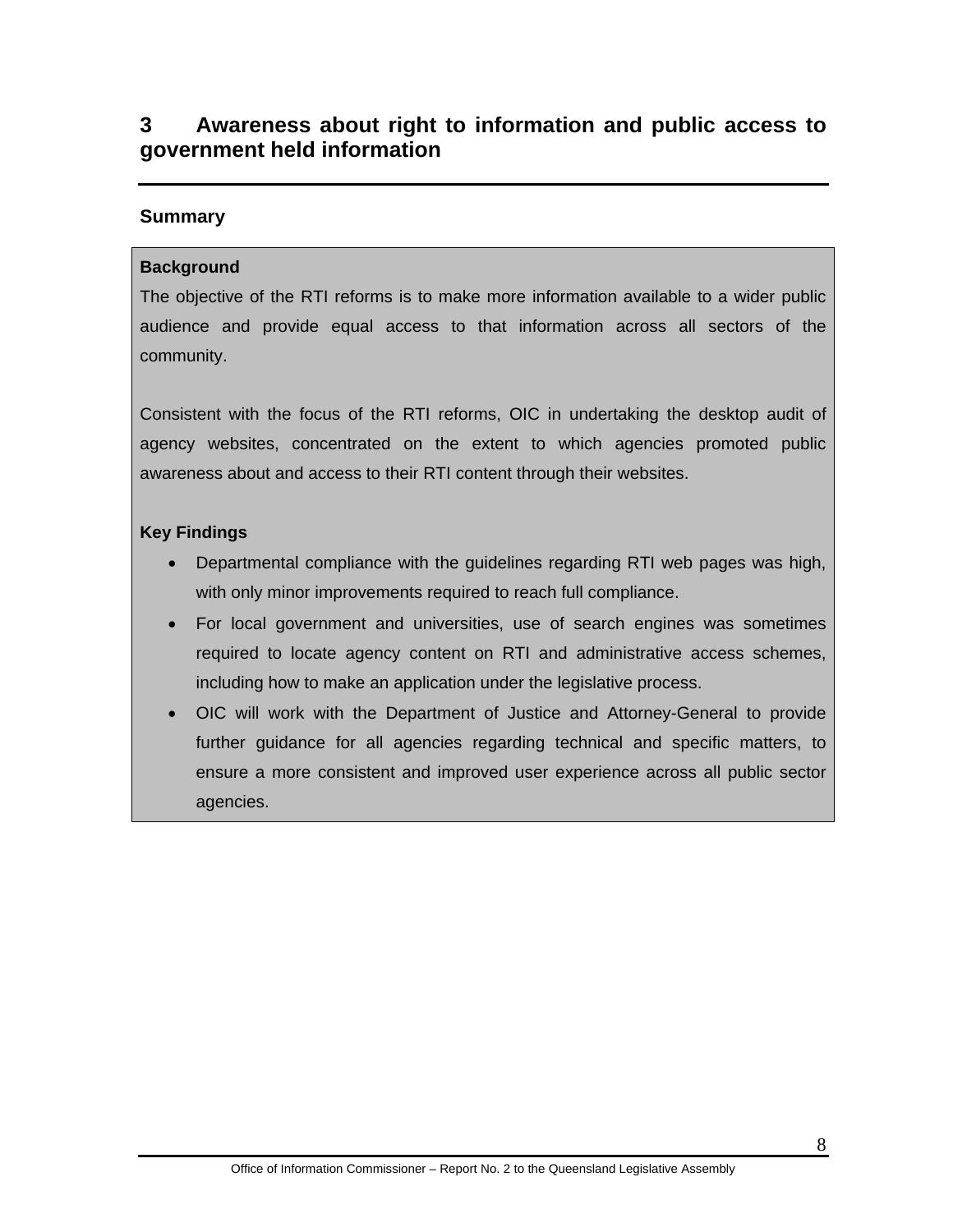# <span id="page-13-0"></span>**3.1 Right to information and the 'push model'**

In the RTI Mission Statement from the Premier, the Queensland Government recognised that the public sector is the custodian of information that belongs to the community. The Government aims to maximise public access to government information by administratively releasing requested information wherever possible and publishing all significant, appropriate and accurate information (the 'push model'). This approach to information management underpins achievement of important social, environmental and economic goals and increases innovation and participatory government.

One factor contributing to the achievement of the Government's objectives is the level of public awareness about right to information and the administrative schemes by which individuals can access government documents. The following section discusses the results of the desk top audits in assessing how well agencies promoted their commitment to RTI and the visibility of RTI on the agencies' websites.

# <span id="page-13-1"></span>**3.2 Results of audit**

# **Visibility of RTI branding on agency websites**

In assisting government departments to implement the RTI reforms, the Department of the Premier and Cabinet released a set of publishing guidelines for agency websites. Under the *Right to Information Publication Schemes – Publishing requirements and guidelines for agency websites* issued by the department, all government departments were required to include a link on their website home page to their Right to Information web page. The guidelines included details of the structure of the RTI web pages and specific standardised text and information to be included on all departmental websites.

The audit of departmental websites found that all departments' RTI web pages were readily identifiable from each agency's internet home page. Publication schemes and disclosure logs were found to be accessible through direct links from the RTI web page. In promoting RTI, government departments clearly communicated how individuals could access information either through administrative access schemes or application through legislative processes.

Improvement opportunities were noted for local governments and universities in how they promoted and explained RTI to the wider community. Of the seven universities audited,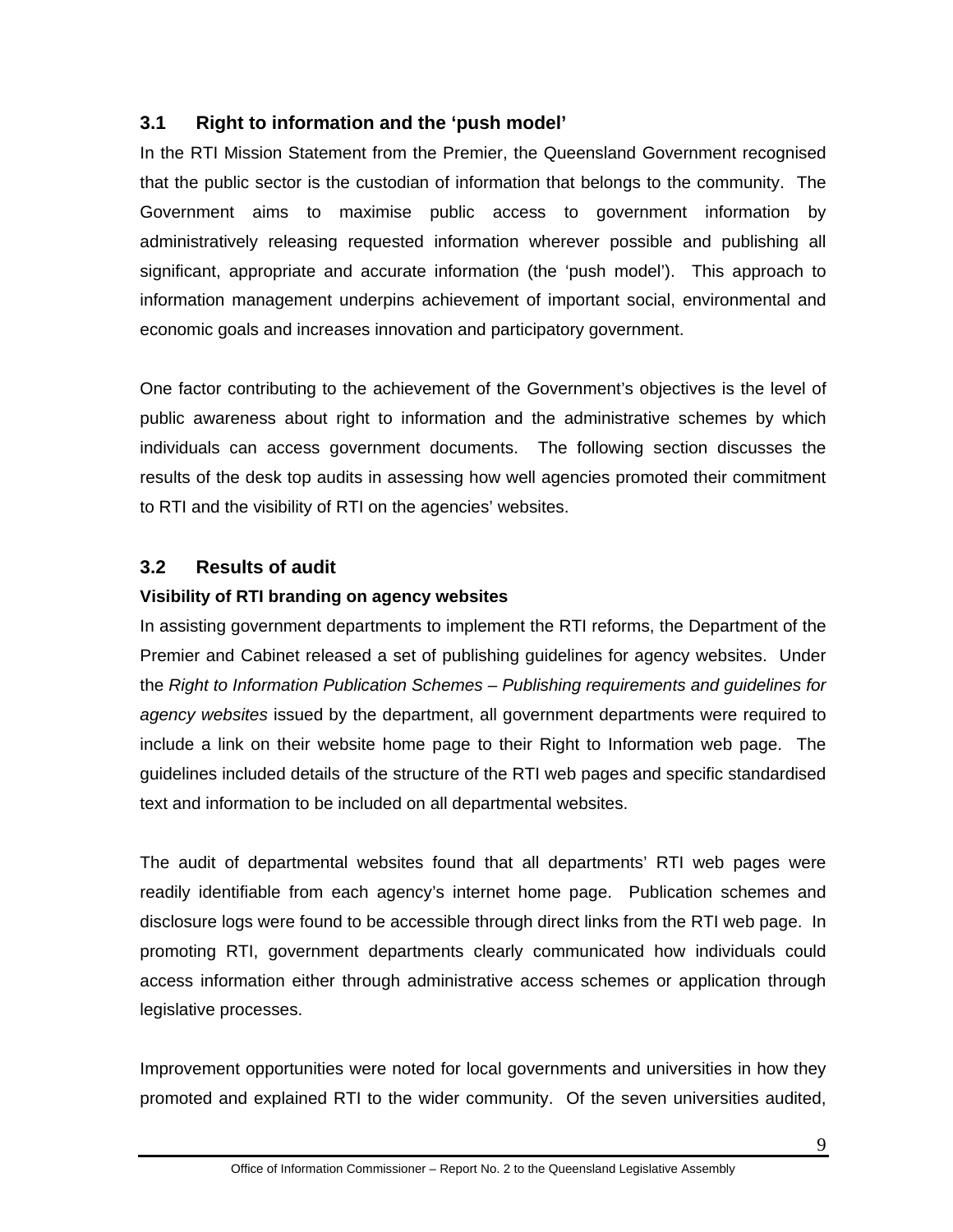only two had access to RTI web pages which were clearly identifiable from their internet home page. The remaining five universities required the use of search engines to locate information about RTI and other administrative access schemes, including how to make a formal application through legislative processes.

It was similar for local government in that only 11 of the 61 audited councils with an internet presence had a web page for RTI that was readily identifiable from the agency's internet home page. A further six local governments required the use of a search engine to locate content about RTI. The remaining 44 local governments contained no RTI presence on their website. $2$ 

As has been mentioned, government departments were given an additional level of specific technical requirements, instructions and guidance by the *Right to Information Publication Schemes – Publishing requirements and guidelines for agency websites*. There is significant diversity in the nature of other sectors of government and therefore a single set of technical instructions and requirements would not have been appropriate for the entire agency sector. To encourage a more consistent user experience across all sectors to which the legislation applies and greater promotion of RTI on agency websites, OIC is working with the Department of Justice and Attorney-General to provide further technical guidance for all agencies.

#### **Making a complaint**

 $\overline{a}$ 

The Ministerial Guidelines provide that each agency is to implement a complaints procedure which sets out how to make a complaint when information included in the publication scheme is not available.

The audit identified an opportunity for improvement in this area. Nearly all agency websites provided general complaints procedures. However, complaints procedures specific to publication schemes were not generally provided. RTI or publication scheme web pages in general lacked commentary informing users of their right to make a complaint when information in the publication scheme is not available and in most cases,

<span id="page-14-0"></span><sup>&</sup>lt;sup>2</sup> It should be noted that of the 74 local governments, only 61 were auditable by the OIC using a desktop audit, as the remaining 13 councils did not maintain a website.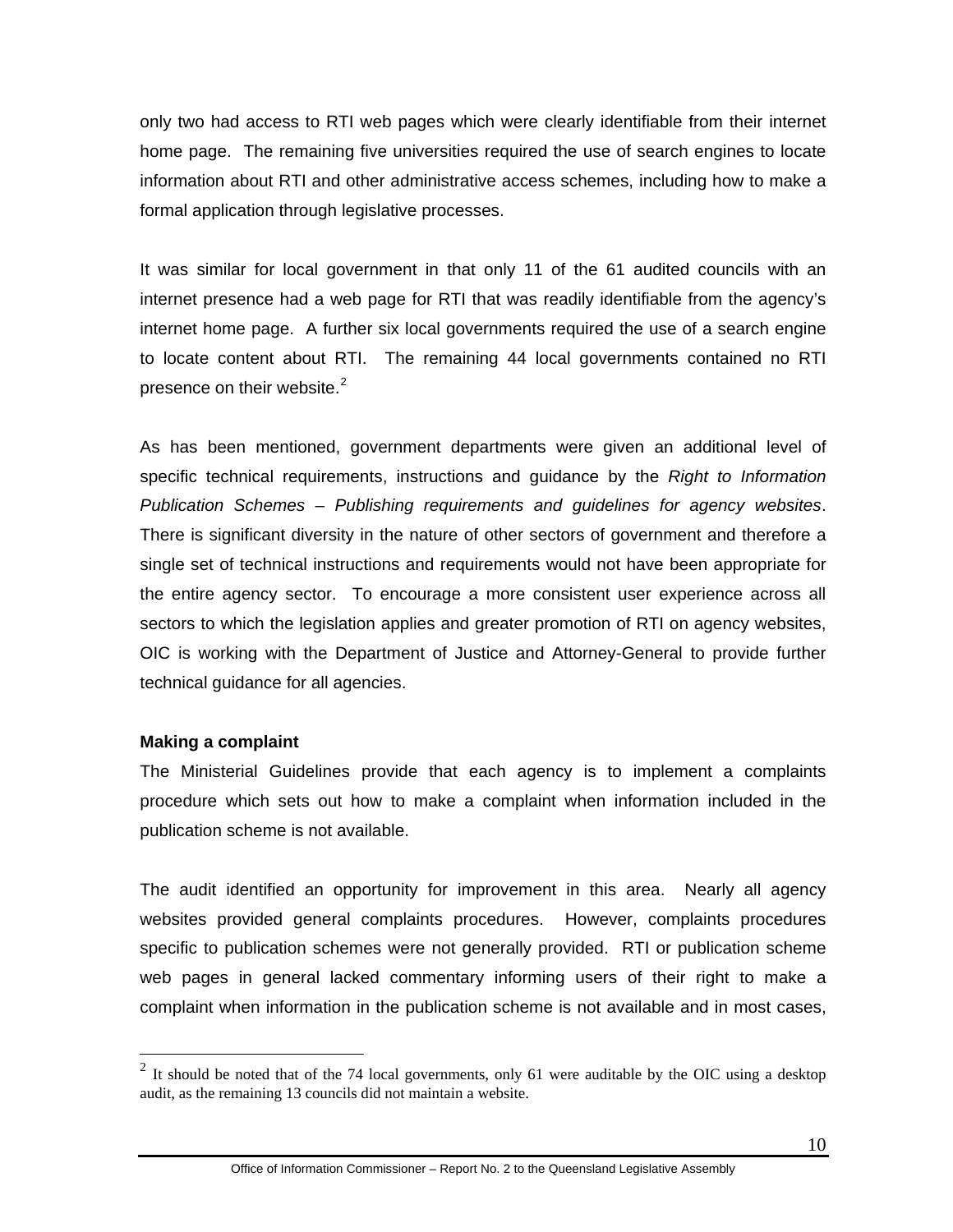did not include a direct link to the general compliments and complaints feedback forum. This issue was raised with agencies in the individual desktop audits as necessary, and agencies have generally accepted the need for improvement in this area.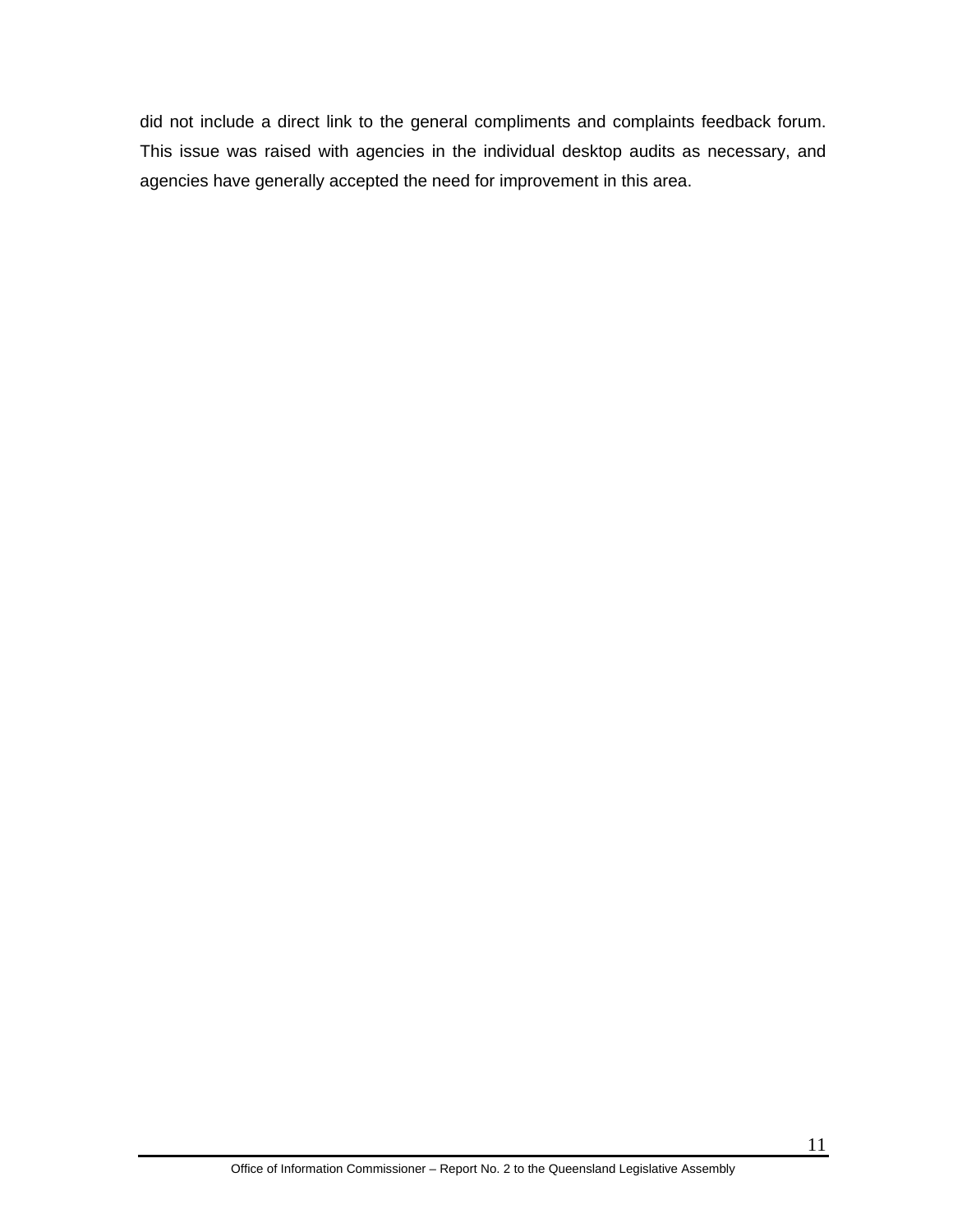# <span id="page-16-0"></span>**4 Operating the publication scheme**

# **Summary**

### **Background**

Agencies must ensure that publication schemes comply with any guidelines about publication schemes as published by the Minister. Under the Ministerial Guidelines, as much information as possible should be provided under the seven classes of information and where applicable the information should be easily accessible through the agency's website. Information included in the publication scheme should be significant, appropriate and accurate.

This audit took into consideration whether agencies were materially compliant with prescribed requirements for publishing and maintaining a publication scheme.

#### **Key Findings**

- Nearly all agencies had publication schemes on their websites.
- Agency publication schemes published information under the seven classes prescribed under the Ministerial Guidelines.
- Most agency (across each of the sectors) publication schemes were found to have a class of information insufficiently populated with published information, inconsistent with a 'push model' approach.
- In some instances, agency publication schemes were found to contain out-of-date information and links to published documents that did not work.
- Only 17 of 74 local governments published a publication scheme on their website. However, it should be noted that agencies are not required to publish electronic publication schemes and the scope of OIC's audit was limited to those councils who maintained an internet site.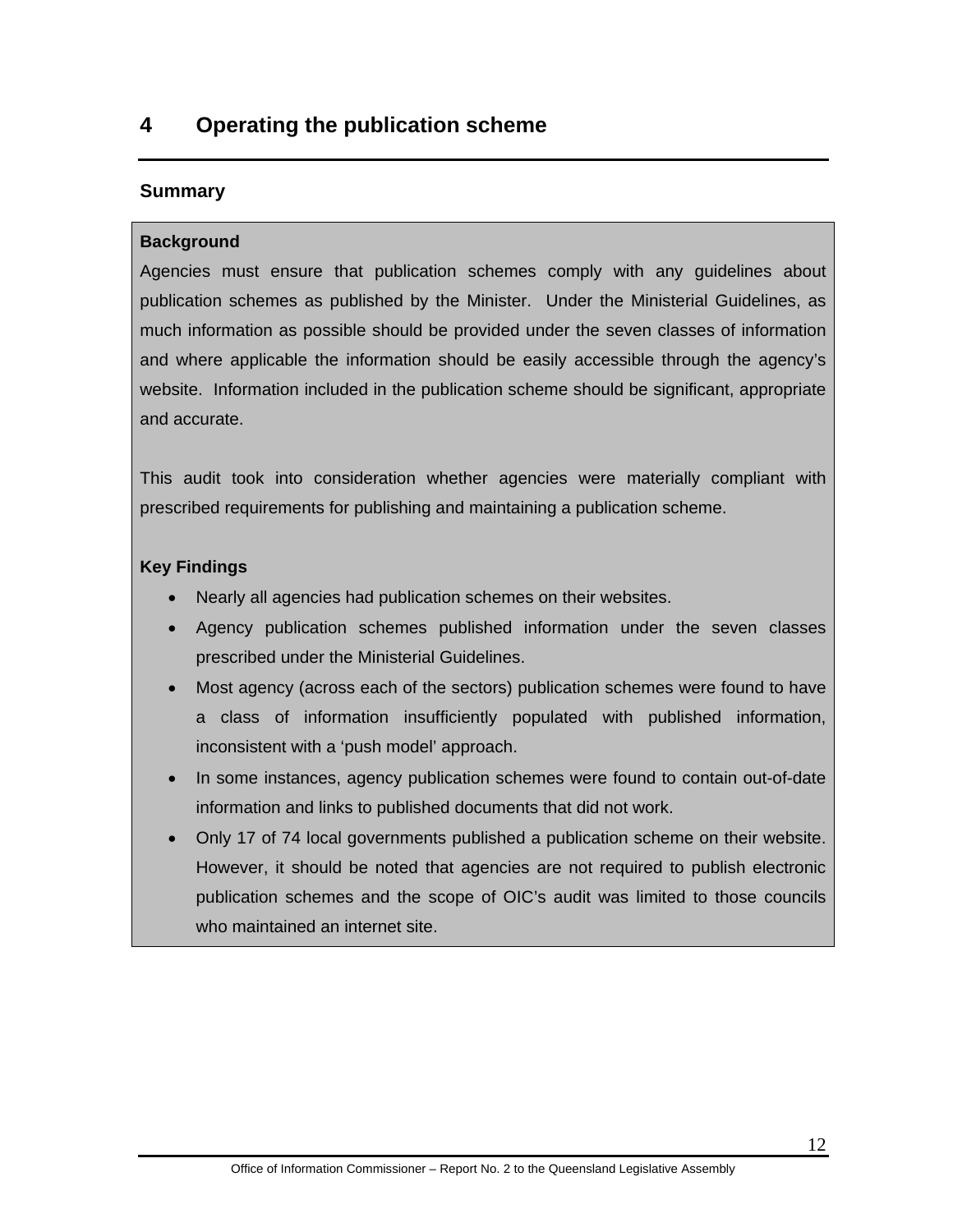# <span id="page-17-0"></span>**4.1 Publication schemes**

The publication scheme forms an integral part of the 'push model'. In considering what to include in their publication schemes, agencies are advised to assess documents against three key criteria: the information included in the publication scheme must be significant; appropriate for release; and accurate. Information should be published routinely and where possible, should be free of charge. It is important that publication schemes be consistent, easy to use and information rich to encourage the wider community to use publication schemes as a key resource.

The rationale for publication schemes is that they should make it easier for people accessing the scheme to find and use information made available as part of the agency's normal course of business. Under the Ministerial Guidelines, the information should be easy to access through the agency website or be easily and quickly sent out by an officer of the agency.

The publication scheme replaces the 'Statement of Affairs' under section 18 of the FOI Act. Under the new pro-disclosure bias, it is anticipated that agency publication schemes will contain more published information than was previously published under the former 'Statement of Affairs'.

Although publication schemes were in place and generally in use, this audit found some deficiencies in relation to the level of information published by agencies under the seven information classes.

# <span id="page-17-1"></span>**4.2 Legislative requirements**

Section 21 of the RTI Act requires that all agencies, other than excluded entities, must publish a publication scheme. The publication scheme is required to set out the classes of information that the agency has available and the terms on which it will make that information available. An agency may be covered by another agency's publication scheme. Section 21(3) of the RTI Act provides that an agency must ensure that its publication scheme complies with guidelines as published by the Minister. In this regard, all agencies' publication schemes must comply with the Ministerial Guidelines. The review results against these legislative requirements are discussed in section 4.3.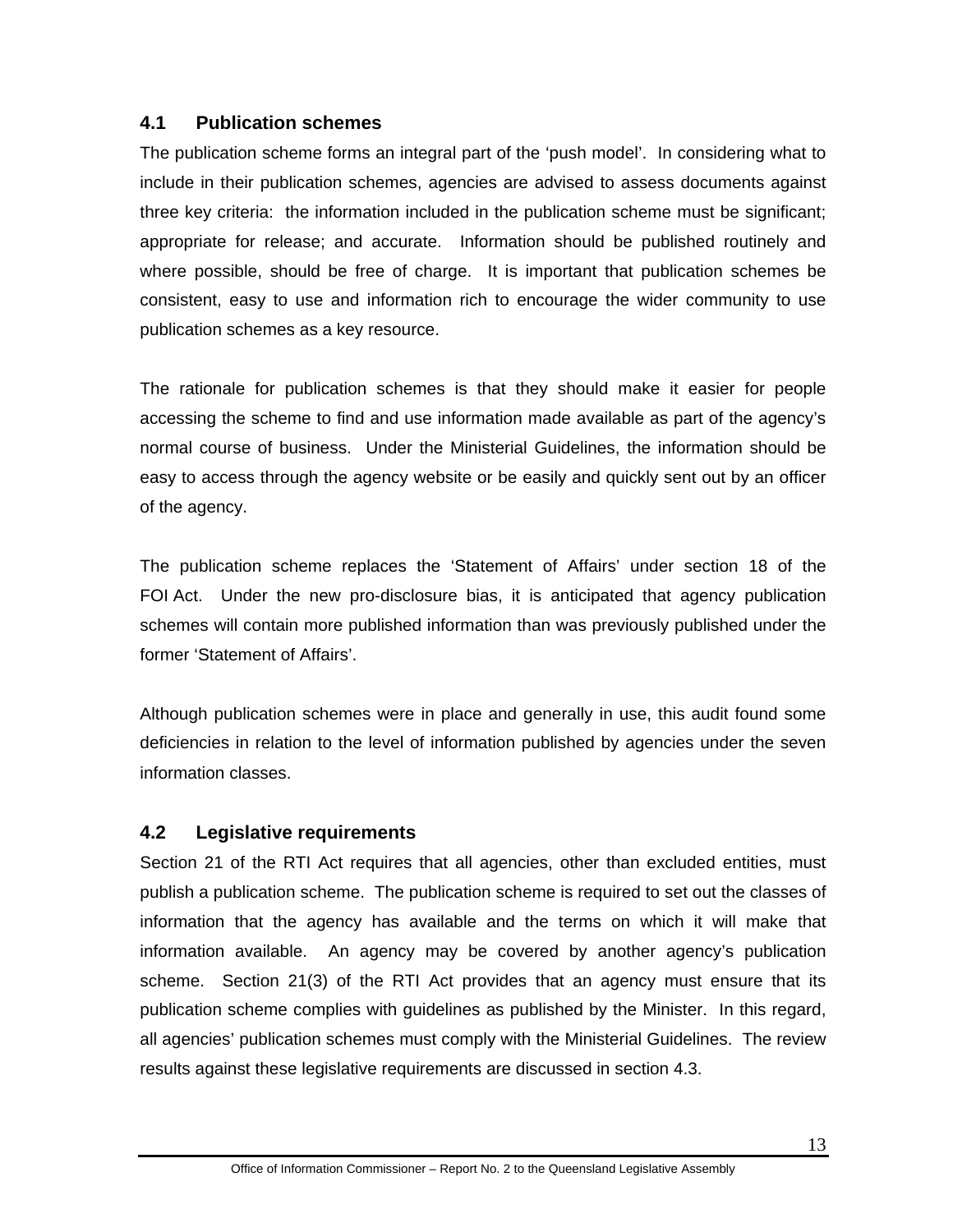# <span id="page-18-0"></span>**4.3 Results of audit**

#### **Agencies must publish a publication scheme**

Under the legislative requirements of section 21(1) of the RTI Act, an agency, other than an excluded entity<sup>[3](#page-18-1)</sup>, must publish a publication scheme.<sup>[4](#page-18-2)</sup> An audit of departmental, local government and universities websites was undertaken to assess compliance with this prescribed requirement.

The audit found that all 13 departments and seven universities audited published a publication scheme on their website. In meeting the requirements of the Ministerial Guidelines made under section 21(3) of the RTI Act, the information published in the publication scheme was classified in accordance with the seven classes of information types. Only one university was found not to have provided an introductory statement about the purpose for, or nature of a publication scheme.

The audit identified considerable differences between the 17 reviewed local governments with respect to publication schemes. Seven of the local governments had publication schemes that were compliant with section 21(1) or the RTI Act. For the remaining 10 audited local governments, publication schemes were implemented unevenly as follows:

- One local government mentioned publication schemes and the classes of information provided in publication schemes, and then stated '*Much of the information contained in the Publication Scheme is available on this web site.*' It is noted that a general reference to all information available on a website does not constitute a publication scheme as described in the Ministerial Guidelines.
- Five local governments mentioned the requirement for a publication scheme on their website. However, none of these councils had actually published a publication scheme on their website. It should be noted that one of these local governments stated on their website that the publication scheme was under construction.

 $\overline{a}$ 

 $3$  An excluded entity means a prescribed entity under section 16 of the RTI Act.

<span id="page-18-2"></span><span id="page-18-1"></span> $4$  Under section 21(2) of the RTI Act, an agency may comply with section 21(1) of the RTI Act if another agency publishes the required information on its behalf.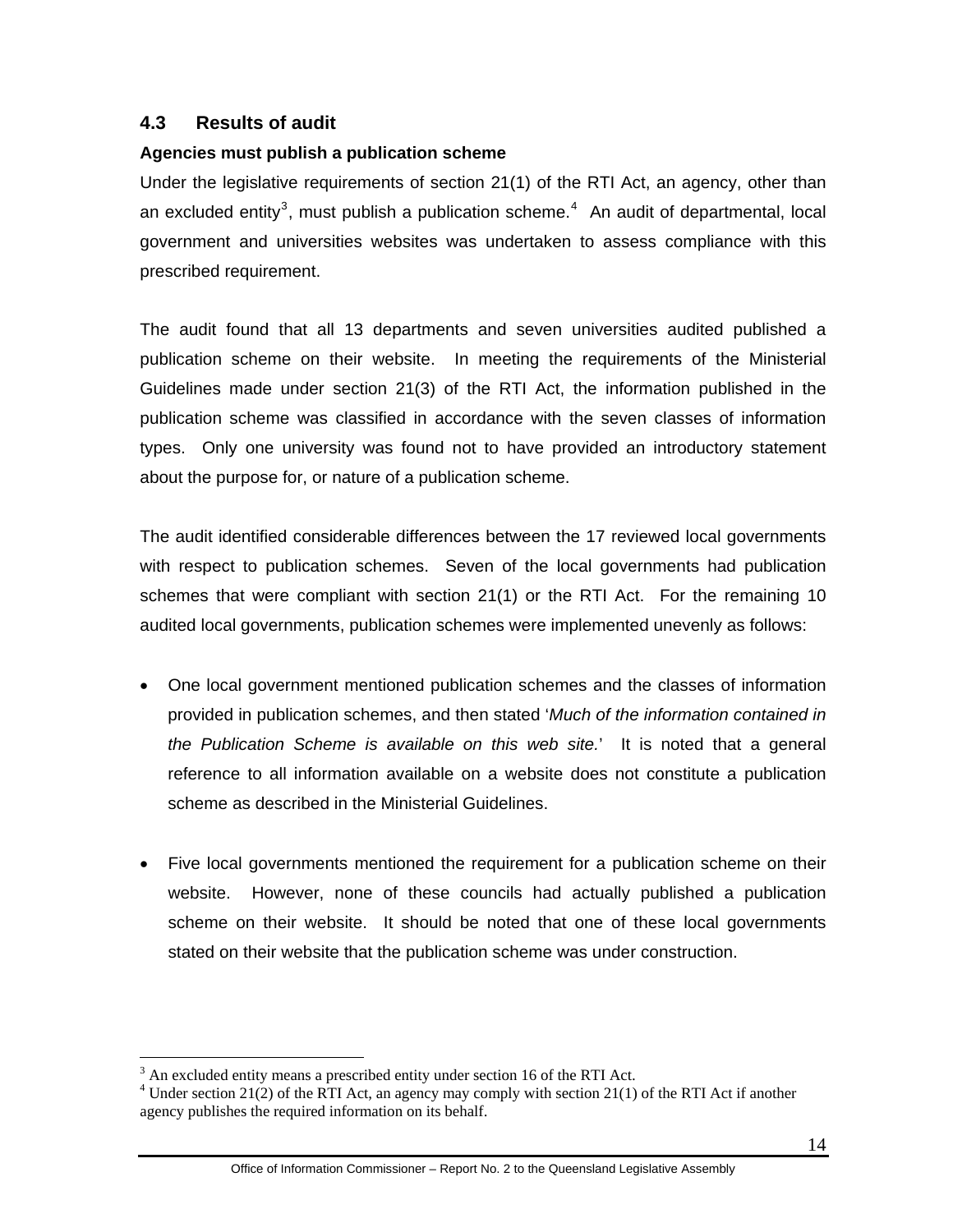- Two local governments had a web page entitled 'publication scheme', however, the information published was not organised under the required seven class types.
- Two local governments had a publication scheme on their website, organised under the correct classes, however, the publication schemes were not operational. For example, one local government had a link to the publication scheme that returned the user to the local government's internet homepage, while the other either contained no information under the classes within its publication scheme or had information relevant to another Queensland regional council completely unrelated to that shire.

# **Published Information should be significant and up to date**

The Ministerial Guidelines state that information included in a publication scheme must be significant and appropriate. Publication schemes should be regularly reviewed to ensure information on the publication scheme is current and up to date. Each agency is to implement procedures to ensure new information is included in the publication scheme, and outdated information is removed or archived.

In order to facilitate informed debate about government policy, the wider community must have access to the most up to date information in the government's possession where practicable. The audit of agency publication schemes found improvement opportunities existed for agencies in ensuring information in their publication scheme was significant, current and up to date.

At the time of the audit, there were only two agencies that were found to have sufficiently populated each of the seven classes of their publication scheme in accordance with the Ministerial Guidelines. These were the Department of Education and Training and the University of Southern Queensland. This is to be commended.

The type of information that was most commonly absent from agency publication schemes was information about budgets, tendering, procurement and contract information within the 'Our Finances' class. Other classes of information were also inadequately populated with agency information at times. For example; one agency included only two documents under the 'Our Priorities' class, while another included only the annual report under the 'About Us' section in their publication scheme. Another agency was missing links to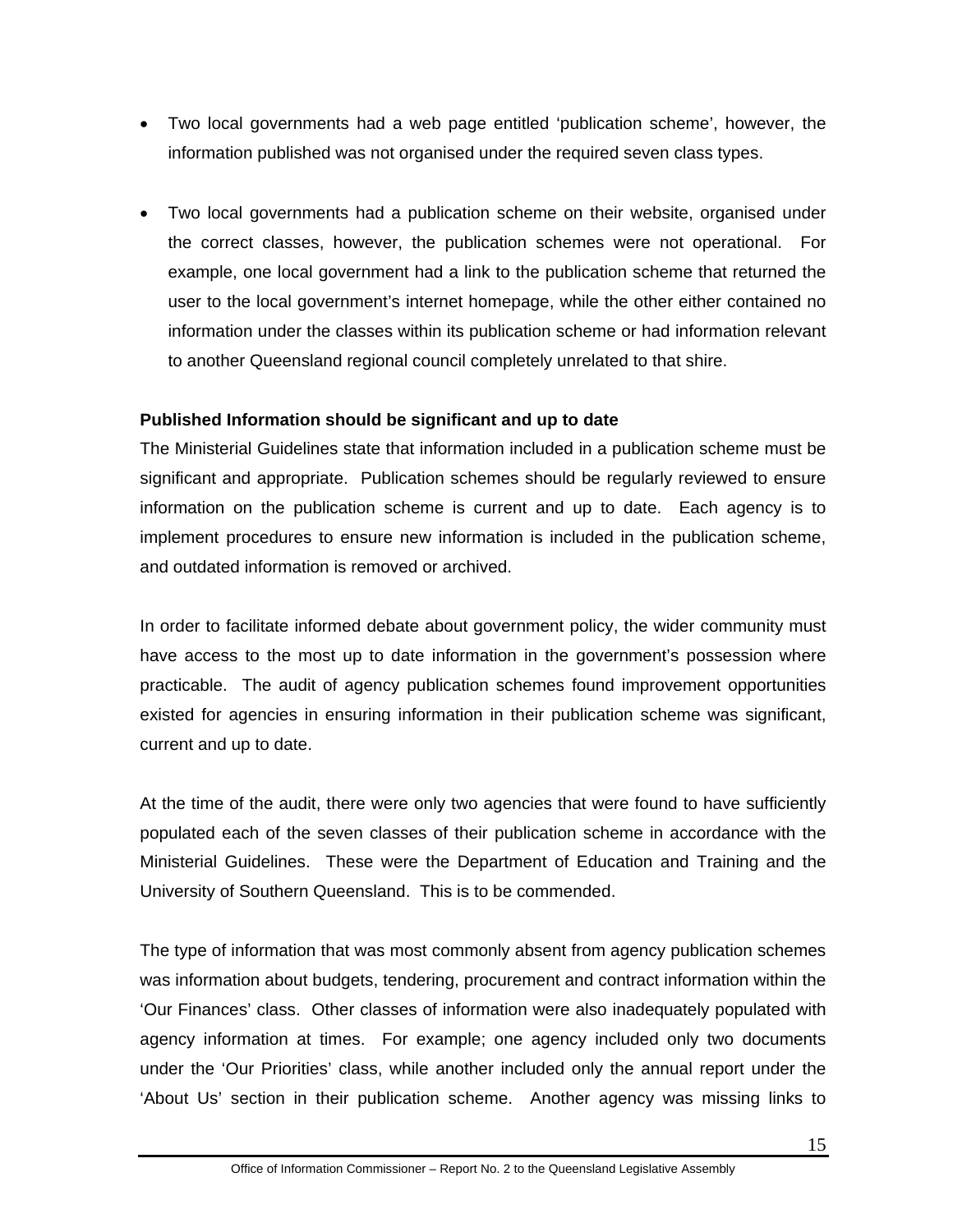location and contact details (Contact Us) and the relevant legislation (constitutional and legal governance) within its publication scheme.

The review identified one departmental publication scheme that stated it relied on the *Freedom of Information Act 1992 (Qld)* principles in deciding what to include, which might not have sufficiently taken into account the principles of the new Right to Information model of pushing information out and into the community. OIC commented that fresh consideration should be given to the release of policy documents in the publication scheme in keeping with the spirit of the 'push model' approach adopted by the Queensland Government under the reforms to RTI. Future OIC audits will examine agencies' Information Assets Registers to identify datasets that are significant, appropriate and accurate, that are not yet published, and that the agency could consider publishing.

A number of agency publication schemes across each of the sectors were found to have links to information that was out of date. The most common thread was links to legislation that has since been repealed. An example is a reference to the *Financial Administration and Audit Act 1977 (Qld)*, which has been repealed and replaced by the *Financial Accountability Act 2009 (Qld)* and the *Auditor-General Act 2009 (Qld)*. Another example is a link to the agency's 2008-09 Annual Report, when the 2009-10 Annual Report had been published on the agency's website. It is expected that if agencies actively review their publication schemes in accordance with the Ministerial Guidelines, these issues should be reduced or avoided.

# **Accessibility of information in publication schemes**

The Ministerial Guidelines require that information within an agency's publication scheme must be easily accessible through the agency's web site and a direct link to the document should be provided wherever possible. Alternatively, the information should be easily obtained and quickly sent out by an officer of the agency.

A good practice noted during the audit was where no direct link was provided to a published document in an agency's publication scheme, the majority of agencies provided details of alternative arrangements about how the information may be accessed, in keeping with the prescribed requirements and the spirit of the 'push model' approach.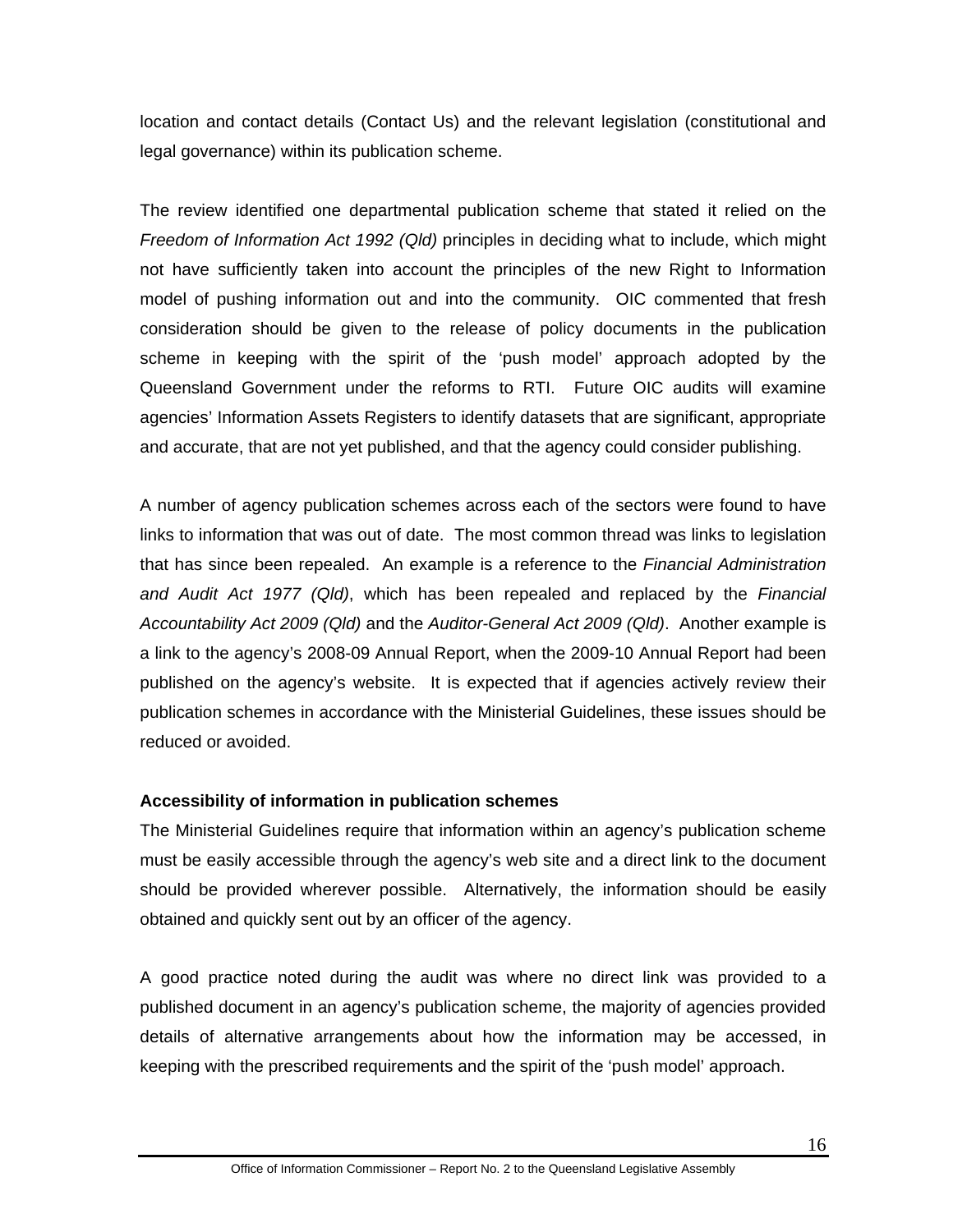The audit of each of the agencies' publication schemes identified improvement opportunities in accessing published documents.

Specifically, a number of agency publication schemes across each of the reviewed sectors contained web links to published documents that did not work and in most cases returned an error message to the user.

Agencies could have been made aware of this issue in two ways. Firstly, as mentioned earlier in this report, regular review of the publication scheme by each agency would have detected these access issues. Secondly, if agencies implemented the publication scheme complaints process as required by the Ministerial Guidelines, then agencies would have had an additional opportunity to identify and correct problems. As previously discussed, a number of agencies did not inform users of their right to make a complaint when information in the publication scheme was not available. Had users been made more aware of this right then agencies in turn may have been made more aware of the access problems relating to their publication scheme.

Where they arose, these issues were brought to the attention of the individual agencies concerned, and the agencies generally responded positively to these opportunities for improvement.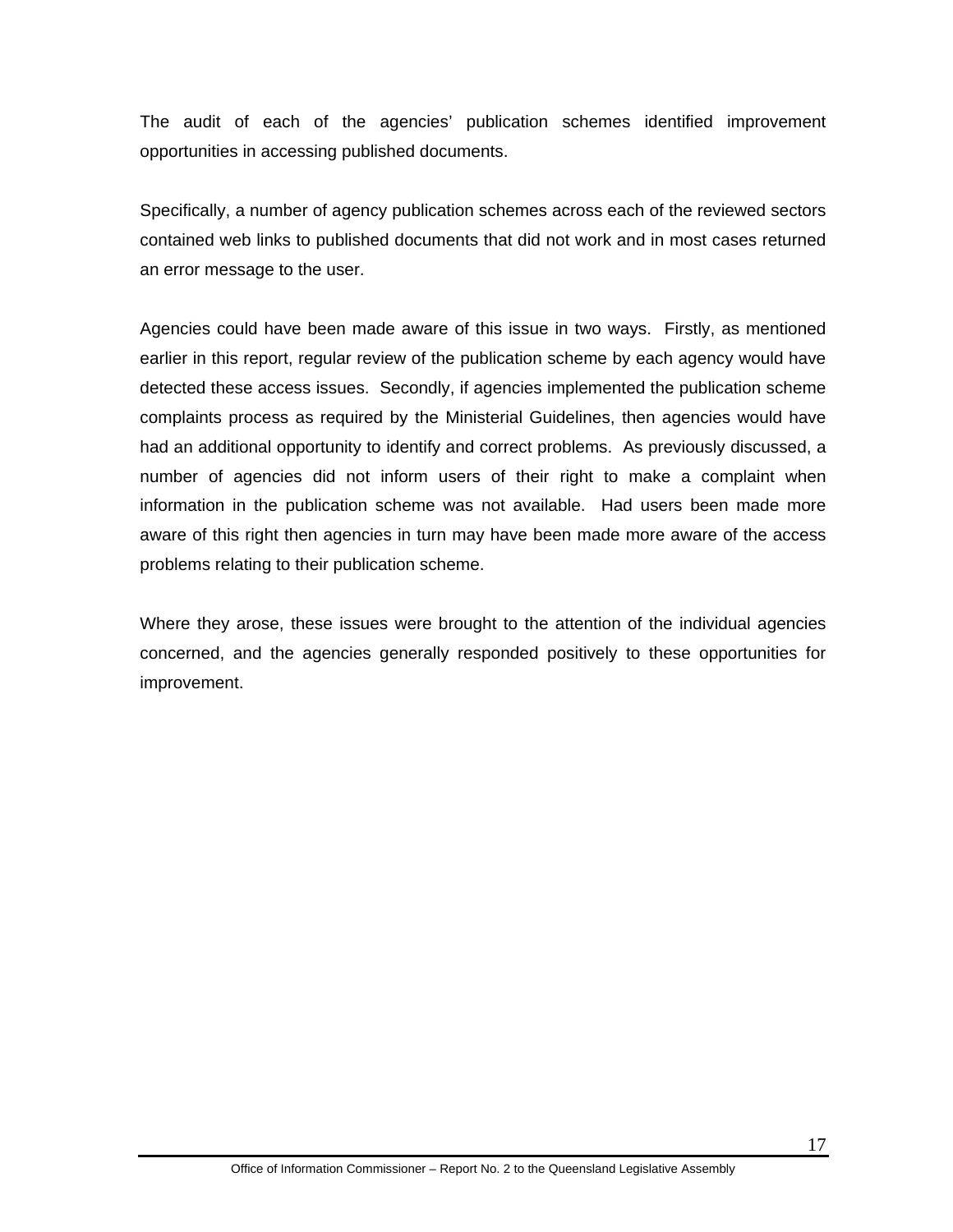# <span id="page-22-0"></span>**5 Disclosure logs**

# **Summary**

### **Background**

A disclosure log makes information disclosed to an applicant under the RTI Act available to a wider public audience. They can provide a cost and time benefit to both the individual and agency by reducing the number of additional requests under a legislative access process for similar information.

This audit assessed the extent to which agencies have implemented a disclosure log and whether they have complied with the Ministerial Guidelines when publishing information in their disclosure logs.

# **Key Findings**

In terms of the desktop audit of disclosure logs, the review found that:

- Some agencies had not published a disclosure log on their website.
- In general, agencies which published a disclosure log were legislatively compliant with prescribed requirements under the RTI Act.
- Agencies were releasing information to the wider public through the disclosure log, however improvement opportunities were noted in the extent to which agencies were publishing information.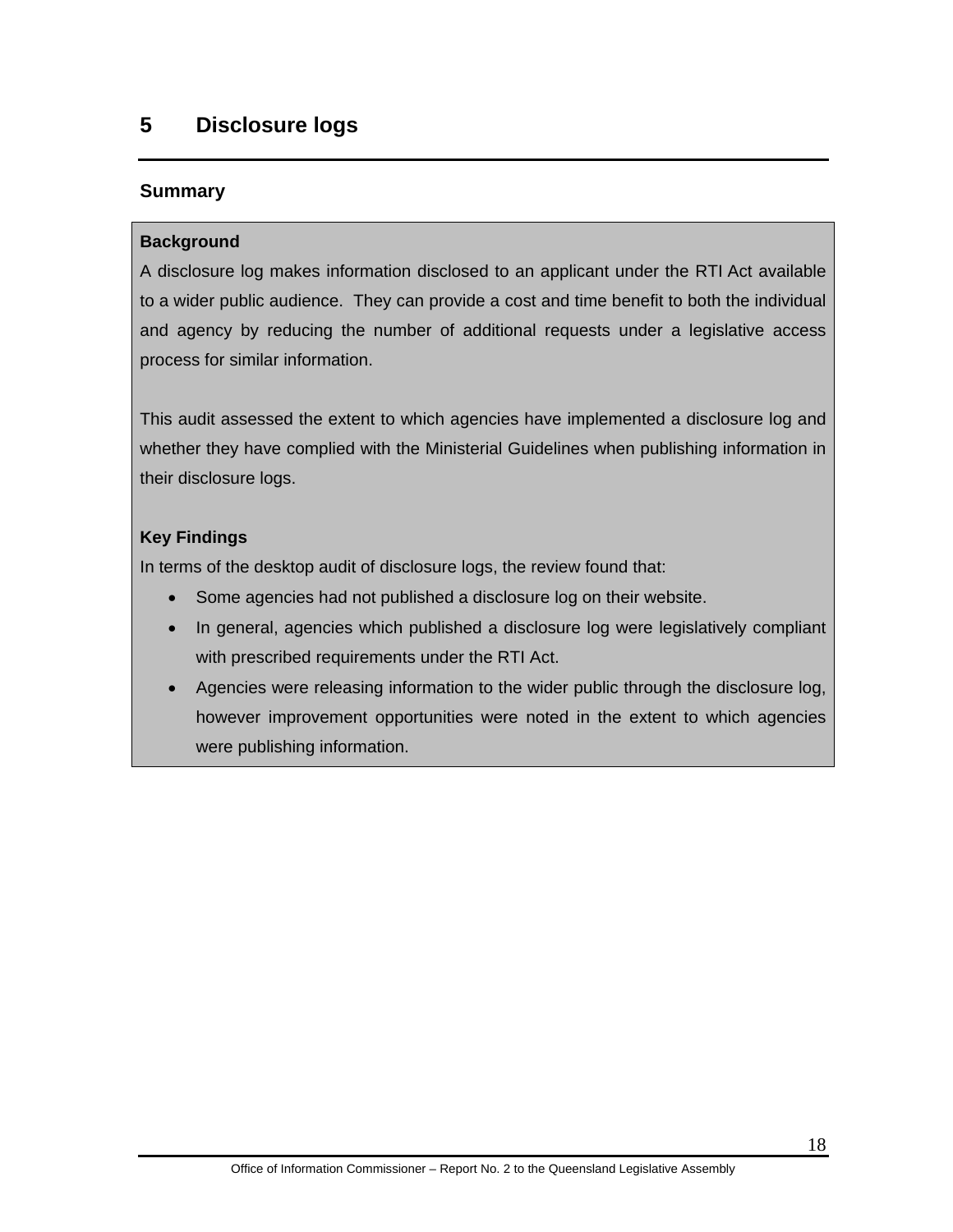# <span id="page-23-0"></span>**5.1 Why disclosure logs are important**

The disclosure log forms part of a 'push model' where information released under an RTI application is made available for access to a wider public audience. In considering their disclosure log, agencies should take into account the principles relating to proactive disclosure where access to information should be provided, unless its disclosure would, on balance, be contrary to the public interest<sup>[5](#page-23-2)</sup>.

The rationale for disclosure logs is that they provide speedy access to information already released under the RTI application process. Aside from the cost and time benefit to both the individual and agency in not having to undertake the legislative consideration process for additional requests for like information, disclosure logs provide an avenue for greater participation in government by the public and increase the potential for better decision making by government in the delivery of key services.

# <span id="page-23-1"></span>**5.2 Legislative requirements**

 $\overline{a}$ 

Section 78 of the RTI Act provides the legislative requirements with which agencies must comply when maintaining a disclosure log. For the purposes of the desktop audit of agency websites, OIC assessed agencies against compliance with section 78(1) and section 78(2).

Under section 78(1), agencies may include a copy of a document in a disclosure log but only if it does not contain the personal information of the applicant to which access was originally granted. Where the document is not directly published in the disclosure log, details identifying the document and information about how it may be accessed must be included in the disclosure log $^6$  $^6$ .

Agencies must ensure that the disclosure log complies with any guidelines published by the Minister on the Minister's website (section 78(2)).

<span id="page-23-2"></span> $<sup>5</sup>$  Pro-disclosure principle as set out within the OIC Guideline – Proactive Disclosure and Publication</sup> Schemes available at: www.oic.qld.gov.au/right-information-guidelines.

<span id="page-23-3"></span> $6$  Section 78(1)(b) states that where an agency has not directly published the document in their disclosure log, details identifying the document and how it may be accessed may be included in a disclosure log. The Ministerial Guidelines, with which agencies maintaining a disclosure log must comply, impose the condition that where it is not reasonably practicable to publish the document, the disclosure log must provide details identifying the document and how it may be accessed.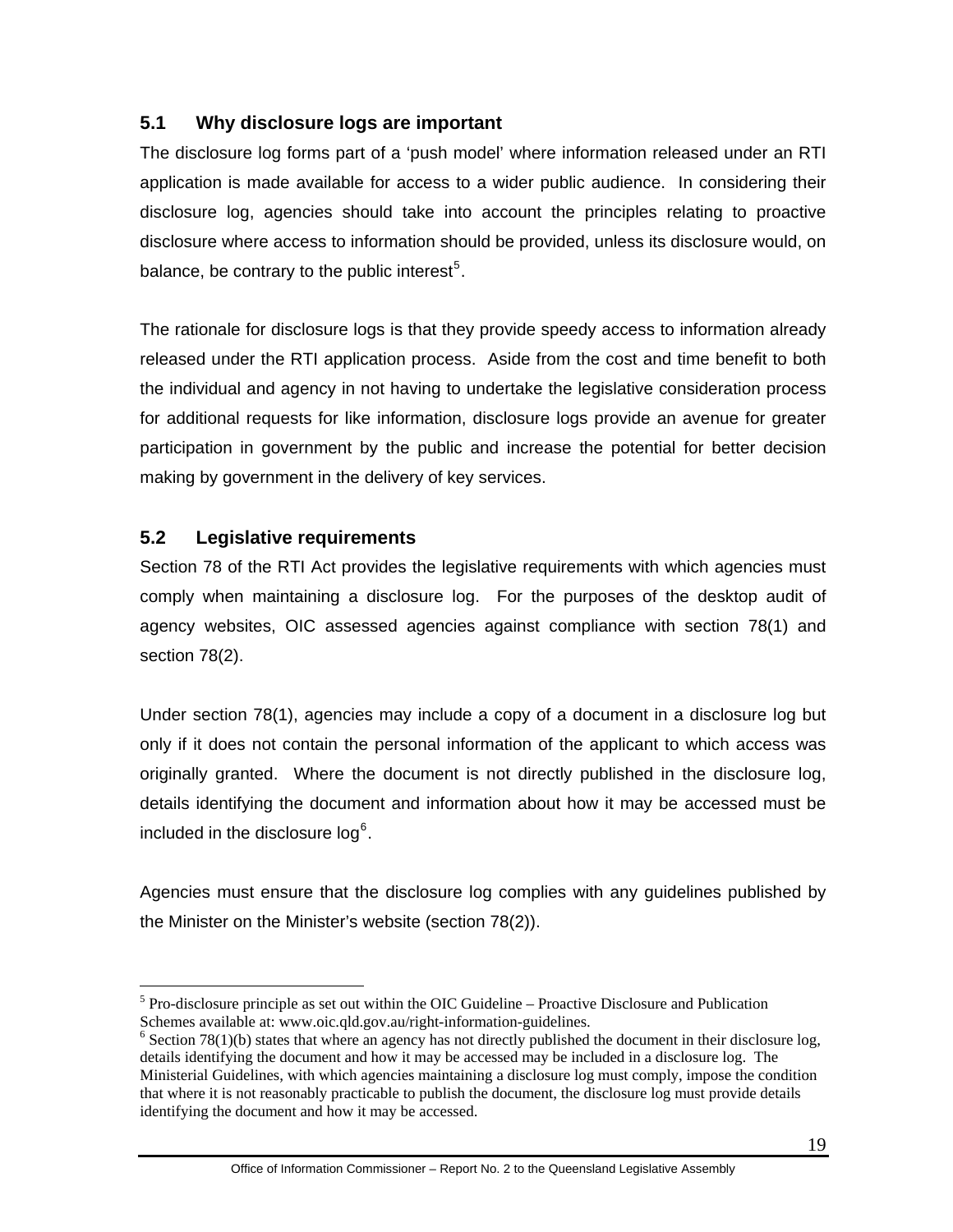# <span id="page-24-0"></span>**5.3 Results of audit**

#### **Publication of disclosure logs**

Disclosure logs are designed to give the community greater access to information held by agencies. Under the RTI Act the Information Commissioner has the powers to issue guidelines in relation to best practice for agencies to improve services to those seeking to access information. The OIC guideline on disclosure logs considers best practice to be that disclosure logs should be prominently featured on an agency's website so that they are easily found, usually by a direct link from the agency's RTI page. Aside from the term 'disclosure log' appearing on the title of the web page, additional text should also be provided so that the user knows precisely what the disclosure log is and the purpose it serves.

In terms of accessibility to and location of agency disclosure logs on their websites, the desktop audit found that government departments maintained disclosure logs that were prominently featured on their website and could be easily located. Furthermore, all disclosure logs contained a consistent text describing what the disclosure log was and what it contained.

Only two of the seven universities had disclosure logs that were prominently displayed and easily locatable without the use of a search engine tool.

Of the 17 local governments audited, the link to the disclosure log for two of the councils did not work and the disclosure log was only discoverable using a search engine. Seven councils did not publish a disclosure log, although two made reference to a disclosure log on their website.

Although the legislation does not require the publication of publication schemes and disclosure logs electronically, in keeping with the Queensland Government's prodisclosure 'push model' approach, best practice would dictate that where possible agencies prominently display disclosure logs on their website so that they can be easily found and accessible by the wider public audience. Alternatively, agencies should prominently display access arrangements where disclosure logs are not maintained in an electronic medium.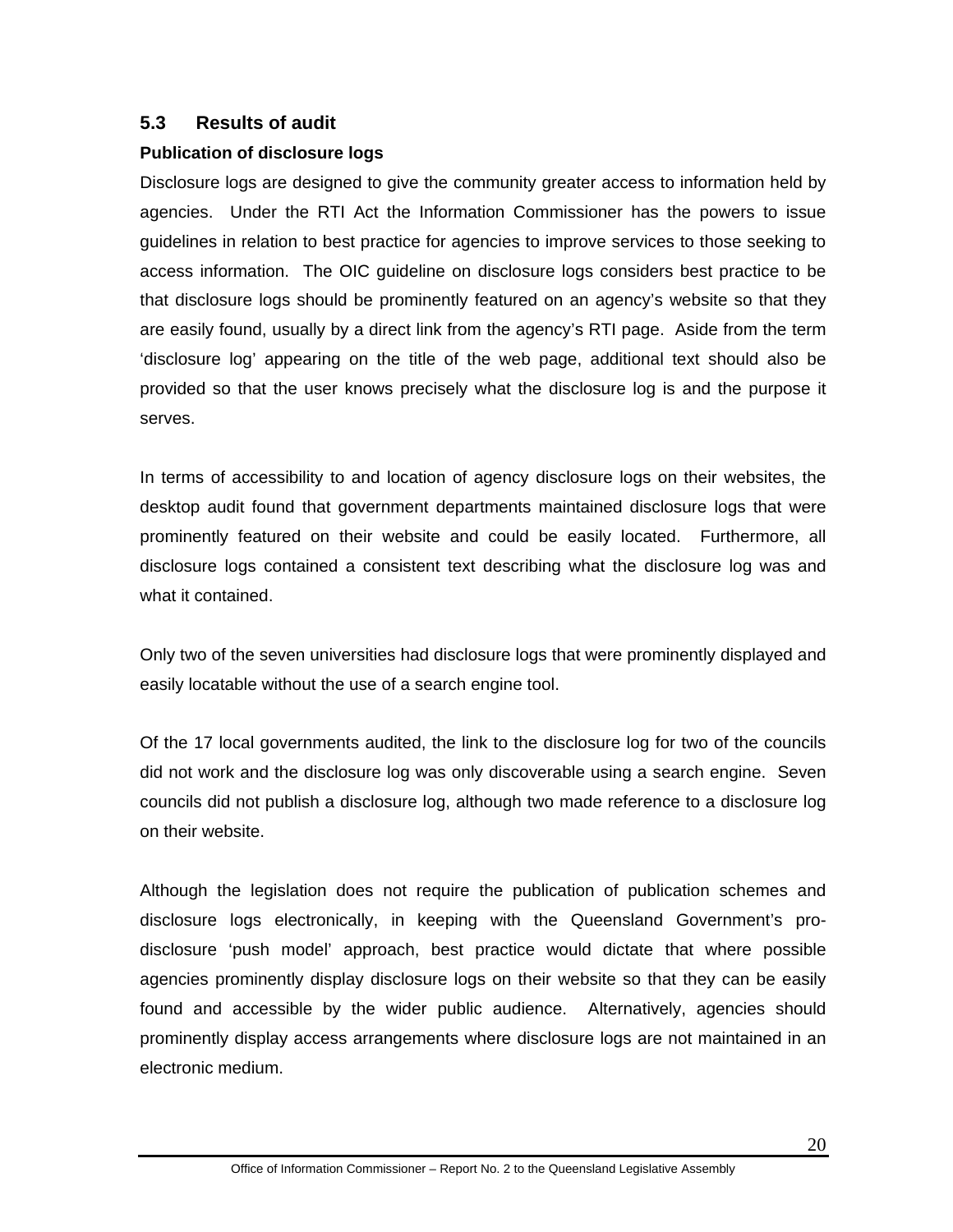#### **Disclosure log content and access arrangements**

Under the Ministerial Guidelines, documents published to a disclosure log are to be accompanied by text that provides a summary and the context of the information. The brief overview of the document should allow users to understand the nature of the information published and make informed decisions about accessing the released documents.

At the time of the audit, all agencies that had information published in their disclosure logs were found to have provided sufficient text describing the content of the information posted in the disclosure log in accordance with the Ministerial Guidelines.

OIC's guideline for Disclosure Logs states that agencies should provide users with a means to directly access and download documents that have been referred to in the disclosure log, after taking into consideration file size. The guiding principle is that information should be easily accessible by users. Where it is not practicable to publish the document in the disclosure log due to file size or other constraints, the disclosure log must provide details identifying the documents and how they may be accessed.

All departments audited had legislatively compliant disclosure logs. Some departments had made documents released through their disclosure log directly accessible online by clicking on a link in the disclosure log, with only significantly voluminous releases of information available by request only. Where a document listed on the disclosure log was available by request only, clear instructions were provided to the user on how to access the document.

At the time of the audit, only four universities had information published in their disclosure logs. Of these, one did not have sufficient details as to how the released documents may be accessed.

None of the 10 councils who maintained a disclosure log provided direct access to download documents, however, sufficient alternative access arrangements were provided within the disclosure log in compliance with section 78(1)(b) of the RTI Act.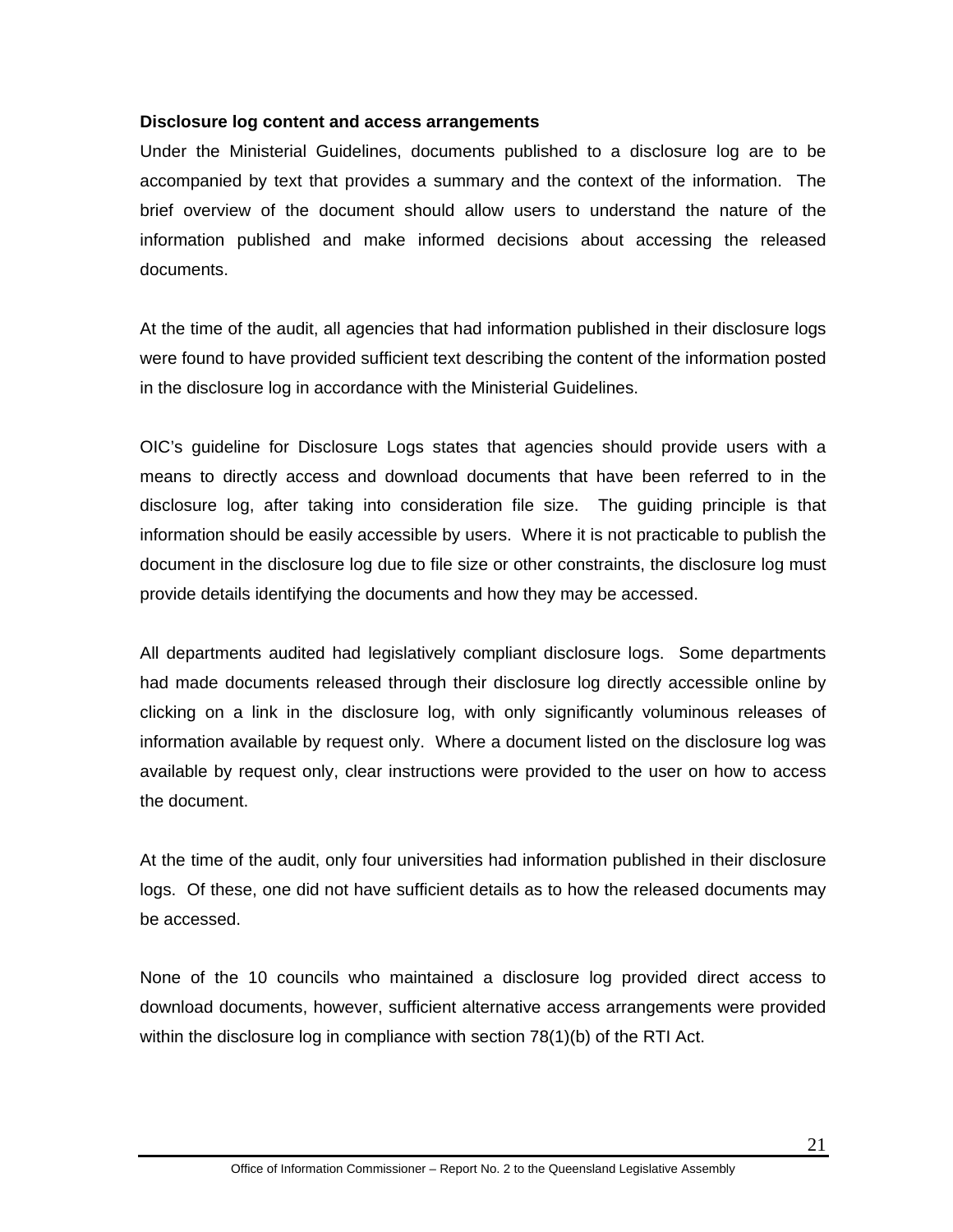A finding across the board was that the disclosure logs did not contain a large volume of information. A comparison of the number of FOI requests for non-personal information with the number of documents published in the disclosure logs suggest that it might be reasonable for there to have been more documents published in agency disclosure logs.

Whilst the RTI Act provides for the discretionary power not to include all information that an agency has released under an application in a disclosure log, agencies are encouraged to exercise this discretion in a way that is consistent with the broader objectives of the 'push model' approach in maximising disclosure of information held by agencies, unless on balance, it is contrary to the public interest. The Ministerial guidelines also state that all information released under the RTI Act that is not the applicant's personal information 'should be published to a disclosure log, unless there is a clear reason for not publishing the information on the disclosure log'.

Given the volume of non-personal requests for information received by agencies particularly within the government department sector, OIC considers that improvement is required across each of the sectors (departments, local government and universities) in the rate that agencies are publishing information in their disclosure logs. Although authorised by law to do so, a number of agencies have raised concerns about publishing of personal information other than the applicants' personal information in the disclosure log. This issue may be suitable for consideration in the review of the RTI Act and will be drawn to the attention of the Department of Justice and Attorney General for consideration.

#### **Disclosure log not to contain personal information of the applicant**

Only documents that do not contain the personal information of the applicant may be published to a disclosure  $log.<sup>7</sup>$  $log.<sup>7</sup>$  $log.<sup>7</sup>$  The audit found that one university had published the names of the applicants in their disclosure log. The OIC notified the university involved requesting the personal information be removed from the disclosure log immediately. As a result of discussions between OIC and the university involved, this issue has now been addressed and all references to the names of the applicants have been removed.

 $\overline{a}$ 

<span id="page-26-0"></span><sup>&</sup>lt;sup>7</sup> Section 78(1)(a) of the RTI Act.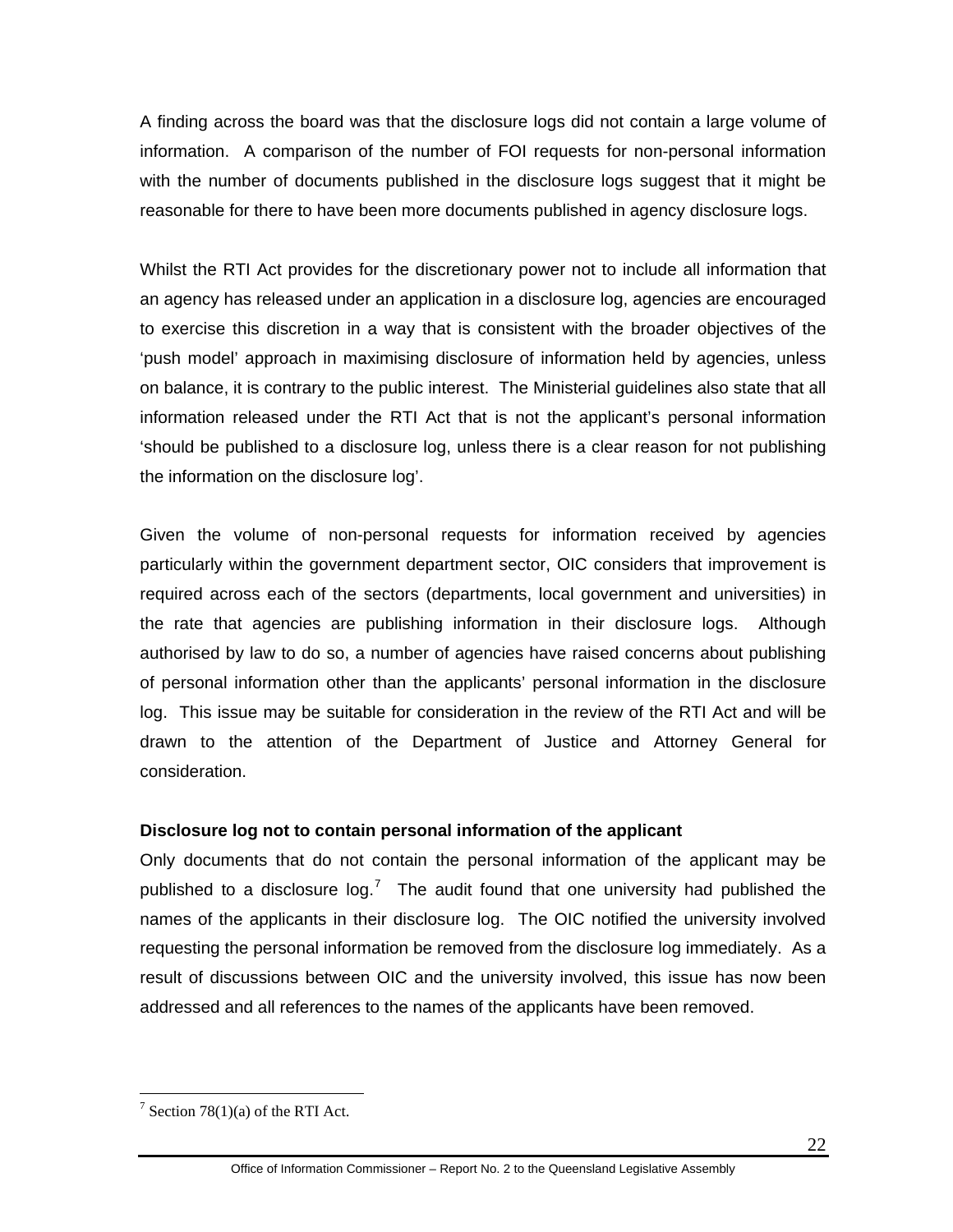# <span id="page-27-0"></span>**Summary**

# **Background**

The *Information Privacy Act 2009 (Qld)* (IP Act) provides for the fair collection and handling of personal information in the public sector environment. IPP  $2^8$  $2^8$  applies to an agency's collection of personal information from the individual. IPP  $5^9$  $5^9$  requires agencies to take all reasonable steps to ensure a person can find out whether an agency controls any documents containing their personal information, the type of information contained in the document, the purpose for which the information is used and what an individual should do to obtain access to a document containing their personal information. These provisions are mirrored in similar terms in the National Privacy Principles, with NPP 1 equating to IPP 2 and NPP 5 equating to IPP 5.

In auditing compliance with these privacy principles, OIC assessed the information provided to the public regarding the collection of personal information in online forms and email invitations. The OIC also examined whether the agencies made people aware of the personal information held by the agency, the ways in which that information was used, and how it could be accessed by the individuals concerned.

Only departments and universities were audited for compliance with IPP 2 and IPP 5.

# **Key Findings**

 $\overline{a}$ 

- All departments and universities should take remedial action to ensure notices dealing with the collection of personal information by email comply with IPP 2.
- Generally, the notices on or accompanying online and downloadable forms on department and university websites are not compliant with IPP 2.
- Improvement is required in the level of disclosure of personal information holdings by departments and universities under IPP 5.

<sup>&</sup>lt;sup>8</sup> References to IPP 2 should also be read as a reference to NPP 1 in relation to Queensland Health.

<span id="page-27-2"></span><span id="page-27-1"></span> $9$  References to IPP 5 should also be read as a reference to NPP 5 in relation to Queensland Health.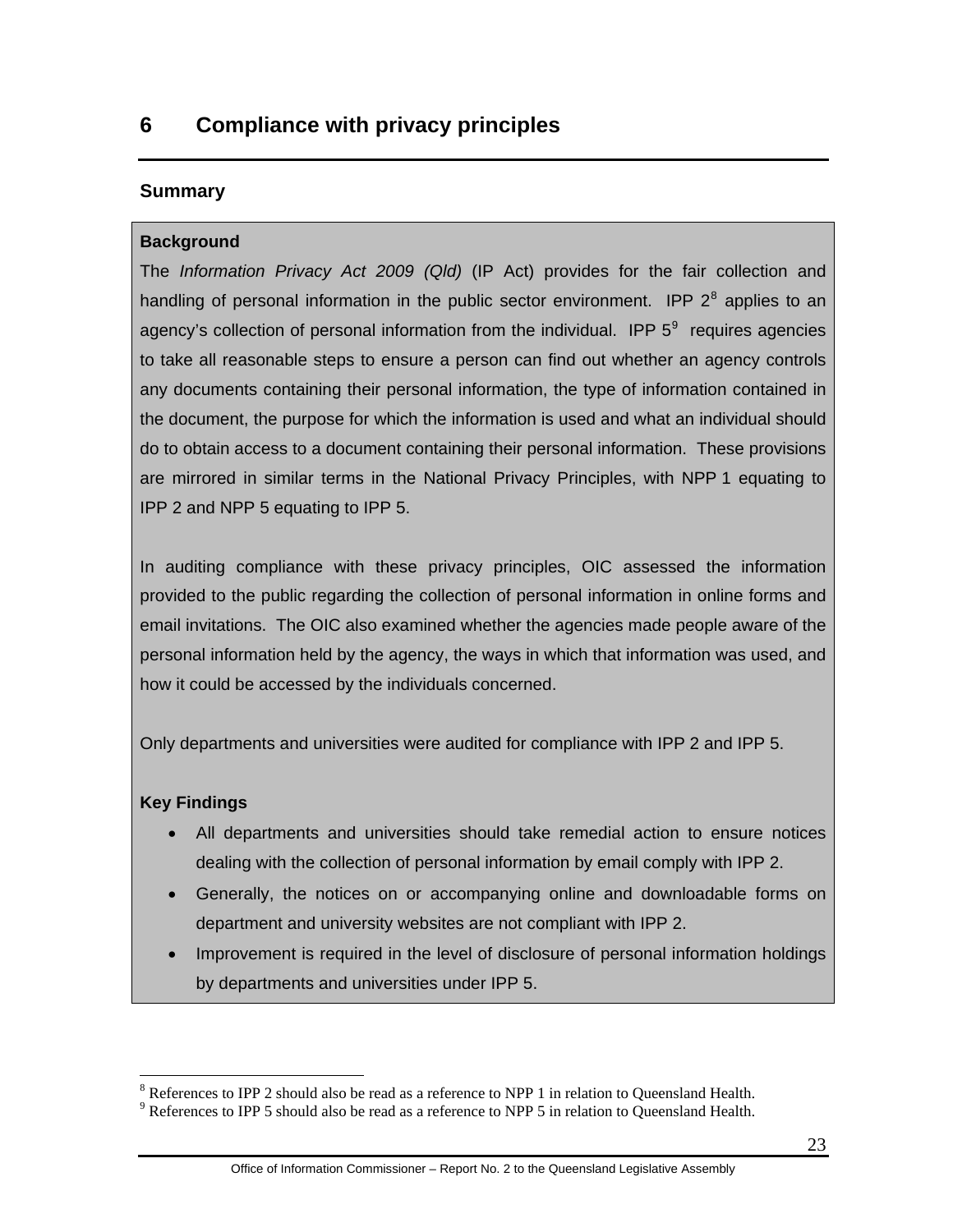# <span id="page-28-0"></span>**6.1 Protecting privacy**

As mentioned previously, the IP Act deals with the fair and responsible handling by government agencies of individuals' personal information. The IP Act also provides for an individual to apply for access to or amendment of their personal information held by government agencies.

All public sector agencies except Queensland Health are required to comply with the 11 IPP's. Queensland Health is required to comply with the 9 NPP's. The IPP's and NPP's generally came into effect on 1 July 2009, but for local governments the IPP's applied from 1 July  $2010^{10}$  $2010^{10}$  $2010^{10}$ .

As mentioned earlier in the report, when the desk top audits were conducted, the IPP's had yet to apply to local government and accordingly, their compliance with the IPP's was not audited.

# <span id="page-28-1"></span>**6.2 Legislative requirements**

Under section 135 of the IP Act, the functions of the Information Commissioner include leading the improvement of public sector privacy administration. This includes conducting audits to assess agency compliance with the privacy principles. In undertaking the desktop audit of departments' and universities' compliance with IPP 2 and IPP 5, OIC assessed the information provided with these entities' online forms and email links regarding the collection of individuals' personal information. OIC also examined whether these entities made people aware of the personal information held by them, what the information was used for, and how it could be accessed by the individuals concerned.

# <span id="page-28-2"></span>**6.3 Results of Audit**

# **Collecting Personal Information**

The collection of personal information is a fundamental area of privacy regulation. Collection notices<sup>[11](#page-28-4)</sup> promote transparency as it allows the individual to understand the

<span id="page-28-3"></span> $\overline{a}$  $10$  Commencement of compliance with the IPPs was delayed by one year for local governments under section 202 of the IP Act.

<span id="page-28-4"></span> $11$  The term 'collection notice' is not used in the IP Act. OIC uses the term 'collection notice' to denote information provided to an individual by a government agency that complies with IPP 2 or NPP 1.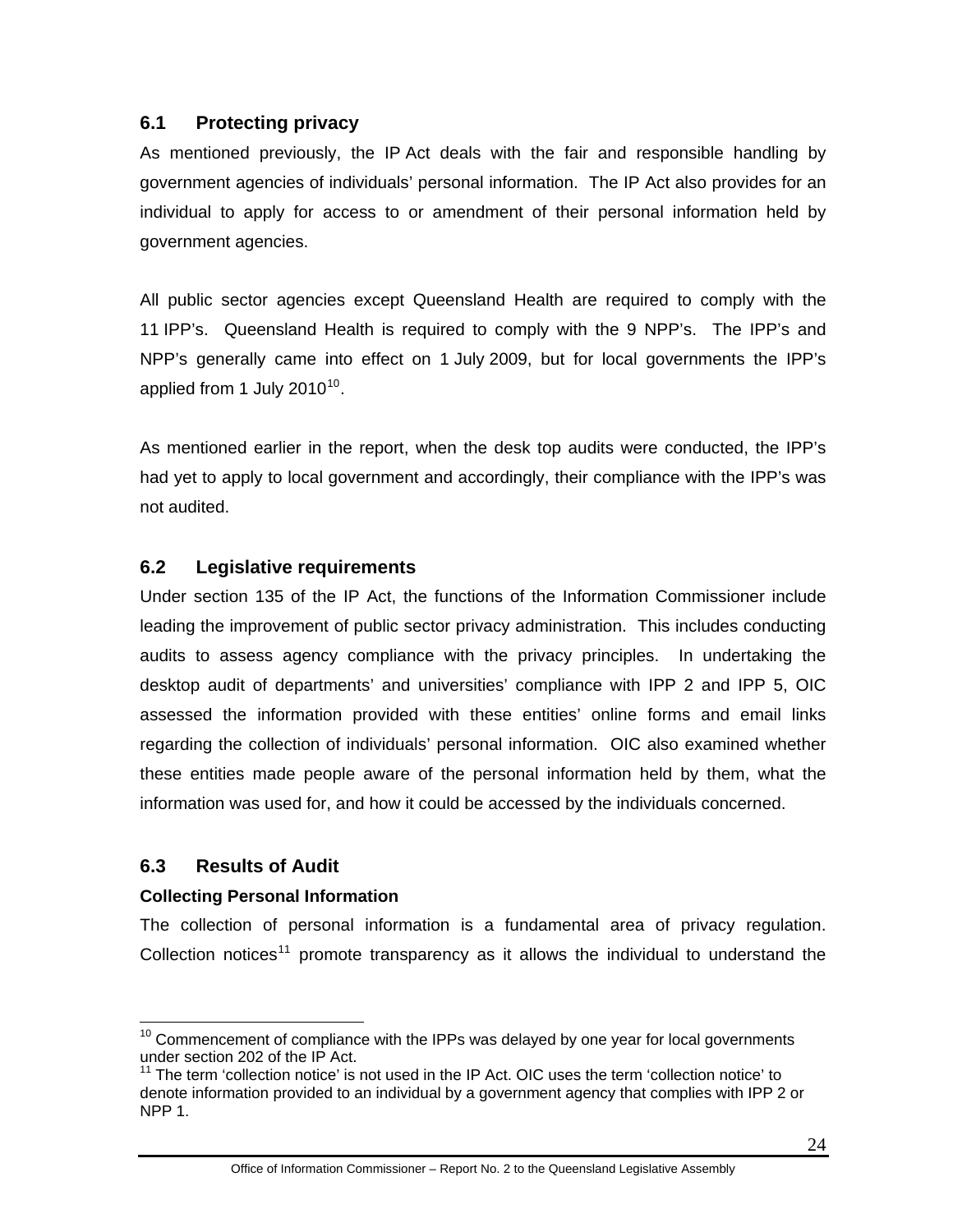agency's personal information practices<sup>[12](#page-29-0)</sup>. Whenever an agency obtains personal information from the individual concerned electronically, either through an email to an agency contact email address or by completion of a form, IPP 2 and NPP 1 require that the agency takes all reasonable steps to advise the individual of:

- the purpose of the collection;
- any law that might authorise or require the collection; and
- anyone who would usually receive the information in turn, either first or second hand if it is the agency's practice.

# **Online forms**

In the desktop audit, OIC conducted a search of the departments' and universities' websites for online or downloadable forms where individuals' personal information was being collected, to determine if these forms contained appropriate notices in accordance with the requirements of IPP 2 and NPP 1. The forms of the Department of Transport and Main Roads, Department of Justice and Attorney-General and Department of Public Works complied with the requirements of IPP 2. These agencies should be commended on achieving this compliance. The remaining 10 departments reviewed and each of the seven universities' forms were not fully compliant.

Under IPP 2, agencies are required to take all reasonable steps to ensure the individual is generally aware of the purpose of collection (refer above). Where forms on websites are available for download into a hardcopy format, privacy best practice is that the collection notice is on the form itself or is readily accessible from the web page that contains the form. Statements advising the individual to access the privacy statement/policy themselves online may not qualify as a 'reasonable step'. Likewise, a general statement to the effect that the agency will respect the privacy of the individuals' privacy may also not satisfy the requirements in IPP 2 or NPP 1.

OIC provided feedback to each of the agencies subject to audit and provided recommendations on how to address identified privacy shortfalls. On the whole, agencies

<span id="page-29-0"></span> $\overline{a}$  $12$  Information Privacy Guideline 11 – The Information Privacy Principles. This section deals with the collection of information and how it shapes the way agencies can use the personal information collected.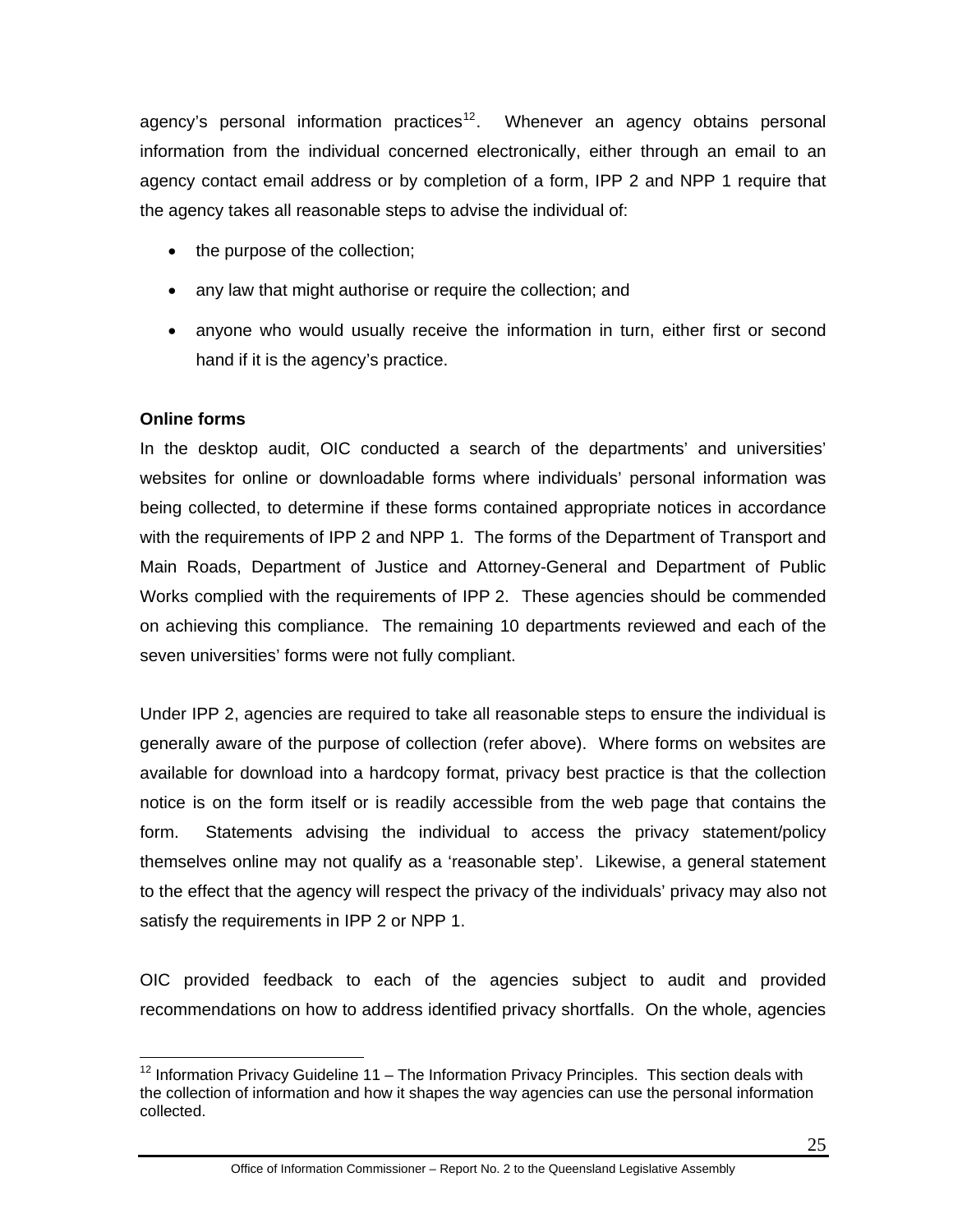accepted the results of the audit and began remedial action to address the IPP 2/NPP 1 issues. OIC will conduct follow-up reviews to ascertain the agencies' progress in addressing the identified issues.

#### **Email invitations**

It is a common practice in government for agencies to provide email contact addresses through which the citizens can communicate with the agency. A common example is people can subscribe to agency publications through email. When individuals click on the email links, agencies can collect personal information such as the person's name, email addresses and other personal information contained within the body of the email. Therefore, agencies are required to provide collection notices in accordance with IPP 2 and NPP 1. Failure to provide a readily accessible collection notice for these email invitations may constitute a breach of IPP 2 or NPP1. Best practice is for agencies to include the collection notice on the web page containing the email link.

None of the departments or universities had readily accessible collection notices for their email links in all instances.

#### **Personal Information Holdings**

 $\overline{a}$ 

IPP 5 requires agencies to provide details about the types of personal information they hold, the purposes for which the personal information is used and what an individual should do to obtain access to their personal information. Under IPP 5, agencies are not required to provide a detailed account of all the personal information they hold.

Under the previous privacy regime, Information Standards 42 and  $42A<sup>13</sup>$  $42A<sup>13</sup>$  $42A<sup>13</sup>$ , agencies were required to have a privacy plan, a component of which dealt with the agencies' personal information holdings. The IP Act does not require an agency to have a privacy plan, but a practical way for agencies to achieve their obligations under IPP 5 is to re-work and update their old privacy plan and re-issue it. Eight departments had followed this path with varying degrees of success.

The privacy web pages for each of the departments and universities were reviewed for content on the types or classes of personal information held by them.

<span id="page-30-0"></span><sup>&</sup>lt;sup>13</sup> Information Standard 42 equates to the IPP's and Information Standard 42A equates to the NPP's.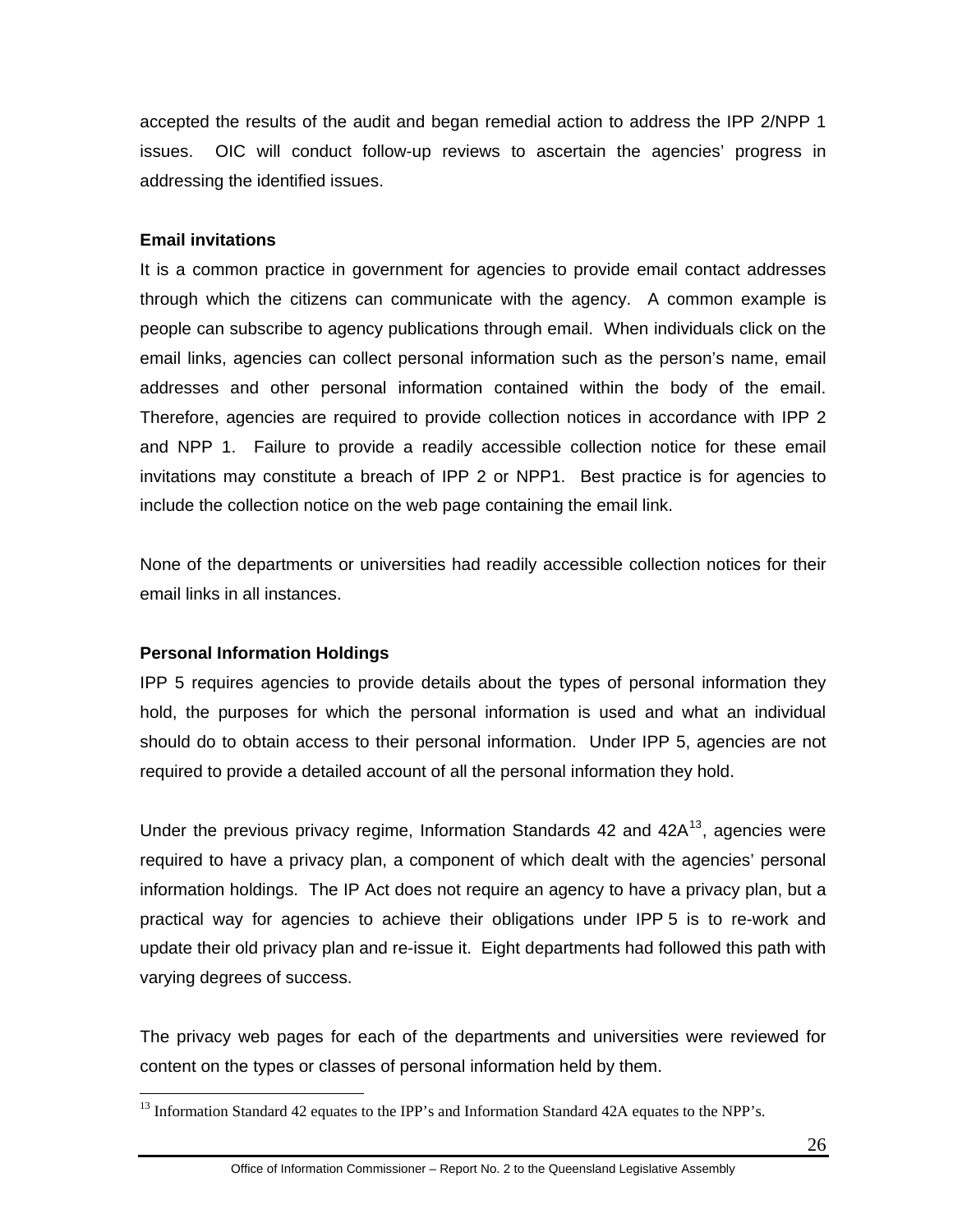Eight departments published privacy plans on their website and these were reviewed for currency. Six departments had an up to date privacy plan. One department had multiple privacy plans, of which only one was up to date. The remaining department's privacy plan was out of date and referred to the now repealed FOI Act and IS42.

Five departments did not publish a privacy plan on their website. These departments did not have a differently named publication providing information about personal information holdings on their websites.

It was similar of the universities. Four of the seven universities audited contained sufficient detail on their websites to satisfy the requirements of IPP 5. Of these, the Queensland University of Technology's Personal Information Register was considered to be exemplary.

The remaining three universities were found to have privacy web pages that were out of date, containing references to the former Information Standard 42 (IS42). Two of these universities did not publicly document their information holdings. The third university contained details of personal information holdings in accordance with IPP 5, however, it was unclear whether or not this information was current, as the information still referenced IS42.

OIC advised these agencies to either update their former privacy plans, or create a new document containing the required information for publication on their website.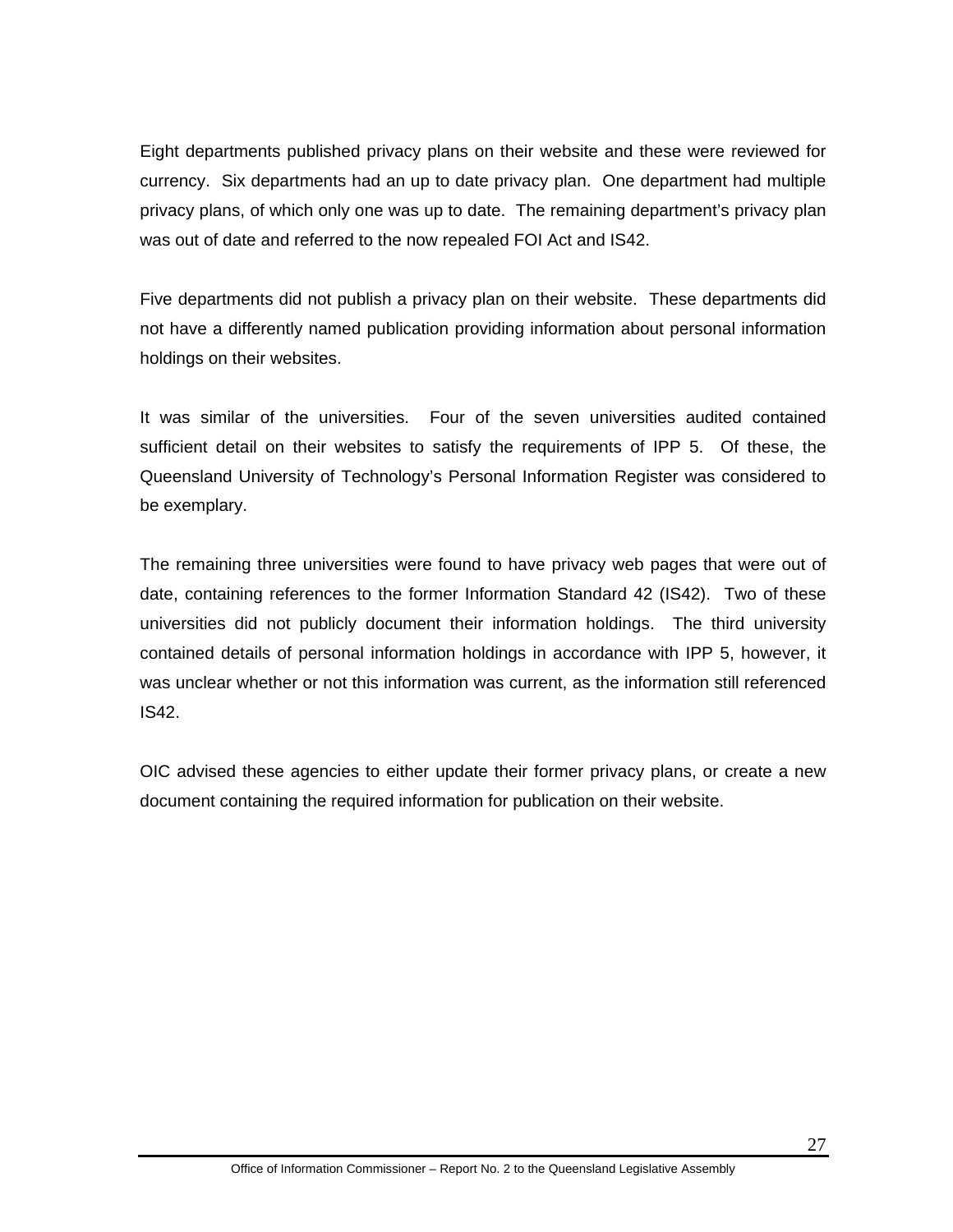# <span id="page-32-0"></span>**7 Agency follow-up**

OIC was encouraged by the preliminary review of agency publication schemes and disclosure logs. Given the desktop audits were conducted during the first 6-18 months of implementation of the RTI and IP reforms, agencies in general appeared to be adopting a proactive approach to meeting their legislative requirements under both the RTI and IP Acts. Agency responses to the individual agency reports were positive, with agency acceptance of the issues raised and usually a concrete plan of action to implement the recommendations.

The greatest level of improvement was noted amongst the local government sector. As mentioned previously, as at February 2010, only 17 of the 74 local governments had published a publication scheme and / or a disclosure log. A follow-up review of local government websites undertaken in July 2010 identified that a further 15 local governments had published a publication scheme and / or disclosure log on their website, taking the total to 32 local governments which published a publication scheme and / or disclosure log on their website. 14 of the original 17 local governments reviewed had made further improvements to their existing websites. In total, 29 local governments had improved their RTI websites, following the issuing of OICs desktop report into publication schemes and disclosure logs.

Responses received from departments and universities were also positive and encouraging. However, at the time of writing this report, no follow-up reviews had been undertaken of these agencies to determine the extent to which planned action by these agencies in response to the review had been implemented. Follow-up reviews will be conducted during 2011.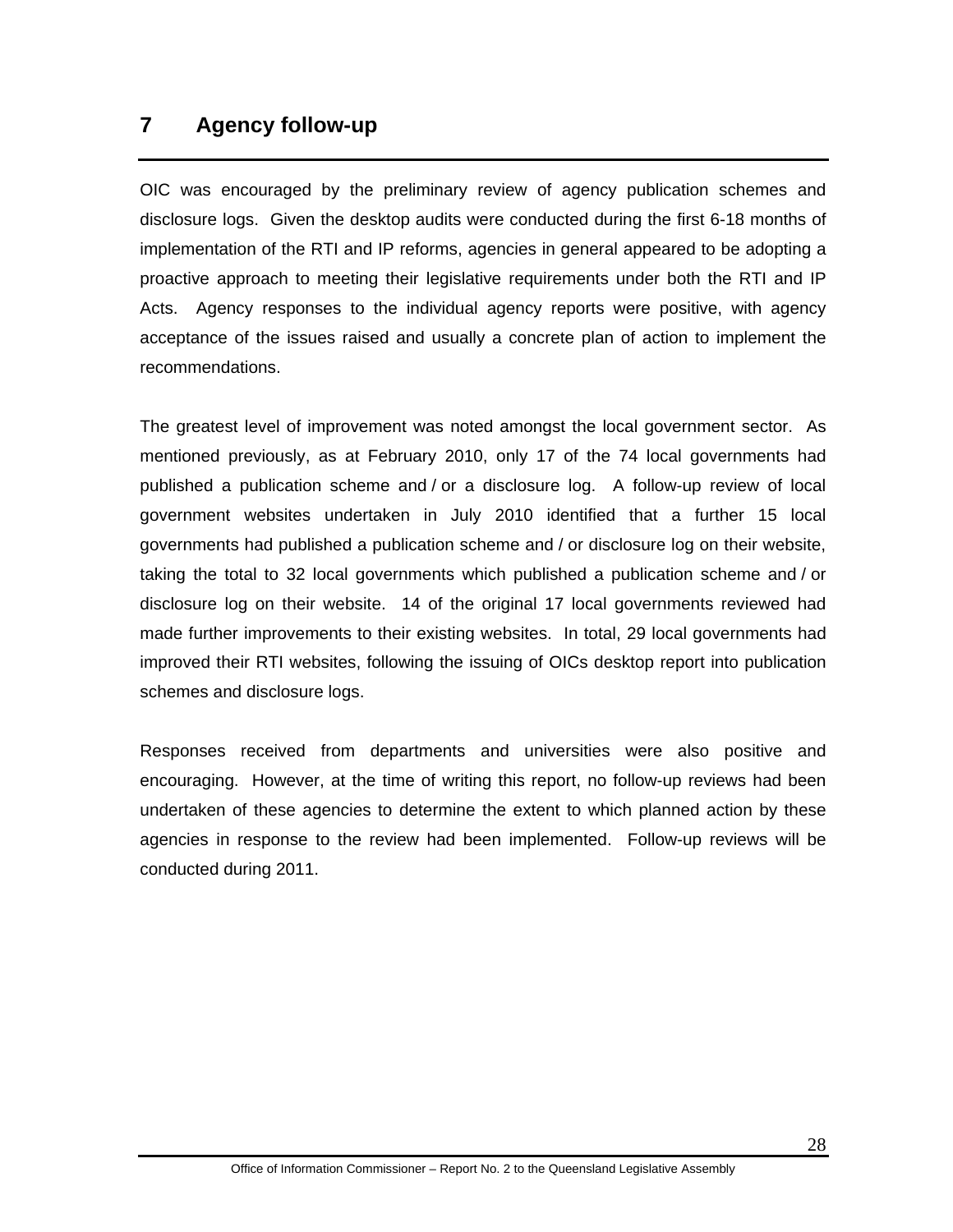# <span id="page-33-0"></span>**APPENDICES**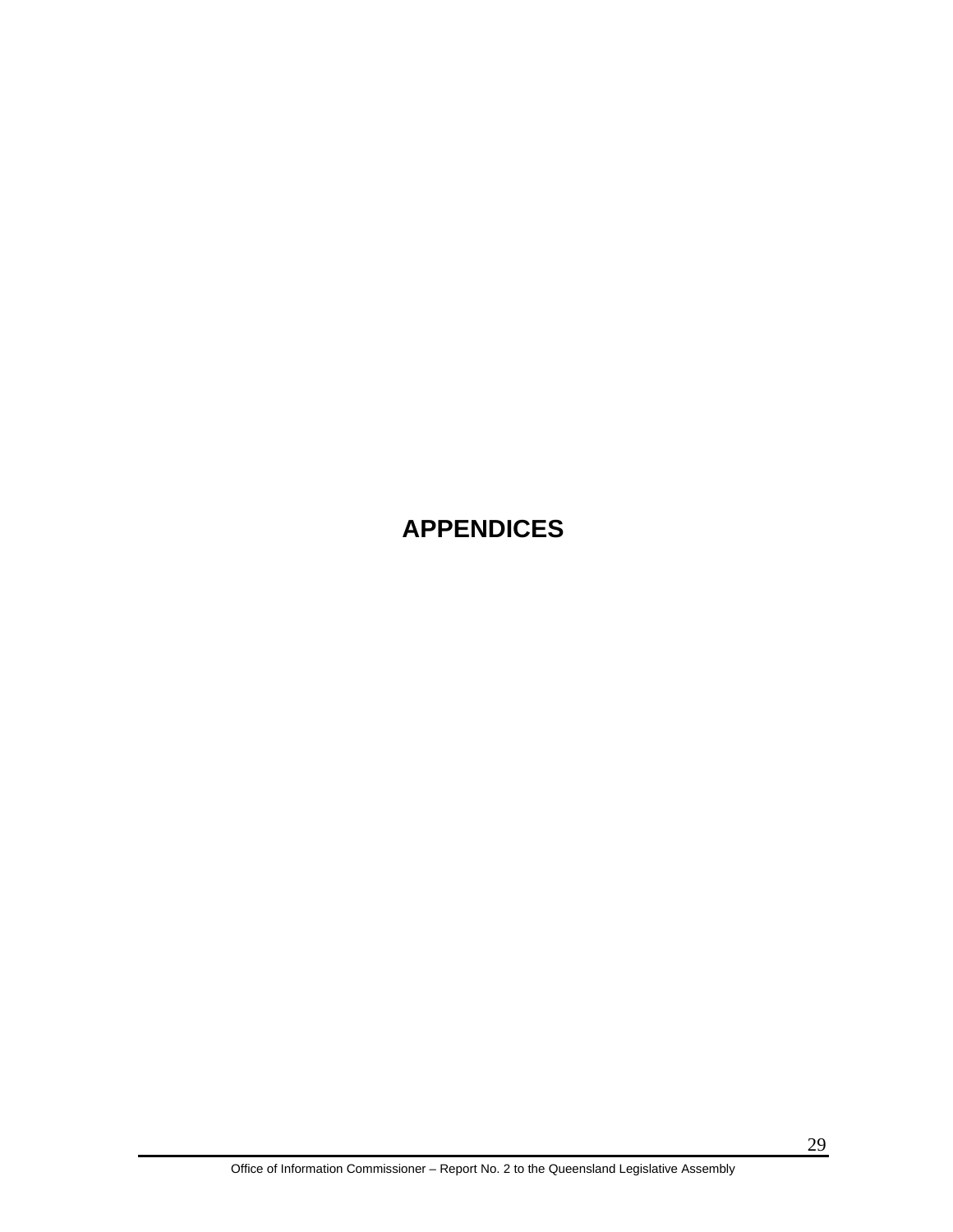# <span id="page-34-0"></span>**Appendix 1 – Acronyms**

| <b>FOI</b>        | Freedom of Information                     |
|-------------------|--------------------------------------------|
| <b>DPC</b>        | Department of the Premier and Cabinet      |
| <b>IS42</b>       | Information Standard 42                    |
| IP                | <b>Information Privacy</b>                 |
| IP Act            | Information Privacy Act 2009 (Qld)         |
| <b>IP</b> Address | Internet Protocol Address                  |
| <b>IPP</b>        | <b>Information Privacy Principle</b>       |
| <b>LGAQ</b>       | Local Government Association of Queensland |
| <b>NPP</b>        | <b>National Privacy Principle</b>          |
| <b>OIC</b>        | Office of the Information Commissioner     |
| <b>RTI</b>        | Right to Information                       |
| RTI Act           | Right to Information Act 2009 (Qld)        |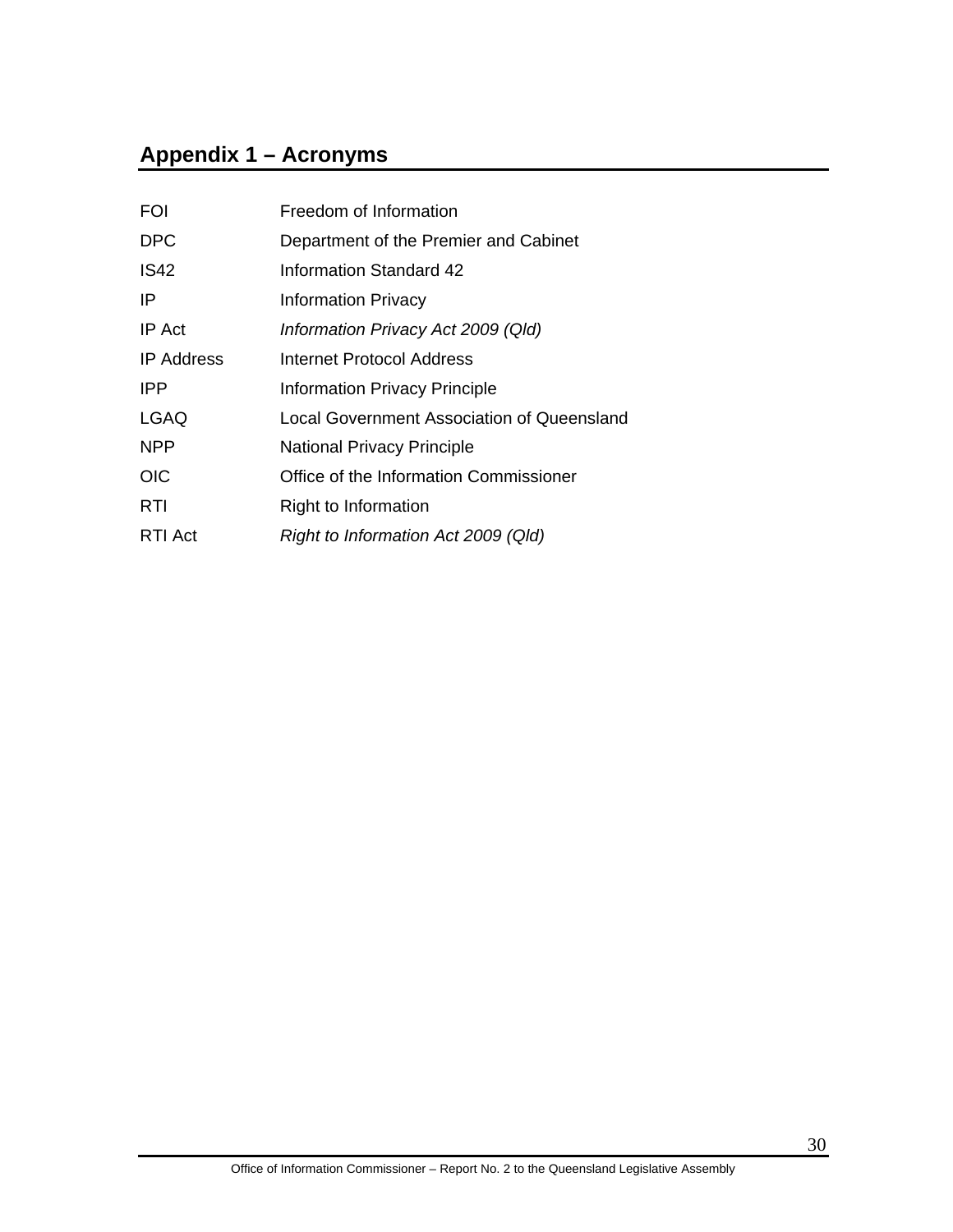# <span id="page-35-0"></span>**Appendix 2 – List of Agencies**

| <b>Name of Agency</b>                                       | <b>Agency Type</b>      | <b>Agency</b><br><b>Reviewed</b> |
|-------------------------------------------------------------|-------------------------|----------------------------------|
| Department of Communities                                   | Department              | ✔                                |
| Department of Community Safety                              | Department              | ✔                                |
| Department of Education and Training                        | Department              | ✔                                |
| Department of Employment, Economic Development & Innovation | Department              | ✔                                |
| Department of Environment & Resource Management             | Department              | ✔                                |
| Department of Infrastructure & Planning                     | Department              | ✔                                |
| Department of Justice & Attorney General                    | Department              | ✔                                |
| Department of Premier & Cabinet                             | Department              |                                  |
| Department of Public Works                                  | Department              | ✔                                |
| Department of Transport & Main Roads                        | Department              | ✔                                |
| Queensland Health                                           | Department              | ✔                                |
| Queensland Police                                           | Department              | ✔                                |
| Queensland Treasury                                         | Department              | ✔                                |
| <b>Central Queensland University</b>                        | University              | ✔                                |
| <b>Griffith University</b>                                  | <b>University</b>       | ✔                                |
| James Cook University                                       | <b>University</b>       |                                  |
| Queensland University of Technology                         | <b>University</b>       | ✔                                |
| University of Queensland                                    | University              |                                  |
| University of Southern Queensland                           | University              |                                  |
| University of the Sunshine Coast                            | <b>University</b>       |                                  |
| Aurukun Shire Council                                       | <b>Local Government</b> | ✓                                |
| <b>Balonne Shire Council</b>                                | <b>Local Government</b> | ✔                                |
| <b>Banana Shire Council</b>                                 | <b>Local Government</b> | ✓                                |
| <b>Barcaldine Regional Council</b>                          | <b>Local Government</b> | ✔                                |
| <b>Barcoo Shire Council</b>                                 | <b>Local Government</b> | ✔                                |
| <b>Blackall-Tambo Regional Council</b>                      | <b>Local Government</b> | ✔                                |
| <b>Boulia Shire Council</b>                                 | <b>Local Government</b> | ✔                                |
| <b>Brisbane City Council</b>                                | <b>Local Government</b> | ✔                                |
| <b>Bulloo Shire Council</b>                                 | <b>Local Government</b> | ✔                                |
| <b>Bundaberg Regional Council</b>                           | <b>Local Government</b> | ✔                                |
| <b>Burdekin Shire Council</b>                               | <b>Local Government</b> | ✔                                |
| <b>Burke Shire Council</b>                                  | <b>Local Government</b> |                                  |
| Cairns Regional Council                                     | <b>Local Government</b> | ✔                                |
| Carpentaria Shire Council                                   | <b>Local Government</b> |                                  |
| <b>Cassowary Coast Regional Council</b>                     | <b>Local Government</b> | ✔                                |
| Central Highlands Regional Council                          | <b>Local Government</b> |                                  |
| <b>Charters Towers Regional Council</b>                     | <b>Local Government</b> |                                  |
| Cherbourg Aboriginal Shire Council                          | <b>Local Government</b> | no website                       |
| <b>Cloncurry Shire Council</b>                              | <b>Local Government</b> | ✔                                |
| Cook Shire Council                                          | <b>Local Government</b> | ✔                                |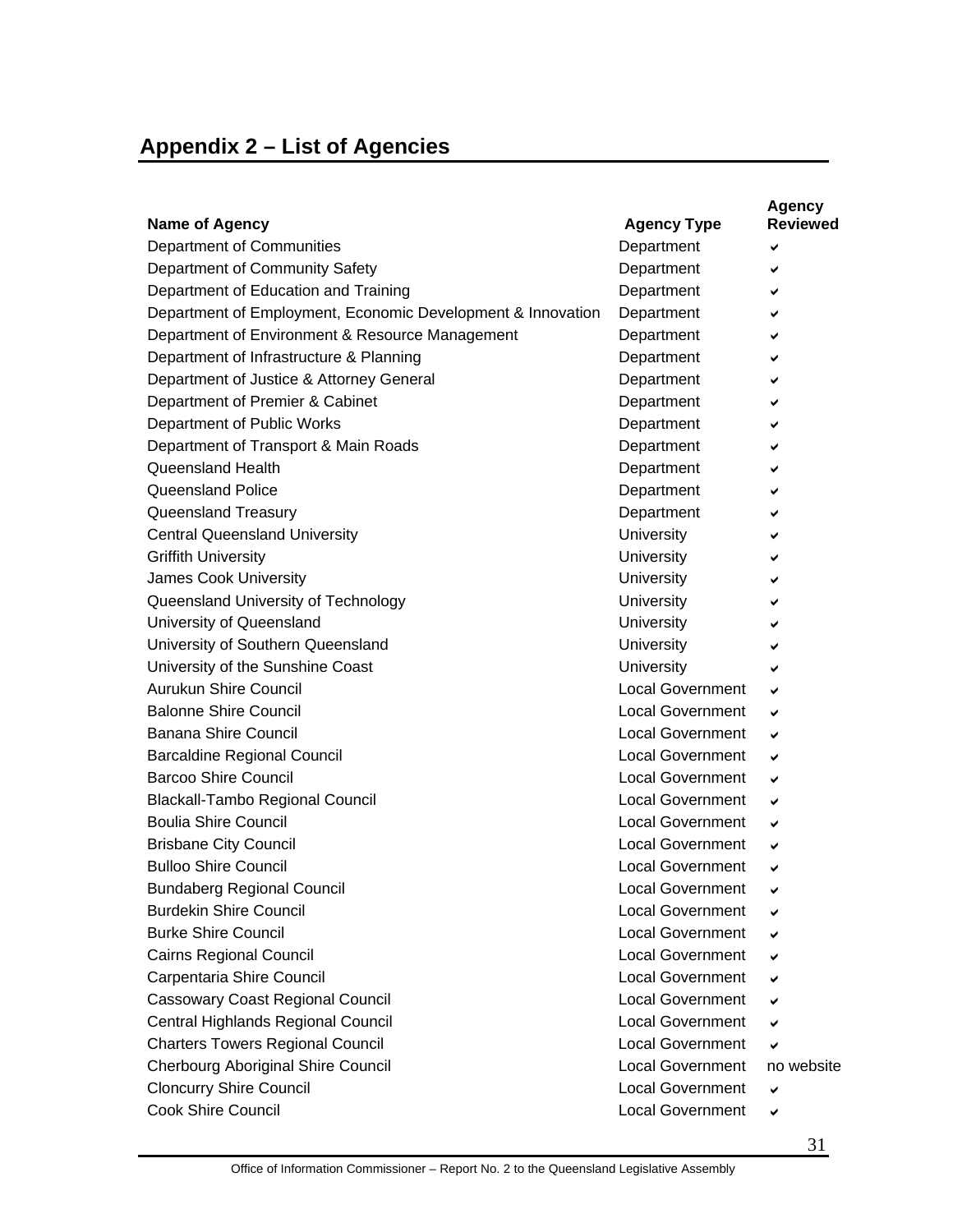|                                          |                         | <b>Agency</b><br><b>Reviewed</b> |
|------------------------------------------|-------------------------|----------------------------------|
| <b>Name of Agency</b>                    | <b>Agency Type</b>      |                                  |
| Croydon Shire Council                    | <b>Local Government</b> | ✔                                |
| Diamantina Shire Council                 | <b>Local Government</b> | ✔                                |
| Doomadgee Aboriginal Shire Council       | <b>Local Government</b> | no website                       |
| <b>Etheridge Shire Council</b>           | <b>Local Government</b> | ✔                                |
| <b>Flinders Shire Council</b>            | <b>Local Government</b> | ✔                                |
| <b>Fraser Coast Regional Council</b>     | <b>Local Government</b> | ✔                                |
| <b>Gladstone Regional Council</b>        | <b>Local Government</b> | ✔                                |
| <b>Gold Coast City Council</b>           | <b>Local Government</b> | ✔                                |
| Goondiwindi Regional Council             | <b>Local Government</b> | ✓                                |
| <b>Gympie Regional Council</b>           | <b>Local Government</b> | ✔                                |
| <b>Hinchinbrook Shire Council</b>        | <b>Local Government</b> | ✓                                |
| Hope Vale Aboriginal Shire Council       | <b>Local Government</b> | no website                       |
| Ipswich City Council                     | <b>Local Government</b> | ✔                                |
| <b>Isaac Regional Council</b>            | <b>Local Government</b> | ✔                                |
| Kowanyama Aboriginal Shire Council       | <b>Local Government</b> | no website                       |
| Lockhart River Aboriginal Shire Council  | <b>Local Government</b> | no website                       |
| Lockyer Valley Regional Council          | <b>Local Government</b> | ✔                                |
| Logan City Council                       | <b>Local Government</b> | ✔                                |
| Longreach Regional Council               | <b>Local Government</b> | ✔                                |
| Mackay Regional Council                  | <b>Local Government</b> | ✔                                |
| Mapoon Aboriginal Shire Council          | <b>Local Government</b> | ✔                                |
| Maranoa Regional Council                 | <b>Local Government</b> | ✔                                |
| <b>McKinlay Shire Council</b>            | <b>Local Government</b> | ✓                                |
| Moreton Bay Regional Council             | <b>Local Government</b> | ✔                                |
| Mornington Shire Council                 | Local Government        | no website                       |
| Mt Isa City Council                      | <b>Local Government</b> | ✔                                |
| Murweh Shire Council                     | <b>Local Government</b> | ✓                                |
| Napranum Aboriginal Shire Council        | <b>Local Government</b> | no website                       |
| North Burnett Regional Council           | <b>Local Government</b> | ✔                                |
| Northern Peninsula Area Regional Council | <b>Local Government</b> | no website                       |
| Palm Island Aboriginal Shire Council     | <b>Local Government</b> | ✔                                |
| Paroo Shire Council                      | <b>Local Government</b> | ✔                                |
| Pormpuraaw Aboriginal Shire Council      | <b>Local Government</b> | no website                       |
| Quilpie Shire Council                    | <b>Local Government</b> | ✔                                |
| <b>Redland City Council</b>              | <b>Local Government</b> | ✔                                |
| <b>Richmond Shire Council</b>            | <b>Local Government</b> | ✔                                |
| Rockhampton Regional Council             | <b>Local Government</b> | ✔                                |
| Scenic Rim Regional Council              | <b>Local Government</b> | ✔                                |
| Somerset Regional Council                | <b>Local Government</b> | ✔                                |
| South Burnett Regional Council           | <b>Local Government</b> | ✔                                |
| Southern Downs Regional Council          | <b>Local Government</b> | ✔                                |
| Sunshine Coast Regional Council          | <b>Local Government</b> | ✔                                |
| <b>Tablelands Regional Council</b>       | <b>Local Government</b> | ✔                                |
|                                          |                         |                                  |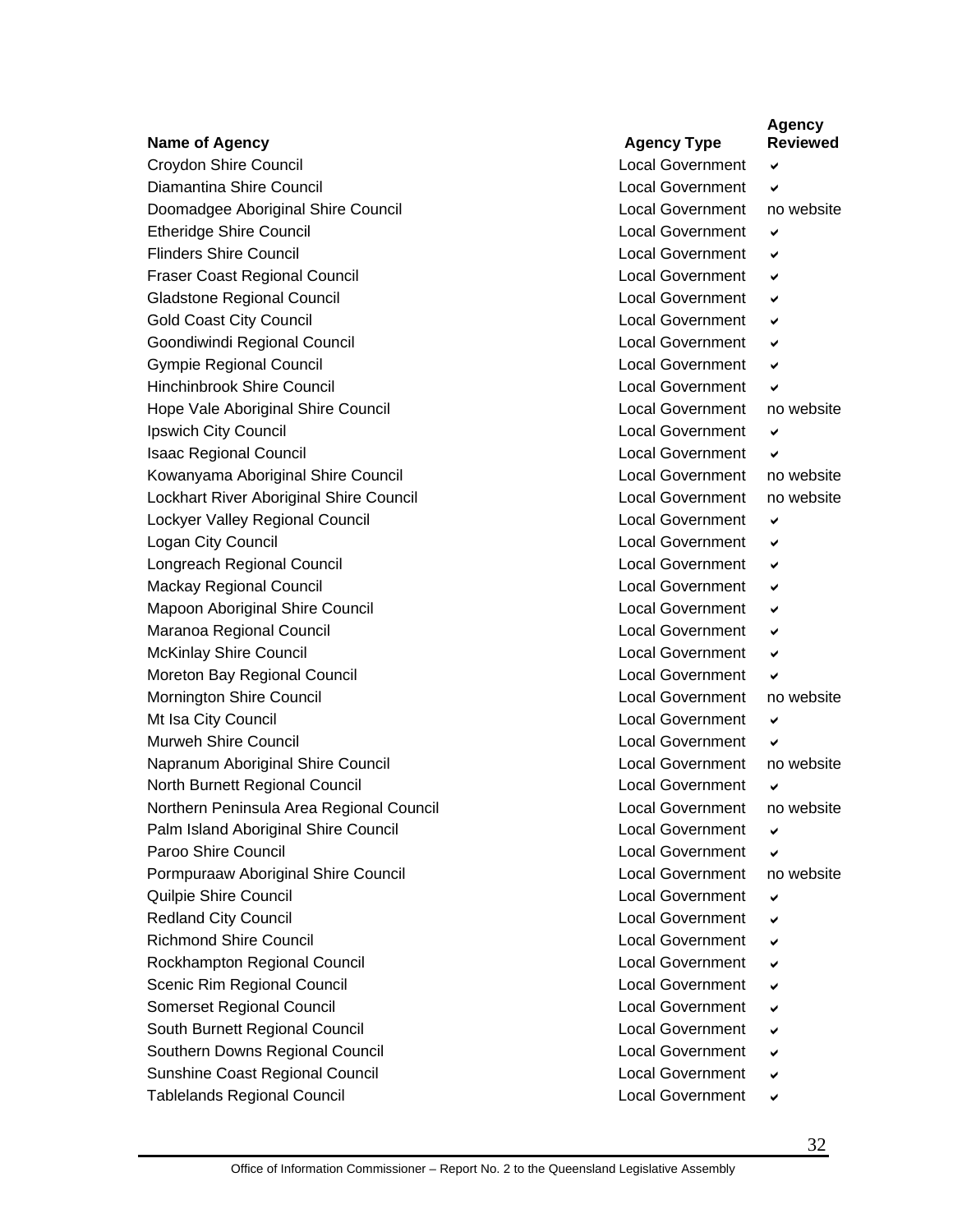Toowoomba Regional Council Local Government v Torres Shire Council **Local Government**  $\vee$ Torres Strait Island Regional Council **Local Government** no website Townsville City Council **Local Government**  $\vee$ Weipa Town Council **Local Government**  $\vee$ Western Downs Regional Council Local Government v Whitsunday Regional Council **Local Government**  $\vee$ Winton Shire Council **Local Government**  $\vee$ Woorabinda Aboriginal Shire Council **Local Government** no website Wujal Wujal Aboriginal Shire Council **Local Government** no website Yarrabah Aboriginal Shire Council **Local Government** no website

**Name of Agency Agency Type Agency Type Agency Type** 

**Agency Reviewed**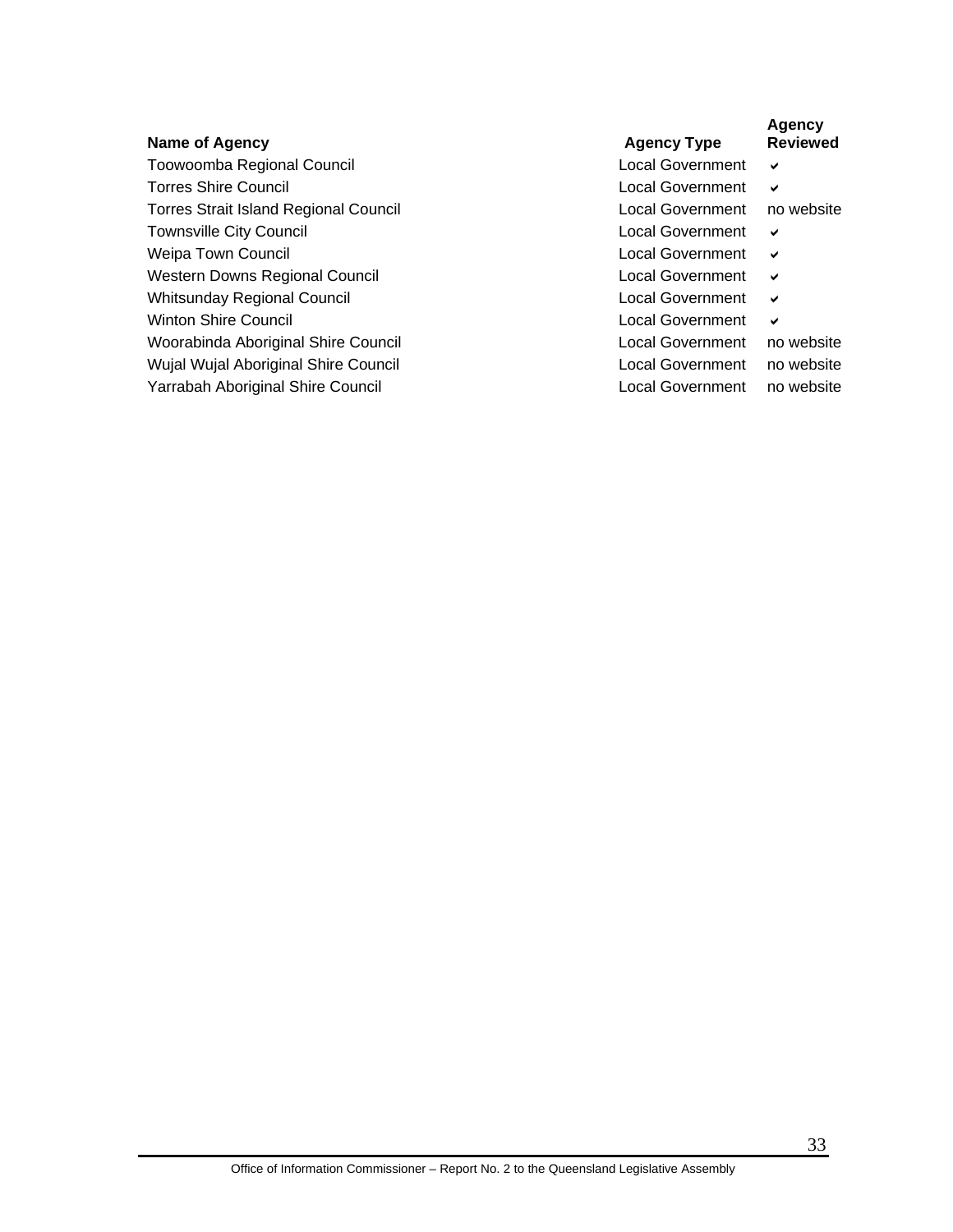# <span id="page-38-0"></span>**Appendix 3 – Legislation**

# **Right to Information Act 2009 (Qld)**

#### **21 Requirement for publication scheme**

- (1) An agency, other than an excluded entity, must publish a scheme (a *publication scheme*) setting out—
	- (a) the classes of information that the agency has available; and
	- (b) the terms on which it will make the information available, including any charges.
- (2) However, an agency (the *relevant agency*) may comply with subsection (1) if another agency publishes a scheme setting out—
	- (a) the classes of information that the relevant agency has available; and
	- (b) the terms on which the relevant agency or other agency will make the information available, including any charges.
- (3) An agency publishing a publication scheme must ensure that the publication scheme complies with any guidelines about publication schemes published by the Minister on the Minister's website.
- (4) In this section—

*excluded entity* means a prescribed entity under section 16.

#### **78 Disclosure logs**

- (1) If an agency makes a decision in relation to an access application to give access to a document that does not contain personal information of the applicant and the applicant accesses the document within the access period—
	- (a) a copy of the document may be included in a disclosure log if this is reasonably practicable; or
	- (b) otherwise—details identifying the document and information about how the document may be accessed may be included in a disclosure log.
- (2) An agency maintaining a disclosure log must ensure that the disclosure log complies with any guidelines published by the Minister on the Minister's website.
- (3) A person may access a document the details of which are included in a disclosure log under subsection (1)(b) for no charge and in the way mentioned in the disclosure log.
- (4) However, nothing about the document (including a copy of the document) may be put on a disclosure log until at least 24 hours after the applicant accesses the document.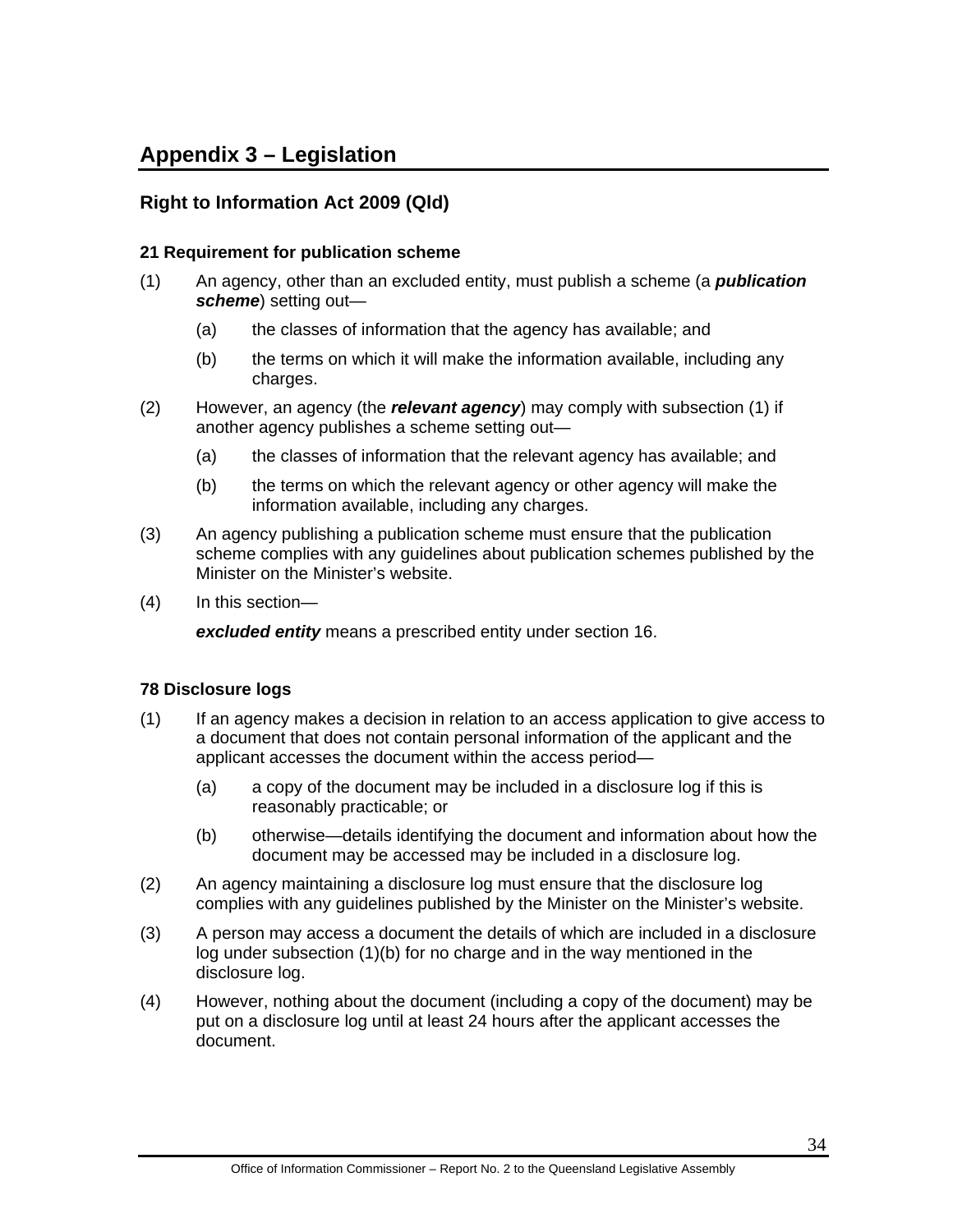- $(5)$  If—
	- (a) a decision is made to give access to a document that does not contain personal information of the applicant; and
	- (b) the applicant fails to access the document within the access period;

details identifying the document and information about how the document may be accessed and any applicable charge may be included in a disclosure log.

- (6) A person may access a document the details of which are included in a disclosure log under subsection (5) upon payment of the applicable charge and in the way mentioned in the disclosure log.
- (7) After a person accesses a document under subsection (6)—
	- (a) no further charge is payable for access to the document by any person; and
	- (b) a copy of the document may be included in the disclosure log if this is reasonably practicable.
- (8) However, the copy of the document may not be put on the disclosure log under subsection (7) until at least 24 hours after the person accesses the document under subsection (6).
- (9) In this section—

*agency* includes a Minister but does not include a prescribed entity under section 16.

*disclosure log* means a part of an agency's website called a disclosure log.

# **Information Privacy Act 2009 (Qld)**

#### **2 IPP 2—Collection of personal information (requested from individual)**

- (1) This section applies to the collection by an agency of personal information for inclusion in a document or generally available publication.
- (2) However, this section applies only if the agency asks the individual the subject of the personal information for either—
	- (a) the personal information; or
	- (b) information of a type that would include the personal information.
- (3) The agency must take all reasonable steps to ensure that the individual is generally aware of—
	- (a) the purpose of the collection; and
	- (b) if the collection of the personal information is authorised or required under a law—
		- (i) the fact that the collection of the information is authorised or required under a law; and
		- (ii) the law authorising or requiring the collection; and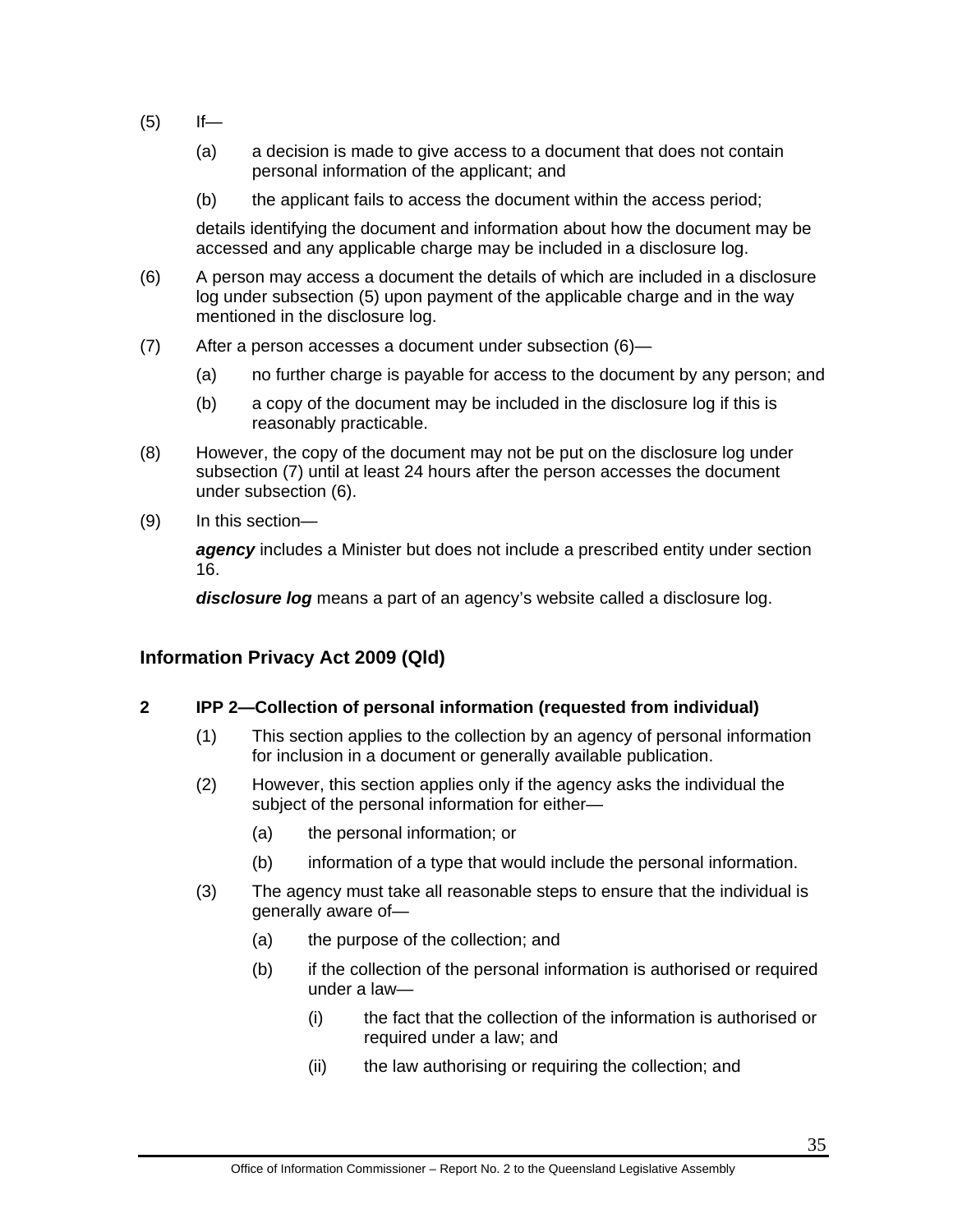- (c) if it is the agency's usual practice to disclose personal information of the type collected to any entity (the *first entity*)—the identity of the first entity; and
- (d) if the agency is aware that it is the usual practice of the first entity to pass on information of the type collected to another entity (the *second entity*)—the identity of the second entity.
- (4) The agency must take the reasonable steps required under subsection  $(3)$ —
	- (a) if practicable—before the personal information is collected; or
	- (b) otherwise—as soon as practicable after the personal information is collected.
- (5) However, the agency is not required to act under subsection (3) if—
	- (a) the personal information is collected in the context of the delivery of an emergency service; and

*Example*—

personal information collected during a triple 0 emergency call or during the giving of treatment or assistance to a person in need of an emergency service

- (b) the agency reasonably believes there would be little practical benefit to the individual in complying with subsection (3) in the circumstances; and
- (c) the individual would not reasonably expect to be made aware of the matters mentioned in subsection (3).

#### **5 IPP 5—Providing information about documents containing personal information**

- (1) An agency having control of documents containing personal information must take all reasonable steps to ensure that a person can find out—
	- (a) whether the agency has control of any documents containing personal information; and
	- (b) the type of personal information contained in the documents; and
	- (c) the main purposes for which personal information included in the documents is used; and
	- (d) what an individual should do to obtain access to a document containing personal information about the individual.
- (2) An agency is not required to give a person information under subsection (1) if, under an access law, the agency is authorised or required to refuse to give that information to the person.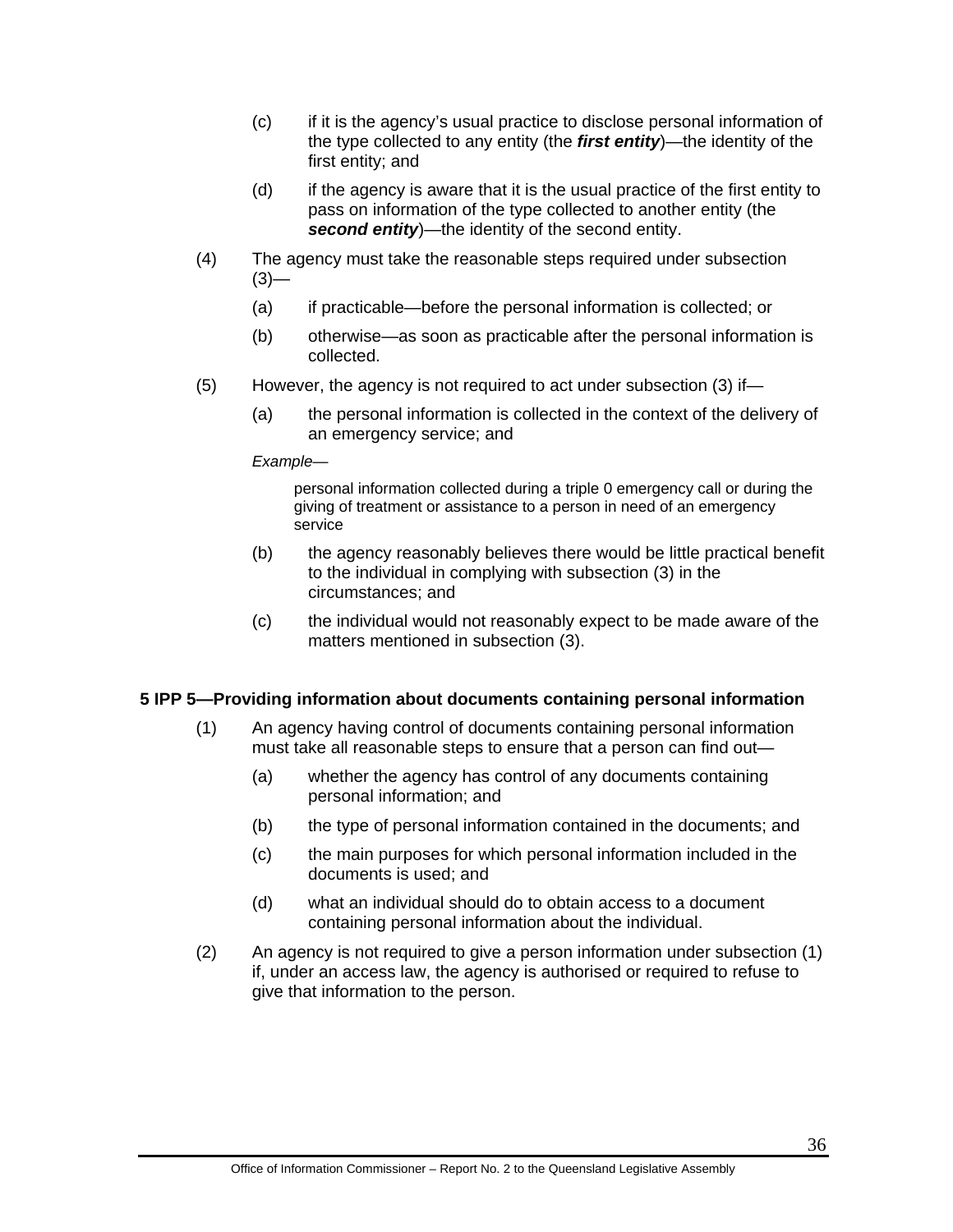#### **1 NPP 1—Collection of personal information**

- (1) The department must not collect personal information unless the information is necessary for 1 or more of its functions or activities.
- (2) The department must collect personal information only by lawful and fair means and not in an unreasonably intrusive way.
- (3) At or before the time or, if that is not practicable, as soon as practicable after, the department collects personal information about an individual from the individual, the department must take reasonable steps to ensure that the individual is aware of—
	- (a) the identity of the department and how to contact it; and
	- (b) the fact that he or she is able to gain access to the information; and
	- (c) the purposes for which the information is collected; and
	- (d) the entities, or the types of entities, to which the department usually discloses information of that kind; and
	- (e) any law that requires the particular information to be collected; and
	- (f) the main consequences, if any, for the individual if all or part of the information is not provided.
- (4) If it is reasonable and practicable to do so, the department must collect personal information about an individual only from that individual.
- (5) If the department collects personal information about an individual from someone else, it must take reasonable steps to ensure that the individual is or has been made aware of the matters listed in subsection (3) except to the extent that—
	- (a) the personal information is collected under NPP  $9(1)(e)$ ; or
	- (b) making the individual aware of the matters would pose a serious threat to the life, health, safety or welfare of an individual.
- (6) If the information is required under a statutory collection, the department is not required to ensure that the individual is or has been made aware of the matters listed in subsection (3).
- (7) In this section—

#### *statutory collection* means—

- (a) a register or other collection of personal information that the department is authorised or required to maintain under an Act for monitoring public health issues, including, for example, by identifying morbidity and mortality trends, planning and evaluating health services or facilitating and evaluating treatments; or
- (b) personal information collected by the department under an Act requiring a person to give the information to the department.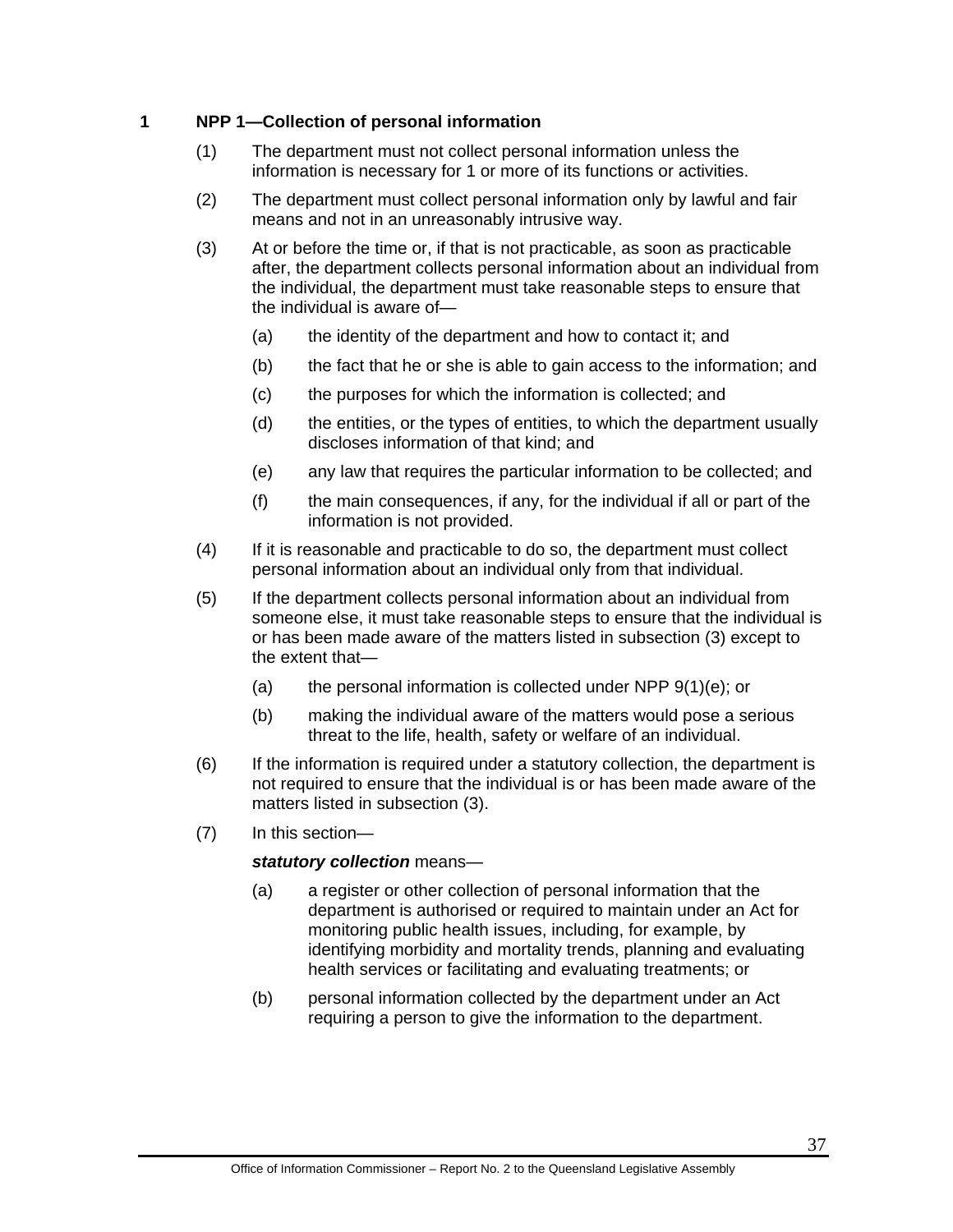#### **5 NPP 5—Openness**

- (1) The department must set out in a document clearly expressed policies on its management of personal information and must make the document available to anyone who asks for it.
- (2) On request by a person, the department must take reasonable steps to let the person know, generally, what sort of personal information it holds, for what purposes, and how it collects, holds, uses and discloses that information.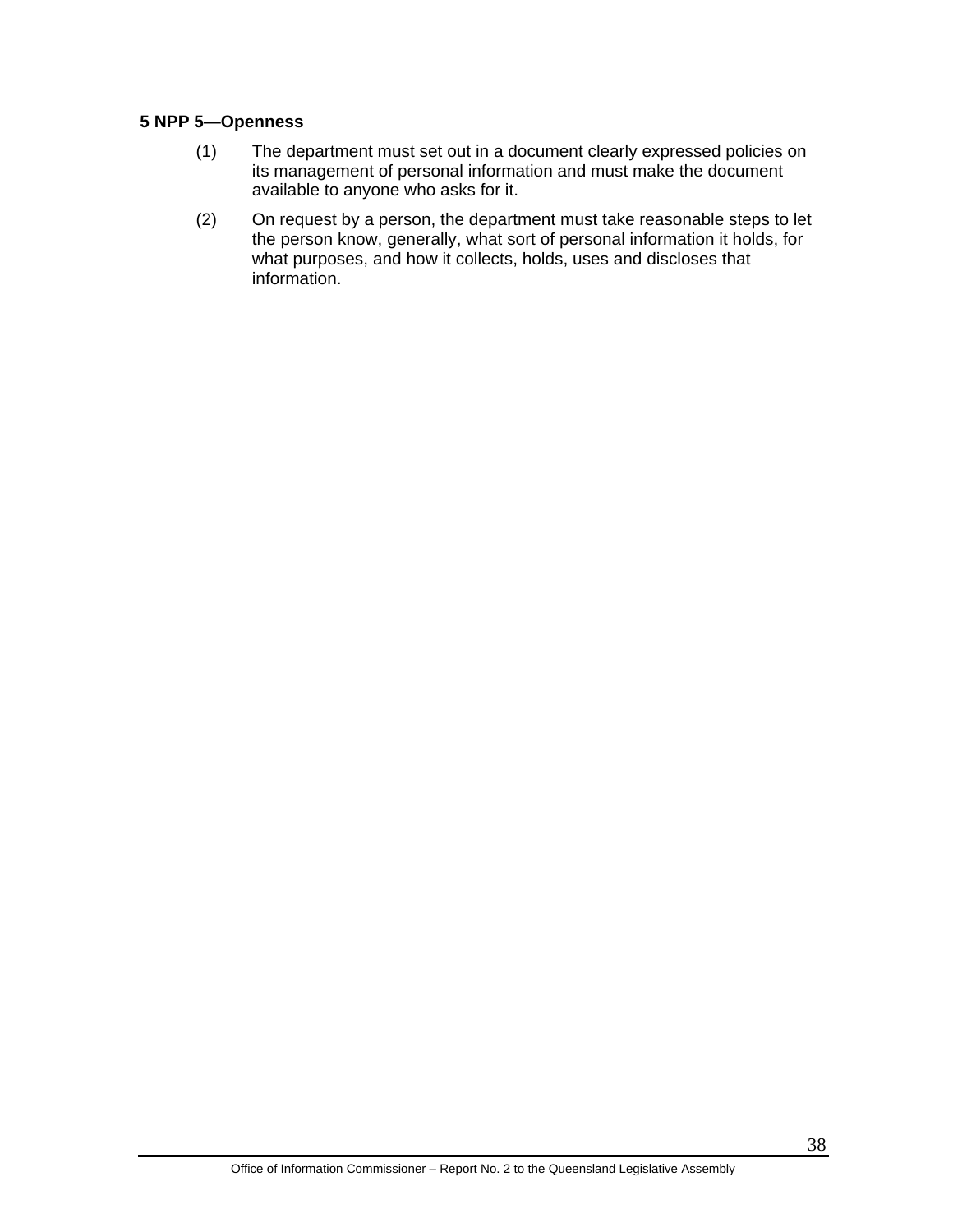<span id="page-43-0"></span>**Appendix 4 – Ministerial Guidelines** 

# Ministerial Guidelines

Operation of Publication Schemes and Disclosure Logs

Under section 21(3) and section 78(2) of the *Right to Information Act 2009*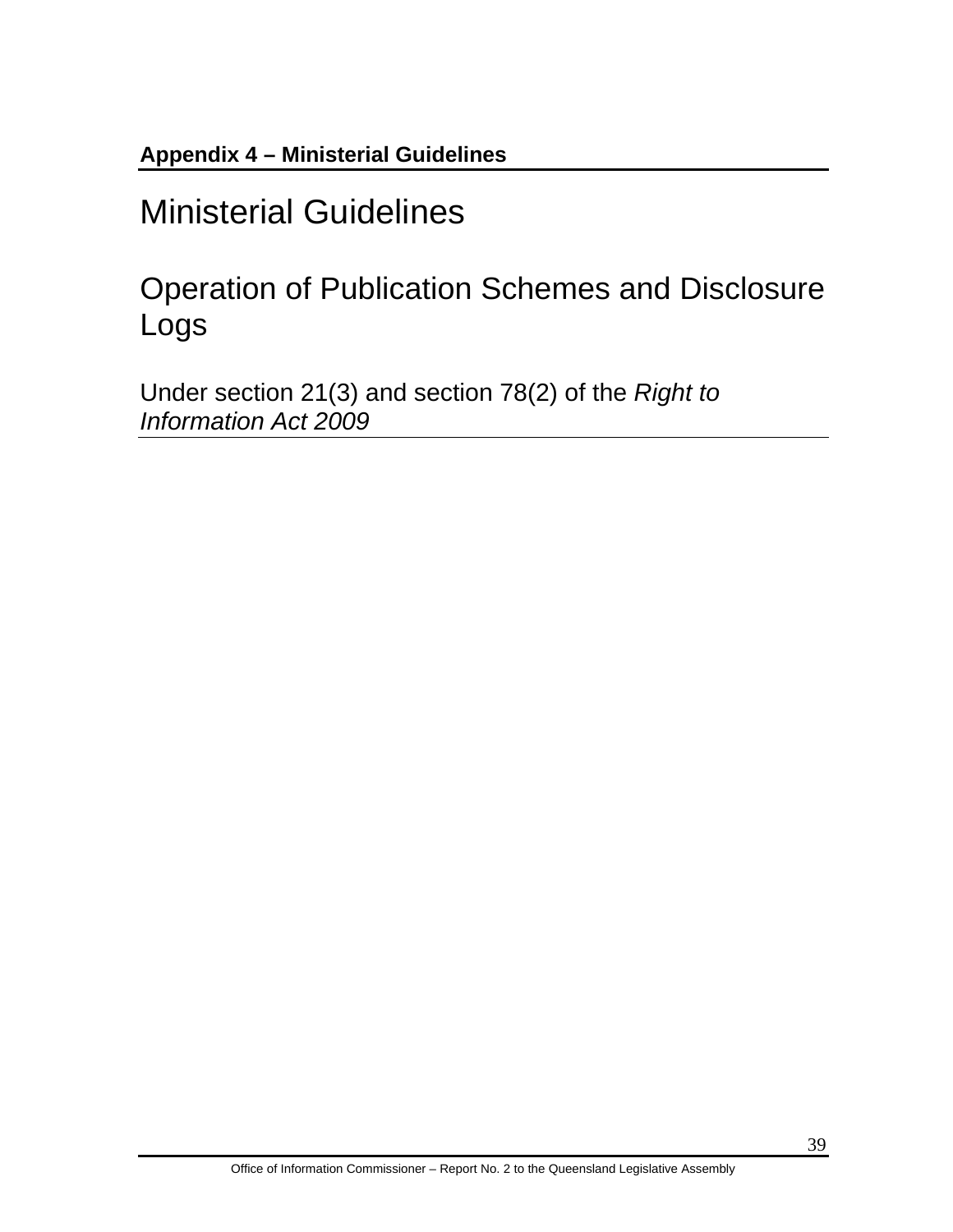# *Introduction*

The Preamble to the *Right to Information Act 2009* (RTI Act) provides that government held information should be released administratively as a matter of course, unless there is good reason not to, with applications under the RTI Act being necessary only as a last resort.

Section 21 of the RTI Act requires that an agency, other than an excluded entity, must publish a scheme setting out the classes of information and the terms on which it will make information available. Section 21 (3) further provides that an agency must ensure that its publication scheme complies with guidelines published by the Minister.

Section 78 of the RTI Act also provides the a copy of a document that does not contain the applicant's personal information that is released under the Act, or details identifying the document and how it may be accessed, may be included in an agency's disclosure log. Section 78 (2) further provides that an agency must ensure its disclosure log complies with guidelines published by the Minister.

These guidelines are issued for the purposes of section 21(3) and Section 78(2).

#### 1. What is a Publication Scheme

A publication scheme sets out the kinds of information that an agency should make routinely available. The information should be easy for any person to find and use. As routinely published information is available as part of an agency's normal business, the information should be simple to access through the agency website or be easily and quickly sent out by an officer of the agency.

The information provided through the publication schemes replaces the Statement of Affairs published under s. 18 of the *Freedom of Information Act 1992*.

#### 2 Publication Scheme Classes of Information

Seven classes of information are to be published. The classes of information are as follows:

*1) About Us (Who we are and what we do)* 

Agency information, location and contacts, constitutional and legal governance

*2) Our Services (The services we offer)* 

A description of the services offered by the agency, including advice and guidance, booklets and leaflets, transactions and media releases

*3) Our Finances (What we spend and how we spend it)* 

Financial information relating to projected and actual income and expenditure, tendering, procurement and contracts.

*4) Our Priorities (What our priorities are and how we are doing)* 

Strategy and performance information, plans assessments, inspections and reviews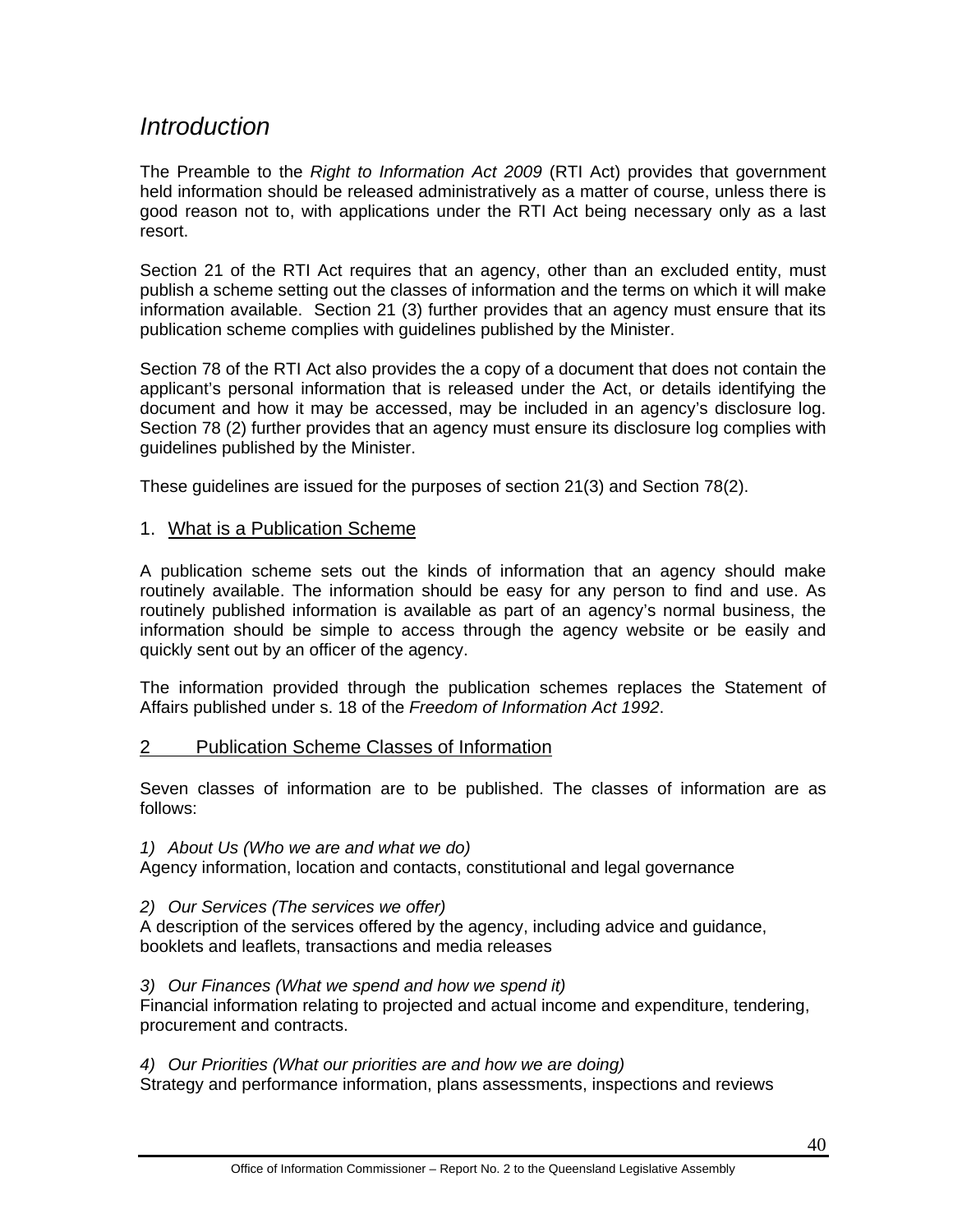#### *5) Our Decisions (How we make decisions)*

Policy proposals and decisions. Decision making processes, internal criteria and procedures, consultations

#### *6) Our Policies (Our policies and procedures)*

Current written protocols for delivering our functions and responsibilities

#### *7) Our Lists (Lists and registers)*

Information held in registers required by law and other lists and registers relating to the functions of the agency

#### 3 Key Criteria for Inclusion in a Publication Scheme

Information included in the publication scheme must be:

- Significant for example key initiative and policy documents
- Appropriate having regard to existing legislation, privacy principles and security issues
- Accurate all efforts should be made to ensure that information included is accurate, in terms of what has already been published, or what may be published on the particular topic

#### 4 Operating a Publication Scheme

#### *Providing information routinely*

As much information as possible should be routinely provided under the seven classes of information. Where possible the information must be easily accessible through an agency's website and a direct link to the document should be provided. In limited cases, such as very large documents, information may only be available in hard copy. In this case, a summary should describe the documents and describe access arrangements.

#### *Charges*

Where possible, there should be no charge for administrative release of documents included in the publication scheme. However, where provision of documents would impose significant costs on an agency, an agency may charge for the reasonable actual costs of providing the information.

#### *Providing information available on a website in an alternative format*

Where requested and in the interest of maximising access to information, an agency should provide information in an alternative format.

#### *Reviewing and maintaining a publication scheme*

Publication schemes should be regularly reviewed to ensure information on the publication scheme is current and up to date.

Each agency should implement procedures to ensure that new information covered by the publication scheme is available and that any outdated information is replaced or archived.